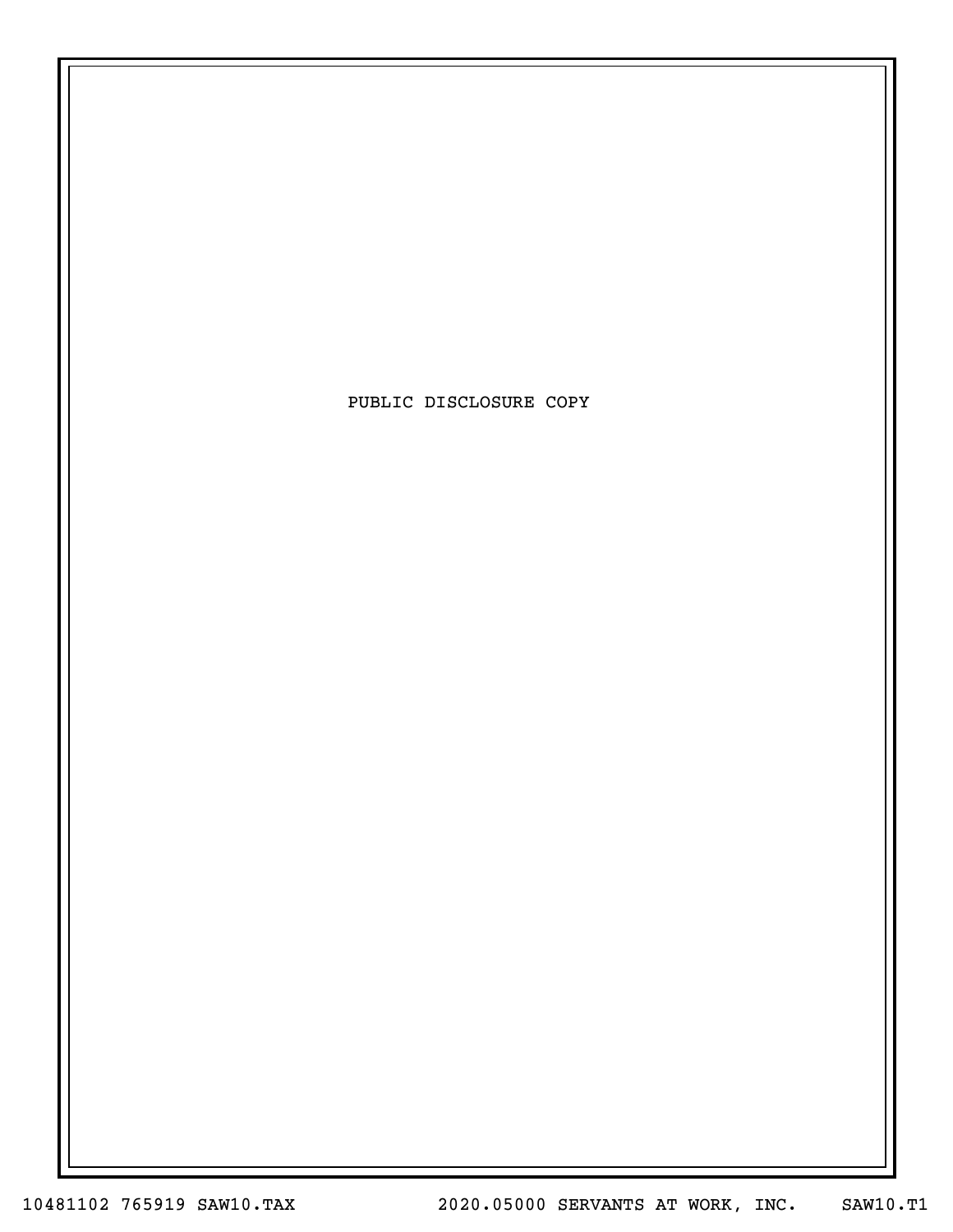| -orm |  |
|------|--|

Department of the Treasury Internal Revenue Service

## **Return of Organization Exempt From Income Tax** \*\* PUBLIC DISCLOSURE COPY \*\*

**Under section 501(c), 527, or 4947(a)(1) of the Internal Revenue Code (except private foundations) 2020**

**| Do not enter social security numbers on this form as it may be made public.**

**| Go to www.irs.gov/Form990 for instructions and the latest information. Inspection**

OMB No. 1545-0047 **Open to Public** 

|                         |                             | A For the 2020 calendar year, or tax year beginning                                                                                                 | and ending |                                                                              |                                                           |
|-------------------------|-----------------------------|-----------------------------------------------------------------------------------------------------------------------------------------------------|------------|------------------------------------------------------------------------------|-----------------------------------------------------------|
| в                       | Check if<br>applicable:     | <b>C</b> Name of organization                                                                                                                       |            | D Employer identification number                                             |                                                           |
|                         | Address<br>change           | SERVANTS AT WORK, INC.                                                                                                                              |            |                                                                              |                                                           |
|                         | Name<br>change              | Doing business as                                                                                                                                   |            | 45-3825509                                                                   |                                                           |
|                         | Initial<br>return           | Number and street (or P.O. box if mail is not delivered to street address)                                                                          | Room/suite | E Telephone number                                                           |                                                           |
|                         | Final<br>return/            | 8427 ZIONSVILLE ROAD                                                                                                                                |            | $317 - 844 - 7664$                                                           |                                                           |
|                         | termin-<br>ated             | City or town, state or province, country, and ZIP or foreign postal code                                                                            |            | G Gross receipts \$                                                          | 867,316.                                                  |
|                         | Amended<br>return           | INDIANAPOLIS, IN 46268                                                                                                                              |            | $H(a)$ is this a group return                                                |                                                           |
|                         | Applica-<br>tion<br>pending | F Name and address of principal officer: ROBERT RICHMOND<br>SAME AS C ABOVE                                                                         |            | for subordinates? $\Box$<br>$H(b)$ Are all subordinates included? $\Box$ Yes | $\boxed{\phantom{1}}$ Yes $\boxed{\mathrm{X}}$ No<br>  No |
|                         |                             | Tax-exempt status: $\boxed{\mathbf{X}}$ 501(c)(3) [<br>$\sqrt{\bullet}$ (insert no.)<br>$501(c)$ (<br>4947(a)(1) or                                 | 527        |                                                                              | If "No," attach a list. See instructions                  |
|                         |                             | J Website: SAWSRAMPS.ORG                                                                                                                            |            | $H(c)$ Group exemption number $\blacktriangleright$                          |                                                           |
|                         |                             | K Form of organization: X Corporation<br>Trust<br>Association<br>Other $\blacktriangleright$                                                        |            |                                                                              | L Year of formation: $2003$ M State of legal domicile: IN |
|                         | Part I                      | <b>Summary</b>                                                                                                                                      |            |                                                                              |                                                           |
|                         | 1.                          | Briefly describe the organization's mission or most significant activities: SERVANTS AT WORK BUILDS                                                 |            |                                                                              |                                                           |
|                         |                             | WHEELCHAIR RAMPS TO PROVIDE PERSONS WITH DISABILITIES AND CONDITIONS                                                                                |            |                                                                              |                                                           |
| Activities & Governance | $\mathbf{2}$                | Check this box $\blacktriangleright$ $\blacksquare$ if the organization discontinued its operations or disposed of more than 25% of its net assets. |            |                                                                              |                                                           |
|                         | 3                           | Number of voting members of the governing body (Part VI, line 1a)                                                                                   |            | 3                                                                            | 14                                                        |
|                         | 4                           |                                                                                                                                                     |            | $\overline{\mathbf{4}}$                                                      | $\overline{13}$                                           |
|                         | 5                           |                                                                                                                                                     |            | 5                                                                            | 6                                                         |
|                         | 6                           |                                                                                                                                                     |            | 6                                                                            | 200                                                       |
|                         |                             |                                                                                                                                                     |            | 7a                                                                           | 0.                                                        |
|                         |                             |                                                                                                                                                     |            | 7b                                                                           | 0.                                                        |
|                         |                             |                                                                                                                                                     |            | <b>Prior Year</b>                                                            | <b>Current Year</b>                                       |
|                         | 8                           | Contributions and grants (Part VIII, line 1h)                                                                                                       |            | 528,271.                                                                     | 859,586.                                                  |
| Revenue                 | 9                           | Program service revenue (Part VIII, line 2g)                                                                                                        |            | 22,519.                                                                      | 1,839.                                                    |
|                         | 10                          |                                                                                                                                                     |            | 3,556.                                                                       | 2,305.                                                    |
|                         | 11                          | Other revenue (Part VIII, column (A), lines 5, 6d, 8c, 9c, 10c, and 11e)                                                                            |            | $-1, 165.$                                                                   | 394.                                                      |
|                         | 12                          | Total revenue - add lines 8 through 11 (must equal Part VIII, column (A), line 12)                                                                  |            | 553, 181.                                                                    | 864, 124.                                                 |
|                         | 13                          | Grants and similar amounts paid (Part IX, column (A), lines 1-3)                                                                                    |            | 0.                                                                           | 0.                                                        |
|                         | 14                          |                                                                                                                                                     |            | $\overline{0}$ .                                                             | 0.                                                        |
|                         | 15                          | Salaries, other compensation, employee benefits (Part IX, column (A), lines 5-10)                                                                   |            | 190, 269.                                                                    | 198, 381.                                                 |
| Expenses                |                             |                                                                                                                                                     |            | 0.                                                                           | О.                                                        |
|                         |                             | $\blacktriangleright$ 87,848.<br><b>b</b> Total fundraising expenses (Part IX, column (D), line 25)                                                 |            |                                                                              |                                                           |
|                         |                             |                                                                                                                                                     |            | 400, 176.                                                                    | 425,338.                                                  |
|                         | 18                          | Total expenses. Add lines 13-17 (must equal Part IX, column (A), line 25)                                                                           |            | 590,445.                                                                     | 623,719.                                                  |
|                         | 19                          |                                                                                                                                                     |            | $-37, 264.$                                                                  | 240,405.                                                  |
| بَوْج                   |                             |                                                                                                                                                     |            | <b>Beginning of Current Year</b>                                             | <b>End of Year</b>                                        |
| psets                   |                             | <b>20</b> Total assets (Part X, line 16)                                                                                                            |            | 459,244.                                                                     | 682,924.                                                  |
|                         |                             | 21 Total liabilities (Part X, line 26)                                                                                                              |            | 78, 515.                                                                     | 60, 227.                                                  |
|                         | 22                          |                                                                                                                                                     |            | 380, 729.                                                                    | 622,697.                                                  |
|                         |                             | <b>Part II   Signature Block</b>                                                                                                                    |            |                                                                              |                                                           |

Under penalties of perjury, I declare that I have examined this return, including accompanying schedules and statements, and to the best of my knowledge and belief, it is true, correct, and complete. Declaration of preparer (other than officer) is based on all information of which preparer has any knowledge.

| Sign            | Signature of officer                                                                         |                      | Date                                   |                 |  |  |
|-----------------|----------------------------------------------------------------------------------------------|----------------------|----------------------------------------|-----------------|--|--|
| Here            | ROBERT RICHMOND,                                                                             | EXECUTIVE DIRECTOR   |                                        |                 |  |  |
|                 | Type or print name and title                                                                 |                      |                                        |                 |  |  |
|                 | Print/Type preparer's name                                                                   | Preparer's signature | Date<br>Check                          | <b>PTIN</b>     |  |  |
| Paid            | AMANDA MEKO, CPA                                                                             | AMANDA MEKO, CPA     | 11/02/21 <br>self-emploved             | P01062615       |  |  |
| Preparer        | Firm's name GREENWALT CPAS,                                                                  | INC                  | Firm's EIN $\triangleright$ 35-1489521 |                 |  |  |
| Use Only        | Firm's address > 5342 W. VERMONT STREET                                                      |                      |                                        |                 |  |  |
|                 | INDIANAPOLIS, IN 46224                                                                       |                      | Phone no. $317 - 241 - 2999$           |                 |  |  |
|                 | No<br>Yes<br>May the IRS discuss this return with the preparer shown above? See instructions |                      |                                        |                 |  |  |
| 032001 12-23-20 | LHA For Paperwork Reduction Act Notice, see the separate instructions.                       |                      |                                        | Form 990 (2020) |  |  |

SEE SCHEDULE O FOR ORGANIZATION MISSION STATEMENT CONTINUATION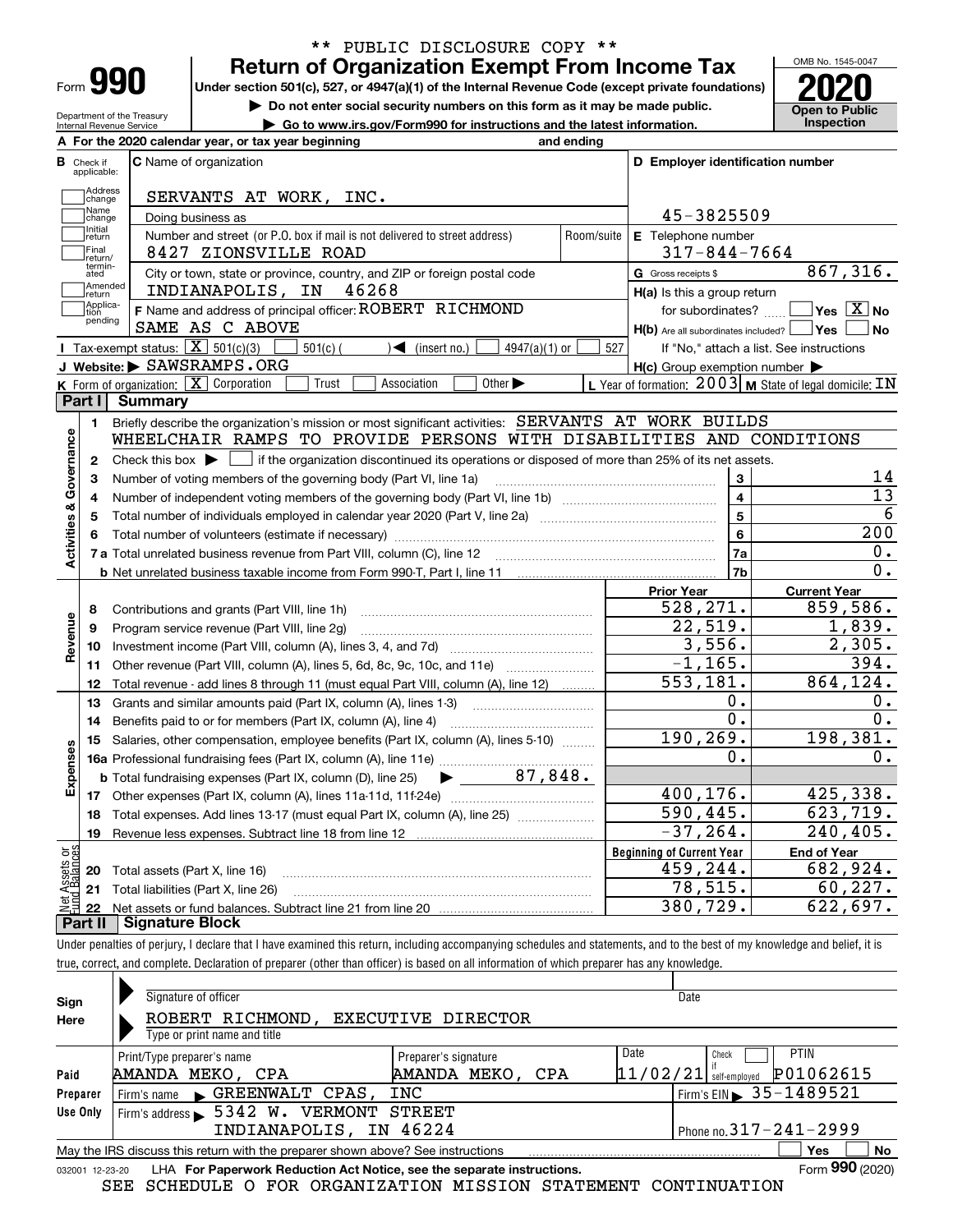|              | SERVANTS AT WORK, INC.<br>Form 990 (2020)                                                                                                    | 45-3825509<br>Page 2                                                   |  |
|--------------|----------------------------------------------------------------------------------------------------------------------------------------------|------------------------------------------------------------------------|--|
|              | <b>Part III Statement of Program Service Accomplishments</b>                                                                                 |                                                                        |  |
|              |                                                                                                                                              |                                                                        |  |
| 1            | Briefly describe the organization's mission:                                                                                                 |                                                                        |  |
|              | SERVANTS AT WORK BUILDS WHEELCHAIR RAMPS TO PROVIDE PERSONS WITH                                                                             |                                                                        |  |
|              | DISABILITIES AND CONDITIONS OF AGING THE FREEDOM TO REMAIN IN THEIR                                                                          |                                                                        |  |
|              | HOMES AND RECONNECT WITH THEIR COMMUNITIES.                                                                                                  |                                                                        |  |
|              |                                                                                                                                              |                                                                        |  |
| $\mathbf{2}$ | Did the organization undertake any significant program services during the year which were not listed on the                                 |                                                                        |  |
|              | prior Form 990 or 990-EZ?                                                                                                                    | $\overline{\mathsf{Yes} \ \mathbb{X}}$ No                              |  |
|              | If "Yes," describe these new services on Schedule O.                                                                                         |                                                                        |  |
|              |                                                                                                                                              | $ {\mathsf Y}{\mathsf e}{\mathsf s}^\top\![\overline{{\mathsf X}}]$ No |  |
| 3            | Did the organization cease conducting, or make significant changes in how it conducts, any program services?                                 |                                                                        |  |
|              | If "Yes," describe these changes on Schedule O.                                                                                              |                                                                        |  |
| 4            | Describe the organization's program service accomplishments for each of its three largest program services, as measured by expenses.         |                                                                        |  |
|              | Section 501(c)(3) and 501(c)(4) organizations are required to report the amount of grants and allocations to others, the total expenses, and |                                                                        |  |
|              | revenue, if any, for each program service reported.                                                                                          |                                                                        |  |
| 4a           | 442, 133. including grants of \$<br>) (Expenses \$<br>(Code:                                                                                 | 1,839.<br>) (Revenue \$                                                |  |
|              | TO BUILD HANDICAP ACCESSIBLE RAMPS FOR THOSE WHO FINANCIALLY WOULD HAVE                                                                      |                                                                        |  |
|              | NO OTHER MEANS                                                                                                                               |                                                                        |  |
|              |                                                                                                                                              |                                                                        |  |
|              |                                                                                                                                              |                                                                        |  |
|              |                                                                                                                                              |                                                                        |  |
|              |                                                                                                                                              |                                                                        |  |
|              |                                                                                                                                              |                                                                        |  |
|              |                                                                                                                                              |                                                                        |  |
|              |                                                                                                                                              |                                                                        |  |
|              |                                                                                                                                              |                                                                        |  |
|              |                                                                                                                                              |                                                                        |  |
|              |                                                                                                                                              |                                                                        |  |
|              |                                                                                                                                              |                                                                        |  |
| 4b           |                                                                                                                                              | $($ Revenue \$                                                         |  |
|              |                                                                                                                                              |                                                                        |  |
|              |                                                                                                                                              |                                                                        |  |
|              |                                                                                                                                              |                                                                        |  |
|              |                                                                                                                                              |                                                                        |  |
|              |                                                                                                                                              |                                                                        |  |
|              |                                                                                                                                              |                                                                        |  |
|              |                                                                                                                                              |                                                                        |  |
|              |                                                                                                                                              |                                                                        |  |
|              |                                                                                                                                              |                                                                        |  |
|              |                                                                                                                                              |                                                                        |  |
|              |                                                                                                                                              |                                                                        |  |
|              |                                                                                                                                              |                                                                        |  |
|              |                                                                                                                                              |                                                                        |  |
| 4c           |                                                                                                                                              | $\left($ Revenue \$ $\right)$                                          |  |
|              |                                                                                                                                              |                                                                        |  |
|              |                                                                                                                                              |                                                                        |  |
|              |                                                                                                                                              |                                                                        |  |
|              |                                                                                                                                              |                                                                        |  |
|              |                                                                                                                                              |                                                                        |  |
|              |                                                                                                                                              |                                                                        |  |
|              |                                                                                                                                              |                                                                        |  |
|              |                                                                                                                                              |                                                                        |  |
|              |                                                                                                                                              |                                                                        |  |
|              |                                                                                                                                              |                                                                        |  |
|              |                                                                                                                                              |                                                                        |  |
|              |                                                                                                                                              |                                                                        |  |
|              |                                                                                                                                              |                                                                        |  |
| 4d           | Other program services (Describe on Schedule O.)                                                                                             |                                                                        |  |
|              | (Expenses \$<br>(Revenue \$<br>including grants of \$                                                                                        |                                                                        |  |
| 4е           | 442, 133.<br>Total program service expenses                                                                                                  |                                                                        |  |
|              |                                                                                                                                              | Form 990 (2020)                                                        |  |
|              | 032002 12-23-20                                                                                                                              |                                                                        |  |
|              | 2                                                                                                                                            |                                                                        |  |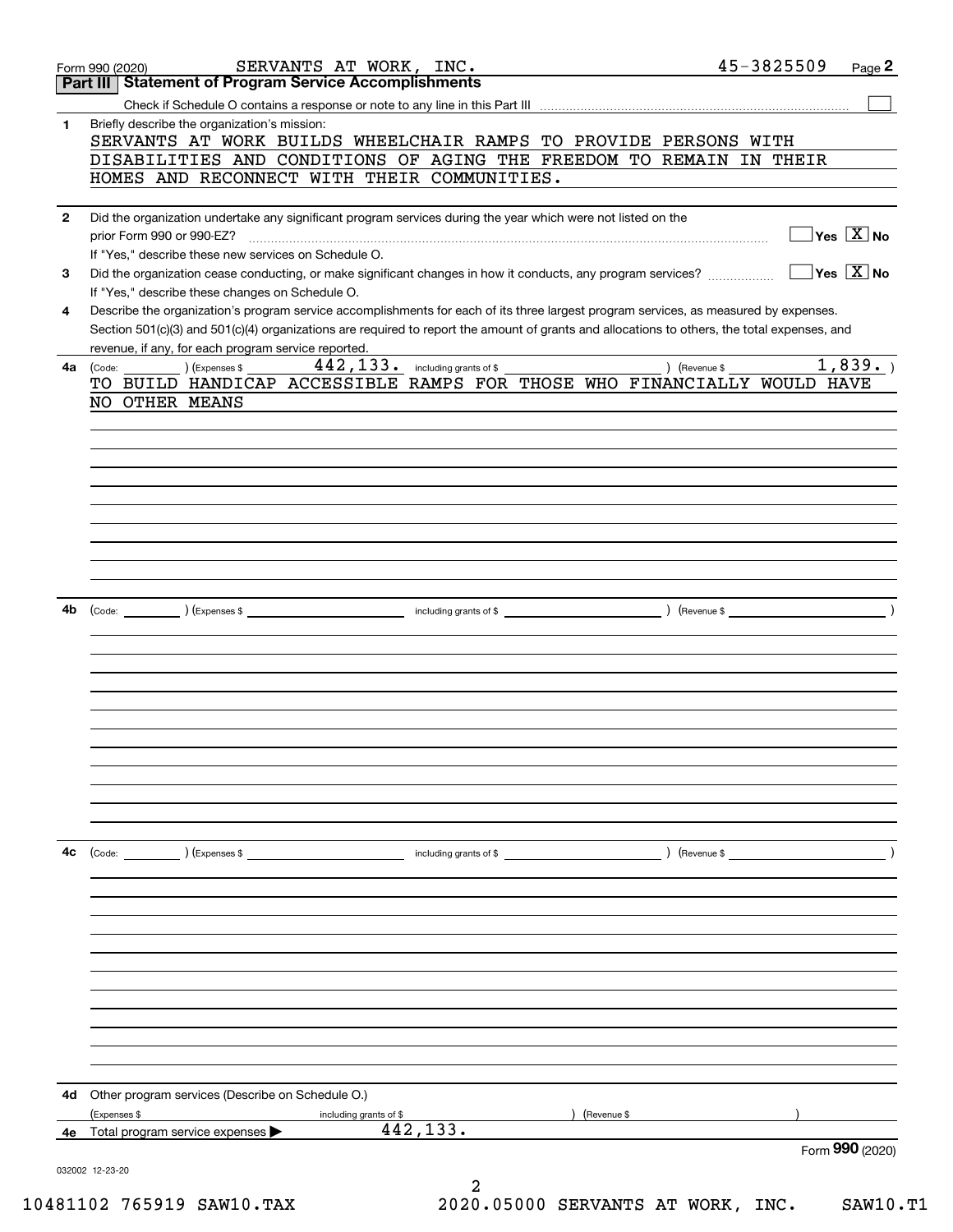|  | Form 990 (2020) |
|--|-----------------|
|  |                 |

Form 990 (2020) Page **3Part IV Checklist of Required Schedules** SERVANTS AT WORK, INC. 45-3825509

|     |                                                                                                                                       |                 | Yes | No              |
|-----|---------------------------------------------------------------------------------------------------------------------------------------|-----------------|-----|-----------------|
| 1   | Is the organization described in section $501(c)(3)$ or $4947(a)(1)$ (other than a private foundation)?                               |                 |     |                 |
|     |                                                                                                                                       | 1.              | X   |                 |
| 2   |                                                                                                                                       | $\overline{2}$  | X   |                 |
| 3   | Did the organization engage in direct or indirect political campaign activities on behalf of or in opposition to candidates for       |                 |     |                 |
|     |                                                                                                                                       | 3               |     | х               |
| 4   | Section 501(c)(3) organizations. Did the organization engage in lobbying activities, or have a section 501(h) election in effect      |                 |     |                 |
|     |                                                                                                                                       | 4               |     | х               |
| 5   | Is the organization a section 501(c)(4), 501(c)(5), or 501(c)(6) organization that receives membership dues, assessments, or          |                 |     |                 |
|     |                                                                                                                                       | 5               |     | х               |
| 6   | Did the organization maintain any donor advised funds or any similar funds or accounts for which donors have the right to             |                 |     |                 |
|     | provide advice on the distribution or investment of amounts in such funds or accounts? If "Yes," complete Schedule D, Part I          | 6               |     | х               |
| 7   | Did the organization receive or hold a conservation easement, including easements to preserve open space,                             |                 |     |                 |
|     |                                                                                                                                       | $\overline{7}$  |     | х               |
| 8   | Did the organization maintain collections of works of art, historical treasures, or other similar assets? If "Yes," complete          |                 |     |                 |
|     |                                                                                                                                       | 8               |     | х               |
| 9   | Did the organization report an amount in Part X, line 21, for escrow or custodial account liability, serve as a custodian for         |                 |     |                 |
|     | amounts not listed in Part X; or provide credit counseling, debt management, credit repair, or debt negotiation services?             |                 |     |                 |
|     |                                                                                                                                       | 9               |     | х               |
| 10  | Did the organization, directly or through a related organization, hold assets in donor-restricted endowments                          |                 |     |                 |
|     |                                                                                                                                       | 10              |     | х               |
| 11  | If the organization's answer to any of the following questions is "Yes," then complete Schedule D, Parts VI, VIII, VIII, IX, or X     |                 |     |                 |
|     | as applicable.                                                                                                                        |                 |     |                 |
|     | a Did the organization report an amount for land, buildings, and equipment in Part X, line 10? If "Yes," complete Schedule D,         |                 | X   |                 |
|     | <b>b</b> Did the organization report an amount for investments - other securities in Part X, line 12, that is 5% or more of its total | 11a             |     |                 |
|     |                                                                                                                                       | 11 <sub>b</sub> |     | х               |
|     | c Did the organization report an amount for investments - program related in Part X, line 13, that is 5% or more of its total         |                 |     |                 |
|     |                                                                                                                                       | 11c             |     | х               |
|     | d Did the organization report an amount for other assets in Part X, line 15, that is 5% or more of its total assets reported in       |                 |     |                 |
|     |                                                                                                                                       | 11d             | х   |                 |
|     | e Did the organization report an amount for other liabilities in Part X, line 25? If "Yes," complete Schedule D, Part X               | <b>11e</b>      |     | X               |
| f   | Did the organization's separate or consolidated financial statements for the tax year include a footnote that addresses               |                 |     |                 |
|     | the organization's liability for uncertain tax positions under FIN 48 (ASC 740)? If "Yes," complete Schedule D, Part X                | 11f             |     | х               |
|     | 12a Did the organization obtain separate, independent audited financial statements for the tax year? If "Yes," complete               |                 |     |                 |
|     |                                                                                                                                       | 12a             |     | х               |
|     | <b>b</b> Was the organization included in consolidated, independent audited financial statements for the tax year?                    |                 |     |                 |
|     | If "Yes," and if the organization answered "No" to line 12a, then completing Schedule D, Parts XI and XII is optional                 | 12D             |     | ᅀ               |
| 13  |                                                                                                                                       | 13              |     | $\mathbf X$     |
| 14a | Did the organization maintain an office, employees, or agents outside of the United States?                                           | 14a             |     | X               |
|     | <b>b</b> Did the organization have aggregate revenues or expenses of more than \$10,000 from grantmaking, fundraising, business,      |                 |     |                 |
|     | investment, and program service activities outside the United States, or aggregate foreign investments valued at \$100,000            |                 |     |                 |
|     |                                                                                                                                       | 14b             |     | x               |
| 15  | Did the organization report on Part IX, column (A), line 3, more than \$5,000 of grants or other assistance to or for any             |                 |     |                 |
|     |                                                                                                                                       | 15              |     | x               |
| 16  | Did the organization report on Part IX, column (A), line 3, more than \$5,000 of aggregate grants or other assistance to              |                 |     |                 |
|     |                                                                                                                                       | 16              |     | x               |
| 17  | Did the organization report a total of more than \$15,000 of expenses for professional fundraising services on Part IX,               |                 |     |                 |
|     |                                                                                                                                       | 17              |     | x               |
| 18  | Did the organization report more than \$15,000 total of fundraising event gross income and contributions on Part VIII, lines          |                 |     |                 |
|     |                                                                                                                                       | 18              |     | x               |
| 19  | Did the organization report more than \$15,000 of gross income from gaming activities on Part VIII, line 9a? If "Yes."                |                 |     |                 |
|     |                                                                                                                                       | 19              |     | х               |
|     |                                                                                                                                       | 20a             |     | $\mathbf X$     |
|     | b If "Yes" to line 20a, did the organization attach a copy of its audited financial statements to this return?                        | 20 <sub>b</sub> |     |                 |
| 21  | Did the organization report more than \$5,000 of grants or other assistance to any domestic organization or                           |                 |     |                 |
|     |                                                                                                                                       | 21              |     | х               |
|     | 032003 12-23-20                                                                                                                       |                 |     | Form 990 (2020) |

3

032003 12-23-20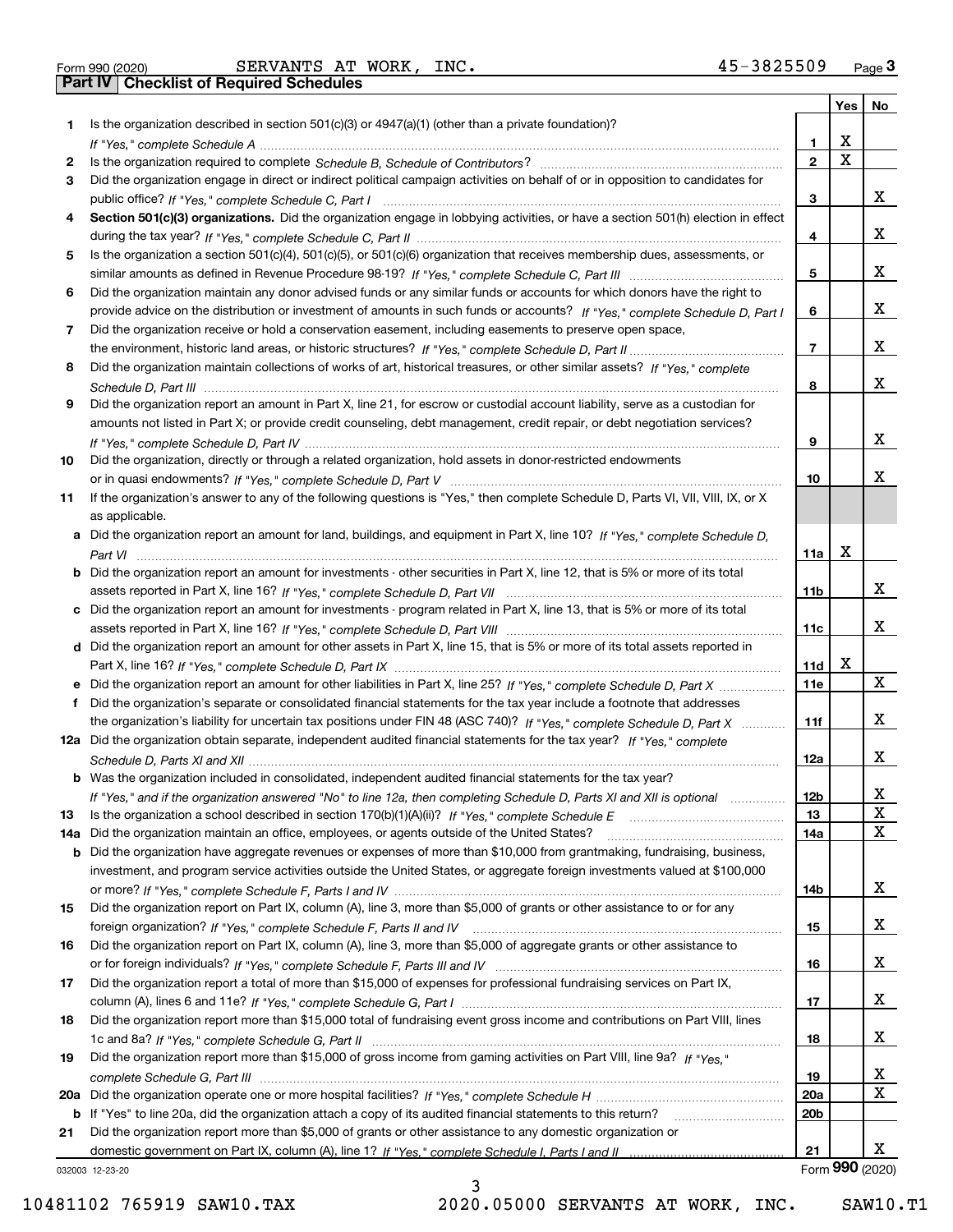|  | Form 990 (2020) |
|--|-----------------|

*(continued)*

|               |                                                                                                                              |                 | Yes | No              |
|---------------|------------------------------------------------------------------------------------------------------------------------------|-----------------|-----|-----------------|
| 22            | Did the organization report more than \$5,000 of grants or other assistance to or for domestic individuals on                |                 |     |                 |
|               |                                                                                                                              | 22              |     | x               |
| 23            | Did the organization answer "Yes" to Part VII, Section A, line 3, 4, or 5 about compensation of the organization's current   |                 |     |                 |
|               | and former officers, directors, trustees, key employees, and highest compensated employees? If "Yes," complete               |                 |     |                 |
|               |                                                                                                                              | 23              |     | x               |
|               | 24a Did the organization have a tax-exempt bond issue with an outstanding principal amount of more than \$100,000 as of the  |                 |     |                 |
|               | last day of the year, that was issued after December 31, 2002? If "Yes," answer lines 24b through 24d and complete           |                 |     |                 |
|               |                                                                                                                              | 24a             |     | x               |
|               | <b>b</b> Did the organization invest any proceeds of tax-exempt bonds beyond a temporary period exception?                   | 24b             |     |                 |
|               | c Did the organization maintain an escrow account other than a refunding escrow at any time during the year to defease       |                 |     |                 |
|               | any tax-exempt bonds?                                                                                                        | 24с             |     |                 |
|               |                                                                                                                              | 24d             |     |                 |
|               | 25a Section 501(c)(3), 501(c)(4), and 501(c)(29) organizations. Did the organization engage in an excess benefit             |                 |     |                 |
|               |                                                                                                                              | 25a             |     | x               |
|               | b Is the organization aware that it engaged in an excess benefit transaction with a disqualified person in a prior year, and |                 |     |                 |
|               | that the transaction has not been reported on any of the organization's prior Forms 990 or 990-EZ? If "Yes," complete        |                 |     |                 |
|               | Schedule L. Part I                                                                                                           | 25b             |     | x               |
| 26            | Did the organization report any amount on Part X, line 5 or 22, for receivables from or payables to any current              |                 |     |                 |
|               | or former officer, director, trustee, key employee, creator or founder, substantial contributor, or 35%                      |                 |     |                 |
|               |                                                                                                                              | 26              |     | x               |
| 27            | Did the organization provide a grant or other assistance to any current or former officer, director, trustee, key employee,  |                 |     |                 |
|               | creator or founder, substantial contributor or employee thereof, a grant selection committee member, or to a 35% controlled  |                 |     |                 |
|               | entity (including an employee thereof) or family member of any of these persons? If "Yes," complete Schedule L, Part III     | 27              |     | x               |
| 28            | Was the organization a party to a business transaction with one of the following parties (see Schedule L, Part IV            |                 |     |                 |
|               | instructions, for applicable filing thresholds, conditions, and exceptions):                                                 |                 |     |                 |
|               | a A current or former officer, director, trustee, key employee, creator or founder, or substantial contributor? If           |                 |     |                 |
|               |                                                                                                                              | 28a             |     | x               |
|               |                                                                                                                              | 28 <sub>b</sub> |     | X               |
|               | c A 35% controlled entity of one or more individuals and/or organizations described in lines 28a or 28b? If                  |                 |     |                 |
|               |                                                                                                                              | 28c             |     | x               |
| 29            |                                                                                                                              | 29              |     | X               |
| 30            | Did the organization receive contributions of art, historical treasures, or other similar assets, or qualified conservation  |                 |     |                 |
|               |                                                                                                                              |                 |     | x               |
|               |                                                                                                                              | 30<br>31        |     | X               |
| 31            | Did the organization liquidate, terminate, or dissolve and cease operations? If "Yes," complete Schedule N, Part I           |                 |     |                 |
| 32            | Did the organization sell, exchange, dispose of, or transfer more than 25% of its net assets? If "Yes," complete             |                 |     | x               |
|               |                                                                                                                              | 32              |     |                 |
| 33            | Did the organization own 100% of an entity disregarded as separate from the organization under Regulations                   |                 |     |                 |
|               |                                                                                                                              | 33              |     | х               |
| 34            | Was the organization related to any tax-exempt or taxable entity? If "Yes," complete Schedule R, Part II, III, or IV, and    |                 |     |                 |
|               |                                                                                                                              | 34              |     | х               |
|               | 35a Did the organization have a controlled entity within the meaning of section 512(b)(13)?                                  | 35a             |     | X               |
|               | b If "Yes" to line 35a, did the organization receive any payment from or engage in any transaction with a controlled entity  |                 |     |                 |
|               |                                                                                                                              | 35b             |     |                 |
| 36            | Section 501(c)(3) organizations. Did the organization make any transfers to an exempt non-charitable related organization?   |                 |     |                 |
|               |                                                                                                                              | 36              |     | x               |
| 37            | Did the organization conduct more than 5% of its activities through an entity that is not a related organization             |                 |     |                 |
|               | and that is treated as a partnership for federal income tax purposes? If "Yes," complete Schedule R, Part VI                 | 37              |     | x               |
| 38            | Did the organization complete Schedule O and provide explanations in Schedule O for Part VI, lines 11b and 19?               |                 |     |                 |
|               | Note: All Form 990 filers are required to complete Schedule O                                                                | 38              | X   |                 |
| <b>Part V</b> | <b>Statements Regarding Other IRS Filings and Tax Compliance</b>                                                             |                 |     |                 |
|               | Check if Schedule O contains a response or note to any line in this Part V                                                   |                 |     |                 |
|               |                                                                                                                              |                 | Yes | No              |
|               | 2<br>1a Enter the number reported in Box 3 of Form 1096. Enter -0- if not applicable<br>1a                                   |                 |     |                 |
|               | 0<br><b>b</b> Enter the number of Forms W-2G included in line 1a. Enter -0- if not applicable<br>1b                          |                 |     |                 |
|               | c Did the organization comply with backup withholding rules for reportable payments to vendors and reportable gaming         |                 |     |                 |
|               | (gambling) winnings to prize winners?                                                                                        | 1c              | X   |                 |
|               | 032004 12-23-20                                                                                                              |                 |     | Form 990 (2020) |
|               | 4                                                                                                                            |                 |     |                 |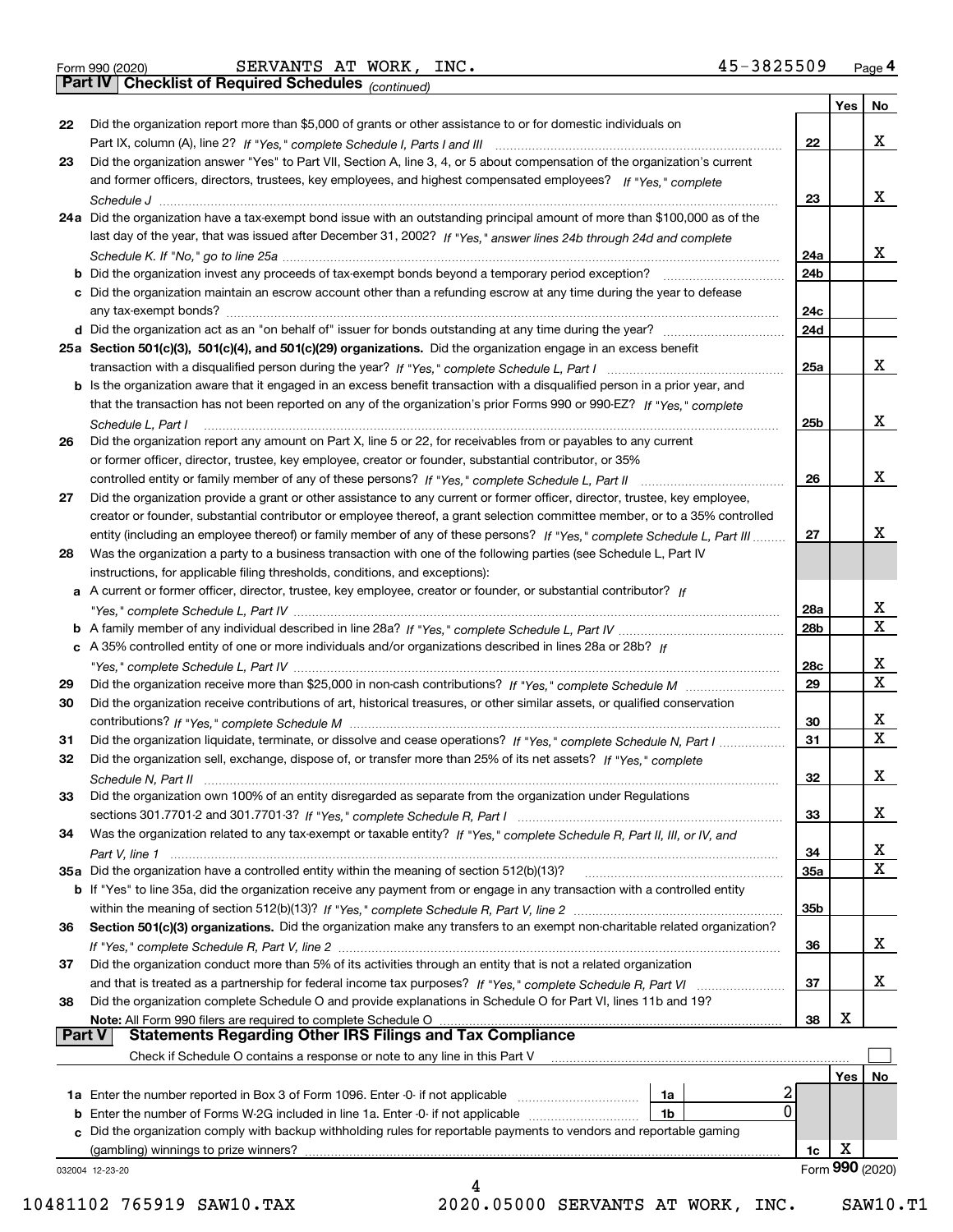|               | 45-3825509<br>SERVANTS AT WORK, INC.<br>Form 990 (2020)                                                                                                                                   |                |         | <u>Page</u> 5 |
|---------------|-------------------------------------------------------------------------------------------------------------------------------------------------------------------------------------------|----------------|---------|---------------|
| <b>Part V</b> | Statements Regarding Other IRS Filings and Tax Compliance (continued)                                                                                                                     |                |         |               |
|               |                                                                                                                                                                                           |                | Yes $ $ | No            |
|               | 2a Enter the number of employees reported on Form W-3, Transmittal of Wage and Tax Statements,                                                                                            |                |         |               |
|               | 6<br>filed for the calendar year ending with or within the year covered by this return [111] [11] filed for the calendar year ending with or within the year covered by this return<br>2a |                |         |               |
|               |                                                                                                                                                                                           | 2 <sub>b</sub> | X       |               |
|               |                                                                                                                                                                                           |                |         |               |
|               | 3a Did the organization have unrelated business gross income of \$1,000 or more during the year?                                                                                          | 3a             |         | x             |
|               |                                                                                                                                                                                           | 3b             |         |               |
|               | 4a At any time during the calendar year, did the organization have an interest in, or a signature or other authority over, a                                                              |                |         |               |
|               |                                                                                                                                                                                           | 4a             |         | х             |
|               | <b>b</b> If "Yes," enter the name of the foreign country $\blacktriangleright$                                                                                                            |                |         |               |
|               | See instructions for filing requirements for FinCEN Form 114, Report of Foreign Bank and Financial Accounts (FBAR).                                                                       |                |         |               |
|               | 5a Was the organization a party to a prohibited tax shelter transaction at any time during the tax year?                                                                                  | 5a             |         | х             |
| b             |                                                                                                                                                                                           | 5 <sub>b</sub> |         | х             |
|               |                                                                                                                                                                                           | 5 <sub>c</sub> |         |               |
|               | 6a Does the organization have annual gross receipts that are normally greater than \$100,000, and did the organization solicit                                                            |                |         |               |
|               |                                                                                                                                                                                           | 6a             |         | х             |
|               | <b>b</b> If "Yes," did the organization include with every solicitation an express statement that such contributions or gifts                                                             |                |         |               |
|               | were not tax deductible?                                                                                                                                                                  | 6b             |         |               |
| 7             | Organizations that may receive deductible contributions under section 170(c).                                                                                                             |                |         |               |
| а             | Did the organization receive a payment in excess of \$75 made partly as a contribution and partly for goods and services provided to the payor?                                           | 7a             |         | х             |
|               | <b>b</b> If "Yes," did the organization notify the donor of the value of the goods or services provided?                                                                                  | 7b             |         |               |
|               | c Did the organization sell, exchange, or otherwise dispose of tangible personal property for which it was required                                                                       |                |         |               |
|               |                                                                                                                                                                                           | 7с             |         | х             |
|               | 7d                                                                                                                                                                                        |                |         |               |
| е             |                                                                                                                                                                                           | 7e             |         | х             |
| f             | Did the organization, during the year, pay premiums, directly or indirectly, on a personal benefit contract?                                                                              | 7f             |         | х             |
| g             | If the organization received a contribution of qualified intellectual property, did the organization file Form 8899 as required?                                                          | 7g             | N/R     |               |
| h.            | If the organization received a contribution of cars, boats, airplanes, or other vehicles, did the organization file a Form 1098-C?                                                        | 7h             | N/R     |               |
| 8             | Sponsoring organizations maintaining donor advised funds. Did a donor advised fund maintained by the                                                                                      |                |         |               |
|               | N/A<br>sponsoring organization have excess business holdings at any time during the year?                                                                                                 | 8              |         |               |
| 9             | Sponsoring organizations maintaining donor advised funds.                                                                                                                                 |                |         |               |
| а             | N/A<br>Did the sponsoring organization make any taxable distributions under section 4966?                                                                                                 | 9а             |         |               |
|               | N/A<br><b>b</b> Did the sponsoring organization make a distribution to a donor, donor advisor, or related person?                                                                         | 9b             |         |               |
| 10            | Section 501(c)(7) organizations. Enter:                                                                                                                                                   |                |         |               |
|               | N/A<br>10a<br>a Initiation fees and capital contributions included on Part VIII, line 12 [111] [12] [12] [12] [13] [13] [13]                                                              |                |         |               |
|               | $10b$<br>Gross receipts, included on Form 990, Part VIII, line 12, for public use of club facilities                                                                                      |                |         |               |
| 11            | Section 501(c)(12) organizations. Enter:                                                                                                                                                  |                |         |               |
|               | N/A<br>11a                                                                                                                                                                                |                |         |               |
|               | b Gross income from other sources (Do not net amounts due or paid to other sources against                                                                                                |                |         |               |
|               | 11b                                                                                                                                                                                       |                |         |               |
|               | 12a Section 4947(a)(1) non-exempt charitable trusts. Is the organization filing Form 990 in lieu of Form 1041?                                                                            | 12a            |         |               |
|               | <b>b</b> If "Yes," enter the amount of tax-exempt interest received or accrued during the year $\ldots \mathbf{N}/\mathbf{A}$<br>12b                                                      |                |         |               |
| 13            | Section 501(c)(29) qualified nonprofit health insurance issuers.                                                                                                                          |                |         |               |
|               | N/A<br>a Is the organization licensed to issue qualified health plans in more than one state?                                                                                             | 13а            |         |               |
|               | Note: See the instructions for additional information the organization must report on Schedule O.                                                                                         |                |         |               |
|               | <b>b</b> Enter the amount of reserves the organization is required to maintain by the states in which the                                                                                 |                |         |               |
|               | 13b                                                                                                                                                                                       |                |         |               |
|               | 13с                                                                                                                                                                                       |                |         |               |
| 14a           | Did the organization receive any payments for indoor tanning services during the tax year?                                                                                                | 14a            |         | x             |
|               | <b>b</b> If "Yes," has it filed a Form 720 to report these payments? If "No," provide an explanation on Schedule O                                                                        | 14b            |         |               |
| 15            | Is the organization subject to the section 4960 tax on payment(s) of more than \$1,000,000 in remuneration or                                                                             |                |         |               |
|               |                                                                                                                                                                                           | 15             |         | x             |
|               | If "Yes," see instructions and file Form 4720, Schedule N.                                                                                                                                |                |         |               |
| 16            | Is the organization an educational institution subject to the section 4968 excise tax on net investment income?                                                                           | 16             |         | х             |
|               | If "Yes," complete Form 4720, Schedule O.                                                                                                                                                 |                |         |               |
|               |                                                                                                                                                                                           |                |         | QQQ           |

Form (2020) **990**

032005 12-23-20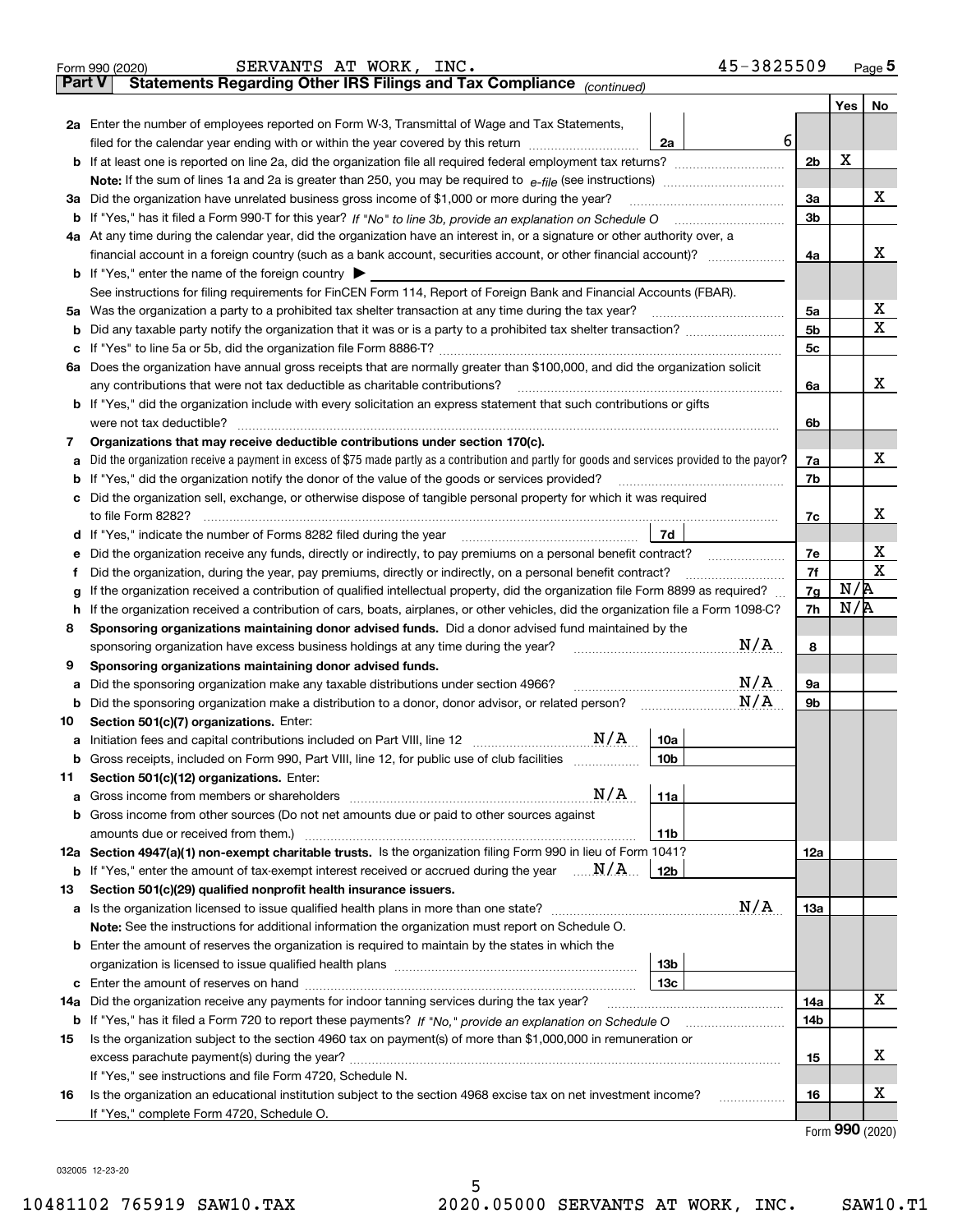|  | Form 990 (2020) |
|--|-----------------|
|  |                 |

| SERVANTS AT WORK, |  |  | INC. |
|-------------------|--|--|------|
|-------------------|--|--|------|

| Form 990 (2020)                                                                                                  | SERVANTS AT WORK, INC.                                                                                                        | 45-3825509 | Page $6$                |  |
|------------------------------------------------------------------------------------------------------------------|-------------------------------------------------------------------------------------------------------------------------------|------------|-------------------------|--|
|                                                                                                                  | Part VI   Governance, Management, and Disclosure For each "Yes" response to lines 2 through 7b below, and for a "No" response |            |                         |  |
| to line 8a, 8b, or 10b below, describe the circumstances, processes, or changes on Schedule O. See instructions. |                                                                                                                               |            |                         |  |
|                                                                                                                  | Check if Schedule O contains a response or note to any line in this Part VI                                                   |            | $\overline{\mathbf{x}}$ |  |

|    |                                                                                                                                                                            |    |  |    |              | Yes | No                      |  |
|----|----------------------------------------------------------------------------------------------------------------------------------------------------------------------------|----|--|----|--------------|-----|-------------------------|--|
|    | <b>1a</b> Enter the number of voting members of the governing body at the end of the tax year <i>manumum</i>                                                               | 1a |  | 14 |              |     |                         |  |
|    | If there are material differences in voting rights among members of the governing body, or if the governing                                                                |    |  |    |              |     |                         |  |
|    | body delegated broad authority to an executive committee or similar committee, explain on Schedule O.                                                                      |    |  |    |              |     |                         |  |
| b  | Enter the number of voting members included on line 1a, above, who are independent <i>manumum</i>                                                                          | 1b |  | 13 |              |     |                         |  |
| 2  | Did any officer, director, trustee, or key employee have a family relationship or a business relationship with any other                                                   |    |  |    |              |     |                         |  |
|    | officer, director, trustee, or key employee?                                                                                                                               |    |  |    | $\mathbf{2}$ |     | X                       |  |
| 3  | Did the organization delegate control over management duties customarily performed by or under the direct supervision                                                      |    |  |    |              |     |                         |  |
|    |                                                                                                                                                                            |    |  |    | 3            |     | X                       |  |
| 4  | Did the organization make any significant changes to its governing documents since the prior Form 990 was filed?                                                           |    |  |    | 4            |     | $\overline{\mathbf{x}}$ |  |
| 5  |                                                                                                                                                                            |    |  |    | 5            |     | X                       |  |
| 6  | Did the organization have members or stockholders?                                                                                                                         |    |  |    | 6            |     | X                       |  |
| 7a | Did the organization have members, stockholders, or other persons who had the power to elect or appoint one or                                                             |    |  |    |              |     |                         |  |
|    |                                                                                                                                                                            |    |  |    | 7a           |     | X                       |  |
|    | <b>b</b> Are any governance decisions of the organization reserved to (or subject to approval by) members, stockholders, or                                                |    |  |    |              |     |                         |  |
|    | persons other than the governing body?                                                                                                                                     |    |  |    | 7b           |     | х                       |  |
| 8  | Did the organization contemporaneously document the meetings held or written actions undertaken during the year by the following:                                          |    |  |    |              |     |                         |  |
| a  |                                                                                                                                                                            |    |  |    | 8a           | X   |                         |  |
| b  |                                                                                                                                                                            |    |  |    | 8b           | X   |                         |  |
| 9  | Is there any officer, director, trustee, or key employee listed in Part VII, Section A, who cannot be reached at the                                                       |    |  |    |              |     |                         |  |
|    |                                                                                                                                                                            |    |  |    | 9            |     | x                       |  |
|    | <b>Section B. Policies</b> (This Section B requests information about policies not required by the Internal Revenue Code.)                                                 |    |  |    |              |     |                         |  |
|    |                                                                                                                                                                            |    |  |    |              | Yes | No                      |  |
|    |                                                                                                                                                                            |    |  |    | 10a          |     | X                       |  |
|    | <b>b</b> If "Yes," did the organization have written policies and procedures governing the activities of such chapters, affiliates,                                        |    |  |    |              |     |                         |  |
|    |                                                                                                                                                                            |    |  |    | 10b          |     |                         |  |
|    | 11a Has the organization provided a complete copy of this Form 990 to all members of its governing body before filing the form?                                            |    |  |    | 11a          |     | X                       |  |
|    | <b>b</b> Describe in Schedule O the process, if any, used by the organization to review this Form 990.                                                                     |    |  |    |              |     |                         |  |
|    |                                                                                                                                                                            |    |  |    | 12a          | Х   |                         |  |
| b  |                                                                                                                                                                            |    |  |    | 12b          | X   |                         |  |
|    | c Did the organization regularly and consistently monitor and enforce compliance with the policy? If "Yes." describe                                                       |    |  |    |              |     |                         |  |
|    | in Schedule O how this was done manufactured and continuum control of the state of the state of the state of t                                                             |    |  |    | 12c          | Х   |                         |  |
| 13 |                                                                                                                                                                            |    |  |    | 13           | X   |                         |  |
| 14 | Did the organization have a written document retention and destruction policy? manufactured and the organization have a written document retention and destruction policy? |    |  |    | 14           | X   |                         |  |
| 15 | Did the process for determining compensation of the following persons include a review and approval by independent                                                         |    |  |    |              |     |                         |  |
|    | persons, comparability data, and contemporaneous substantiation of the deliberation and decision?                                                                          |    |  |    |              |     |                         |  |
|    |                                                                                                                                                                            |    |  |    | <b>15a</b>   | X   |                         |  |
|    |                                                                                                                                                                            |    |  |    | 15b          | X   |                         |  |
|    | If "Yes" to line 15a or 15b, describe the process in Schedule O (see instructions).                                                                                        |    |  |    |              |     |                         |  |
|    | 16a Did the organization invest in, contribute assets to, or participate in a joint venture or similar arrangement with a                                                  |    |  |    |              |     |                         |  |
|    | taxable entity during the year?                                                                                                                                            |    |  |    | 16a          |     | X                       |  |
|    | b If "Yes," did the organization follow a written policy or procedure requiring the organization to evaluate its participation                                             |    |  |    |              |     |                         |  |
|    | in joint venture arrangements under applicable federal tax law, and take steps to safeguard the organization's                                                             |    |  |    |              |     |                         |  |
|    | exempt status with respect to such arrangements?                                                                                                                           |    |  |    | 16b          |     |                         |  |
|    | <b>Section C. Disclosure</b>                                                                                                                                               |    |  |    |              |     |                         |  |
| 17 | List the states with which a copy of this Form 990 is required to be filed $\blacktriangleright \text{IN}$                                                                 |    |  |    |              |     |                         |  |
| 18 | Section 6104 requires an organization to make its Forms 1023 (1024 or 1024-A, if applicable), 990, and 990-T (Section 501(c)(3)s only) available                           |    |  |    |              |     |                         |  |
|    | for public inspection. Indicate how you made these available. Check all that apply.                                                                                        |    |  |    |              |     |                         |  |
|    | $X$ Upon request<br>Another's website<br>Own website<br>Other (explain on Schedule O)                                                                                      |    |  |    |              |     |                         |  |
| 19 | Describe on Schedule O whether (and if so, how) the organization made its governing documents, conflict of interest policy, and financial                                  |    |  |    |              |     |                         |  |
|    | statements available to the public during the tax year.                                                                                                                    |    |  |    |              |     |                         |  |
|    |                                                                                                                                                                            |    |  |    |              |     |                         |  |
| 20 | State the name, address, and telephone number of the person who possesses the organization's books and records<br>BYRON CHAPLIN - 317-844-7664                             |    |  |    |              |     |                         |  |
|    | 46268<br>8427 ZIONSVILLE ROAD, INDIANAPOLIS,<br>IN                                                                                                                         |    |  |    |              |     |                         |  |
|    |                                                                                                                                                                            |    |  |    |              |     | Form 990 (2020)         |  |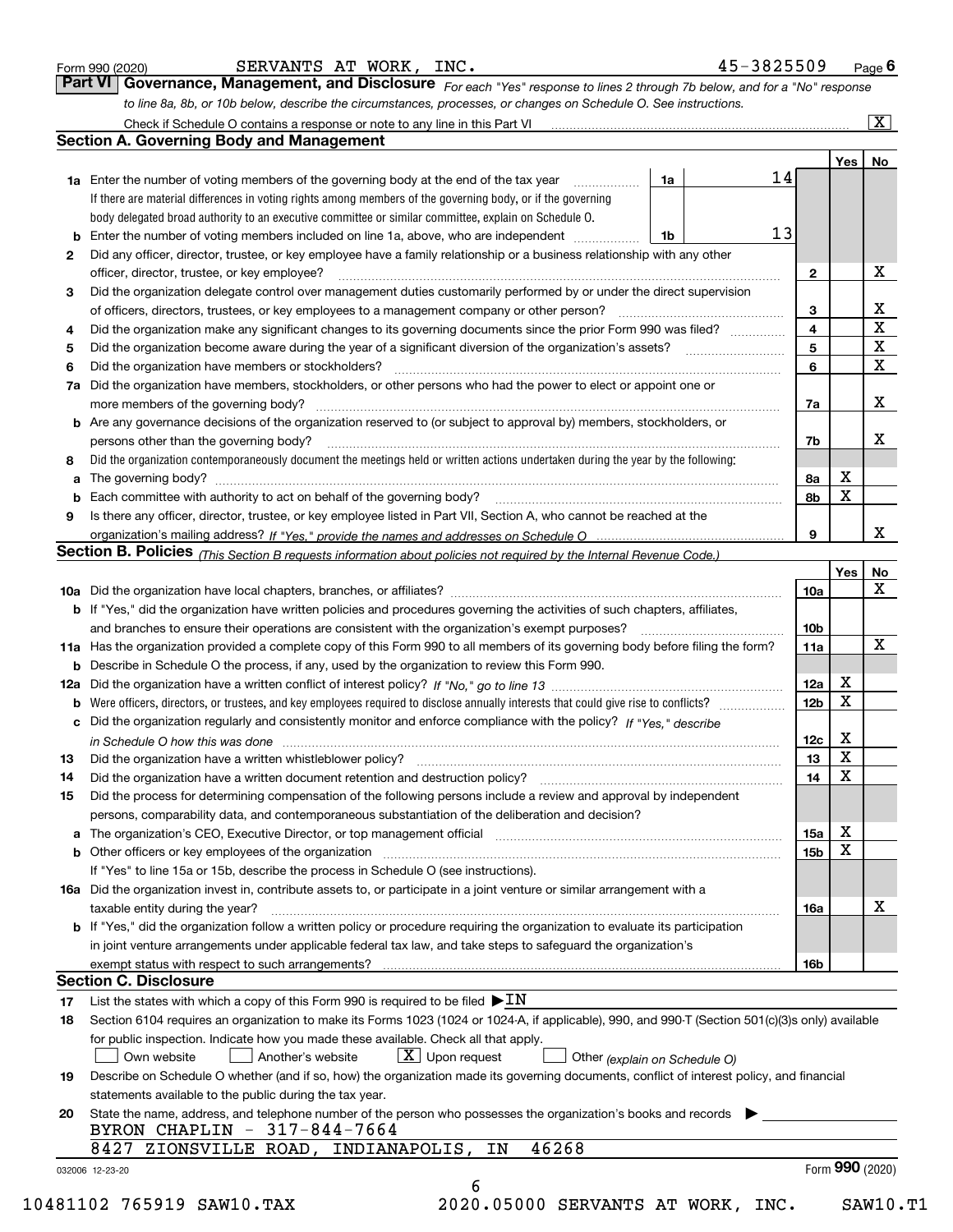| Form 990 (2020) | SERVANTS AT WORK, INC.                                                                                                                                     | $45 - 3825509$ | Page |  |  |  |  |  |  |  |
|-----------------|------------------------------------------------------------------------------------------------------------------------------------------------------------|----------------|------|--|--|--|--|--|--|--|
|                 | <b>Part VII</b> Compensation of Officers, Directors, Trustees, Key Employees, Highest Compensated                                                          |                |      |  |  |  |  |  |  |  |
|                 | <b>Employees, and Independent Contractors</b>                                                                                                              |                |      |  |  |  |  |  |  |  |
|                 | Check if Schedule O contains a response or note to any line in this Part VII                                                                               |                |      |  |  |  |  |  |  |  |
| Section A.      | Officers, Directors, Trustees, Key Employees, and Highest Compensated Employees                                                                            |                |      |  |  |  |  |  |  |  |
|                 | 1a Complete this table for all persons required to be listed. Report compensation for the calendar year ending with or within the organization's tay year. |                |      |  |  |  |  |  |  |  |

**1a •** List all of the organization's current officers, directors, trustees (whether individuals or organizations), regardless of amount of compensation. his table for all persons required to be listed. Report compensation for the calendar year ending with or within the orgal Enter -0- in columns (D), (E), and (F) if no compensation was paid.

 $\bullet$  List all of the organization's  $\,$ current key employees, if any. See instructions for definition of "key employee."

**•** List the organization's five current highest compensated employees (other than an officer, director, trustee, or key employee) who received reportable compensation (Box 5 of Form W-2 and/or Box 7 of Form 1099-MISC) of more than \$100,000 from the organization and any related organizations.

**•** List all of the organization's former officers, key employees, and highest compensated employees who received more than \$100,000 of reportable compensation from the organization and any related organizations.

**former directors or trustees**  ¥ List all of the organization's that received, in the capacity as a former director or trustee of the organization, more than \$10,000 of reportable compensation from the organization and any related organizations.

See instructions for the order in which to list the persons above.

Check this box if neither the organization nor any related organization compensated any current officer, director, or trustee.  $\mathcal{L}^{\text{max}}$ 

| (A)                         | (B)               | (C)<br>Position               |                                                                  |             |              |                                   |        | (D)                  | (E)                          | (F)                |
|-----------------------------|-------------------|-------------------------------|------------------------------------------------------------------|-------------|--------------|-----------------------------------|--------|----------------------|------------------------------|--------------------|
| Name and title              | Average           |                               | (do not check more than one                                      |             |              |                                   |        | Reportable           | Reportable                   | Estimated          |
|                             | hours per<br>week |                               | box, unless person is both an<br>officer and a director/trustee) |             |              |                                   |        | compensation<br>from | compensation<br>from related | amount of<br>other |
|                             | (list any         |                               |                                                                  |             |              |                                   |        | the                  | organizations                | compensation       |
|                             | hours for         |                               |                                                                  |             |              |                                   |        | organization         | (W-2/1099-MISC)              | from the           |
|                             | related           |                               |                                                                  |             |              |                                   |        | (W-2/1099-MISC)      |                              | organization       |
|                             | organizations     |                               |                                                                  |             |              |                                   |        |                      |                              | and related        |
|                             | below             | ndividual trustee or director | In stitutional trustee                                           | Officer     | Key employee | Highest compensated<br>  employee | Former |                      |                              | organizations      |
| ROBERT RICHMOND<br>(1)      | line)<br>40.00    |                               |                                                                  |             |              |                                   |        |                      |                              |                    |
| EXECTIVE DIRECTOR           |                   | $\mathbf x$                   |                                                                  | X           |              |                                   |        | 36,000.              | $\mathbf 0$ .                | $0_{.}$            |
| <b>AARON JOHNSON</b><br>(2) |                   |                               |                                                                  |             |              |                                   |        |                      |                              |                    |
|                             | 1.00              |                               |                                                                  |             |              |                                   |        |                      |                              |                    |
| <b>BOARD MEMBER</b>         |                   | $\mathbf X$                   |                                                                  |             |              |                                   |        | $\mathbf 0$ .        | $\mathbf 0$ .                | $\mathbf 0$ .      |
| ALAN ERICKSON<br>(3)        | 15.00             |                               |                                                                  |             |              |                                   |        |                      |                              |                    |
| <b>BOARD MEMBER</b>         |                   | $\mathbf X$                   |                                                                  |             |              |                                   |        | 0.                   | $\mathbf 0$ .                | $0 \cdot$          |
| CARL POTENZA<br>(4)         | 2.00              |                               |                                                                  |             |              |                                   |        |                      |                              |                    |
| <b>BOARD MEMBER</b>         |                   | $\mathbf X$                   |                                                                  |             |              |                                   |        | $\mathbf 0$ .        | 0.                           | $\mathbf 0$ .      |
| (5) DAVID BODLE             | 3.00              |                               |                                                                  |             |              |                                   |        |                      |                              |                    |
| SECRETARY/VICE CHAIRMAN     |                   | $\mathbf x$                   |                                                                  | $\mathbf X$ |              |                                   |        | $\mathbf 0$ .        | 0.                           | $\mathbf 0$ .      |
| (6)<br>DAVID KENNEDY        | 2.00              |                               |                                                                  |             |              |                                   |        |                      |                              |                    |
| <b>BOARD MEMBER</b>         |                   | $\mathbf X$                   |                                                                  |             |              |                                   |        | $0$ .                | 0.                           | $\mathbf 0$ .      |
| DIANE HYATT<br>(7)          | 5.00              |                               |                                                                  |             |              |                                   |        |                      |                              |                    |
| <b>BOARD MEMBER</b>         |                   | $\mathbf x$                   |                                                                  |             |              |                                   |        | $\mathbf 0$ .        | $\mathbf 0$ .                | $\mathbf 0$ .      |
| ERIC BURTON-KRIEGER<br>(8)  | 5.00              |                               |                                                                  |             |              |                                   |        |                      |                              |                    |
| CHARIMAN OF BOARD           |                   | $\mathbf X$                   |                                                                  | X           |              |                                   |        | $0$ .                | 0.                           | $\mathbf 0$ .      |
| <b>MARK BRYSON</b><br>(9)   | 4.00              |                               |                                                                  |             |              |                                   |        |                      |                              |                    |
| <b>BOARD MEMBER</b>         |                   | $\mathbf X$                   |                                                                  |             |              |                                   |        | $\mathbf 0$ .        | $\mathbf 0$ .                | $\mathbf 0$ .      |
| (10) MEREDITH LANGHORST     | 3.00              |                               |                                                                  |             |              |                                   |        |                      |                              |                    |
| <b>BOARD MEMBER</b>         |                   | $\mathbf X$                   |                                                                  |             |              |                                   |        | $\mathbf 0$ .        | $\mathbf 0$ .                | 0.                 |
| (11) ROB FRENCH             | 3.00              |                               |                                                                  |             |              |                                   |        |                      |                              |                    |
| <b>BOARD MEMBER</b>         |                   | $\mathbf X$                   |                                                                  |             |              |                                   |        | $\mathbf 0$ .        | $\mathbf 0$ .                | $\mathbf 0$ .      |
| (12) TONI RICHINS           | 5.00              |                               |                                                                  |             |              |                                   |        |                      |                              |                    |
| <b>BOARD MEMBER</b>         |                   | $\mathbf X$                   |                                                                  |             |              |                                   |        | $\mathbf 0$ .        | $\mathbf 0$ .                | $\mathbf 0$ .      |
| (13) URIAH STEPHENS         | 3.00              |                               |                                                                  |             |              |                                   |        |                      |                              |                    |
| <b>BOARD MEMBER</b>         |                   | $\mathbf x$                   |                                                                  |             |              |                                   |        | $\mathbf 0$ .        | $\mathbf 0$ .                | $\mathbf 0$ .      |
| (14) RYAN LYNCH             | 3.00              |                               |                                                                  |             |              |                                   |        |                      |                              |                    |
| <b>TREASURER</b>            |                   | $\mathbf X$                   |                                                                  | X           |              |                                   |        | $\mathbf 0$ .        | 0.                           | 0.                 |
|                             |                   |                               |                                                                  |             |              |                                   |        |                      |                              |                    |
|                             |                   |                               |                                                                  |             |              |                                   |        |                      |                              |                    |
|                             |                   |                               |                                                                  |             |              |                                   |        |                      |                              |                    |
|                             |                   |                               |                                                                  |             |              |                                   |        |                      |                              |                    |
|                             |                   |                               |                                                                  |             |              |                                   |        |                      |                              |                    |
|                             |                   |                               |                                                                  |             |              |                                   |        |                      |                              |                    |

7

032007 12-23-20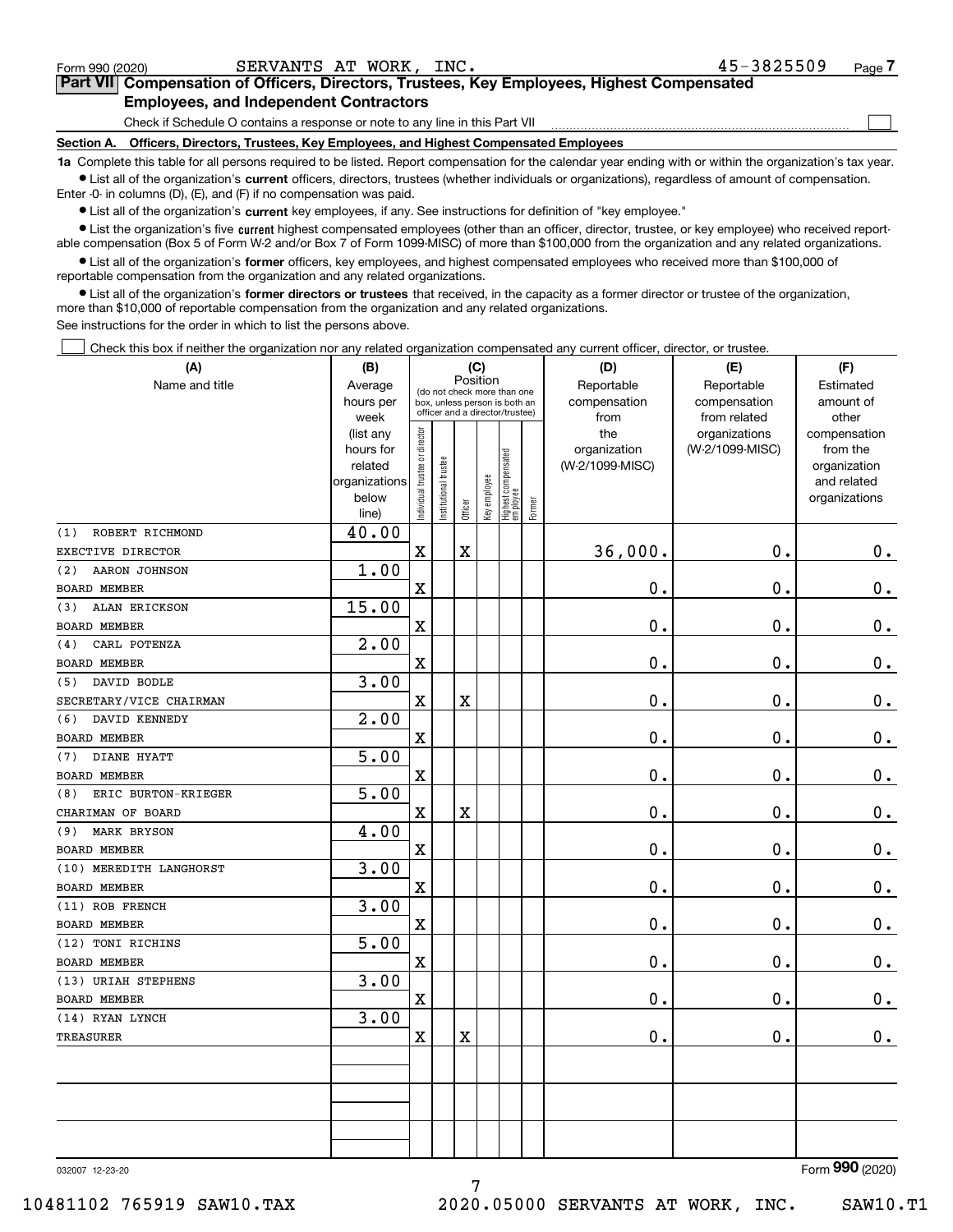|              | SERVANTS AT WORK, INC.<br>Form 990 (2020)                                                                                                                                                                                                              |                                                                              |                                |                       |                                                                                 |              |                                   |        |                                                | 45-3825509                                       |                                 |     |                                                                                   | Page 8                    |
|--------------|--------------------------------------------------------------------------------------------------------------------------------------------------------------------------------------------------------------------------------------------------------|------------------------------------------------------------------------------|--------------------------------|-----------------------|---------------------------------------------------------------------------------|--------------|-----------------------------------|--------|------------------------------------------------|--------------------------------------------------|---------------------------------|-----|-----------------------------------------------------------------------------------|---------------------------|
|              | <b>Part VII</b><br>Section A. Officers, Directors, Trustees, Key Employees, and Highest Compensated Employees (continued)                                                                                                                              |                                                                              |                                |                       |                                                                                 |              |                                   |        |                                                |                                                  |                                 |     |                                                                                   |                           |
|              | (A)<br>Name and title                                                                                                                                                                                                                                  | (B)<br>Average<br>hours per                                                  |                                |                       | (C)<br>Position<br>(do not check more than one<br>box, unless person is both an |              |                                   |        | (D)<br>Reportable<br>compensation              | (E)<br>Reportable<br>compensation                |                                 |     | (F)<br>Estimated<br>amount of                                                     |                           |
|              |                                                                                                                                                                                                                                                        | week<br>(list any<br>hours for<br>related<br>organizations<br>below<br>line) | Individual trustee or director | Institutional trustee | officer and a director/trustee)<br>Officer                                      | key employee | Highest compensated<br>  employee | Former | from<br>the<br>organization<br>(W-2/1099-MISC) | from related<br>organizations<br>(W-2/1099-MISC) |                                 |     | other<br>compensation<br>from the<br>organization<br>and related<br>organizations |                           |
|              |                                                                                                                                                                                                                                                        |                                                                              |                                |                       |                                                                                 |              |                                   |        |                                                |                                                  |                                 |     |                                                                                   |                           |
|              |                                                                                                                                                                                                                                                        |                                                                              |                                |                       |                                                                                 |              |                                   |        |                                                |                                                  |                                 |     |                                                                                   |                           |
|              |                                                                                                                                                                                                                                                        |                                                                              |                                |                       |                                                                                 |              |                                   |        |                                                |                                                  |                                 |     |                                                                                   |                           |
|              |                                                                                                                                                                                                                                                        |                                                                              |                                |                       |                                                                                 |              |                                   |        |                                                |                                                  |                                 |     |                                                                                   |                           |
|              |                                                                                                                                                                                                                                                        |                                                                              |                                |                       |                                                                                 |              |                                   |        |                                                |                                                  |                                 |     |                                                                                   |                           |
|              |                                                                                                                                                                                                                                                        |                                                                              |                                |                       |                                                                                 |              |                                   |        |                                                |                                                  |                                 |     |                                                                                   |                           |
|              |                                                                                                                                                                                                                                                        |                                                                              |                                |                       |                                                                                 |              |                                   |        |                                                |                                                  |                                 |     |                                                                                   |                           |
|              |                                                                                                                                                                                                                                                        |                                                                              |                                |                       |                                                                                 |              |                                   |        |                                                |                                                  |                                 |     |                                                                                   |                           |
|              | 1b Subtotal                                                                                                                                                                                                                                            |                                                                              |                                |                       |                                                                                 |              |                                   |        | 36,000.<br>0.                                  |                                                  | 0.<br>$\overline{\mathbf{0}}$ . |     |                                                                                   | $0$ .<br>$\overline{0}$ . |
|              | c Total from continuation sheets to Part VII, Section A                                                                                                                                                                                                |                                                                              |                                |                       |                                                                                 |              |                                   |        | 36,000.                                        |                                                  | $\overline{\mathfrak{o}}$ .     |     |                                                                                   | $\overline{\mathbf{0}}$ . |
| $\mathbf{2}$ | Total number of individuals (including but not limited to those listed above) who received more than \$100,000 of reportable<br>compensation from the organization $\blacktriangleright$                                                               |                                                                              |                                |                       |                                                                                 |              |                                   |        |                                                |                                                  |                                 |     |                                                                                   | 0                         |
|              |                                                                                                                                                                                                                                                        |                                                                              |                                |                       |                                                                                 |              |                                   |        |                                                |                                                  |                                 |     | Yes                                                                               | No                        |
| з            | Did the organization list any former officer, director, trustee, key employee, or highest compensated employee on                                                                                                                                      |                                                                              |                                |                       |                                                                                 |              |                                   |        |                                                |                                                  |                                 |     |                                                                                   |                           |
| 4            | For any individual listed on line 1a, is the sum of reportable compensation and other compensation from the organization                                                                                                                               |                                                                              |                                |                       |                                                                                 |              |                                   |        |                                                |                                                  |                                 | 3   |                                                                                   | х                         |
|              |                                                                                                                                                                                                                                                        |                                                                              |                                |                       |                                                                                 |              |                                   |        |                                                |                                                  |                                 | 4   |                                                                                   | х                         |
| 5            | Did any person listed on line 1a receive or accrue compensation from any unrelated organization or individual for services                                                                                                                             |                                                                              |                                |                       |                                                                                 |              |                                   |        |                                                |                                                  |                                 | 5   |                                                                                   | X                         |
|              | <b>Section B. Independent Contractors</b>                                                                                                                                                                                                              |                                                                              |                                |                       |                                                                                 |              |                                   |        |                                                |                                                  |                                 |     |                                                                                   |                           |
| 1            | Complete this table for your five highest compensated independent contractors that received more than \$100,000 of compensation from<br>the organization. Report compensation for the calendar year ending with or within the organization's tax year. |                                                                              |                                |                       |                                                                                 |              |                                   |        |                                                |                                                  |                                 |     |                                                                                   |                           |
|              | (A)<br>Name and business address                                                                                                                                                                                                                       |                                                                              |                                | <b>NONE</b>           |                                                                                 |              |                                   |        | (B)<br>Description of services                 |                                                  |                                 | (C) | Compensation                                                                      |                           |
|              |                                                                                                                                                                                                                                                        |                                                                              |                                |                       |                                                                                 |              |                                   |        |                                                |                                                  |                                 |     |                                                                                   |                           |
|              |                                                                                                                                                                                                                                                        |                                                                              |                                |                       |                                                                                 |              |                                   |        |                                                |                                                  |                                 |     |                                                                                   |                           |
|              |                                                                                                                                                                                                                                                        |                                                                              |                                |                       |                                                                                 |              |                                   |        |                                                |                                                  |                                 |     |                                                                                   |                           |
|              |                                                                                                                                                                                                                                                        |                                                                              |                                |                       |                                                                                 |              |                                   |        |                                                |                                                  |                                 |     |                                                                                   |                           |
| 2            | Total number of independent contractors (including but not limited to those listed above) who received more than                                                                                                                                       |                                                                              |                                |                       |                                                                                 |              |                                   |        |                                                |                                                  |                                 |     |                                                                                   |                           |
|              | \$100,000 of compensation from the organization                                                                                                                                                                                                        |                                                                              |                                |                       |                                                                                 | 0            |                                   |        |                                                |                                                  |                                 |     | Form 990 (2020)                                                                   |                           |

032008 12-23-20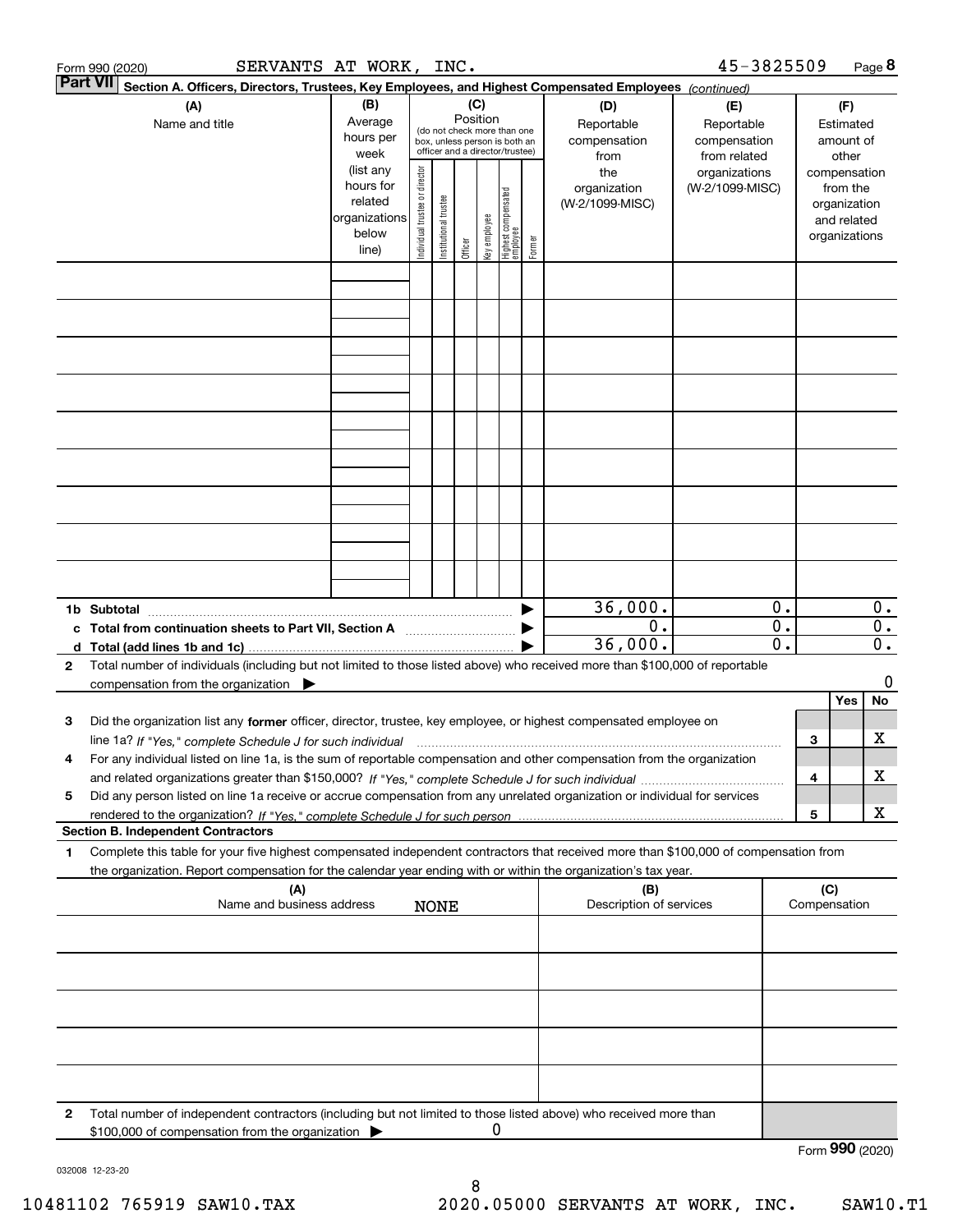|                                                           |                  | SERVANTS AT WORK, INC.<br>Form 990 (2020)                                                                                                                                      |                       |                      |                                                     | 45-3825509                    | Page 9                                                          |
|-----------------------------------------------------------|------------------|--------------------------------------------------------------------------------------------------------------------------------------------------------------------------------|-----------------------|----------------------|-----------------------------------------------------|-------------------------------|-----------------------------------------------------------------|
|                                                           | <b>Part VIII</b> | <b>Statement of Revenue</b>                                                                                                                                                    |                       |                      |                                                     |                               |                                                                 |
|                                                           |                  | Check if Schedule O contains a response or note to any line in this Part VIII                                                                                                  |                       |                      | $\overline{(\mathsf{B})}$ $\overline{(\mathsf{C})}$ |                               |                                                                 |
|                                                           |                  |                                                                                                                                                                                |                       | (A)<br>Total revenue | Related or exempt<br>function revenue               | Unrelated<br>business revenue | (D)<br>Revenue excluded<br>from tax under<br>sections 512 - 514 |
|                                                           |                  | 1a<br>1 a Federated campaigns                                                                                                                                                  |                       |                      |                                                     |                               |                                                                 |
| Contributions, Gifts, Grants<br>and Other Similar Amounts |                  | 1 <sub>b</sub><br><b>b</b> Membership dues<br>$\ldots \ldots \ldots \ldots \ldots$                                                                                             |                       |                      |                                                     |                               |                                                                 |
|                                                           | с                | 1 <sub>c</sub><br>Fundraising events                                                                                                                                           |                       |                      |                                                     |                               |                                                                 |
|                                                           |                  | 1 <sub>d</sub><br>d Related organizations                                                                                                                                      |                       |                      |                                                     |                               |                                                                 |
|                                                           | е                | 1e<br>Government grants (contributions)                                                                                                                                        | 36,000.               |                      |                                                     |                               |                                                                 |
|                                                           |                  | f All other contributions, gifts, grants, and                                                                                                                                  |                       |                      |                                                     |                               |                                                                 |
|                                                           |                  | similar amounts not included above<br>1f                                                                                                                                       | 823,586.              |                      |                                                     |                               |                                                                 |
|                                                           | g                | $1g$ \$<br>Noncash contributions included in lines 1a-1f                                                                                                                       |                       | 859,586.             |                                                     |                               |                                                                 |
|                                                           |                  |                                                                                                                                                                                | <b>Business Code</b>  |                      |                                                     |                               |                                                                 |
|                                                           | 2a               | PROGRAM REIMBURSEMENTS                                                                                                                                                         | 900099                | 1,839.               | 1,839.                                              |                               |                                                                 |
| Program Service<br>Revenue                                | b                |                                                                                                                                                                                |                       |                      |                                                     |                               |                                                                 |
|                                                           | c                | <u> 1989 - Johann Barn, fransk politik (d. 1989)</u><br><u> De Carlos de Carlos de Carlos de Carlos de Carlos de Carlos de Carlos de Carlos de Carlos de Carlos de Carlos </u> |                       |                      |                                                     |                               |                                                                 |
|                                                           | d                | <u> 1989 - Johann Stein, mars an de Frankryk († 1958)</u>                                                                                                                      |                       |                      |                                                     |                               |                                                                 |
|                                                           | е                |                                                                                                                                                                                |                       |                      |                                                     |                               |                                                                 |
|                                                           | f                | All other program service revenue                                                                                                                                              |                       |                      |                                                     |                               |                                                                 |
|                                                           | a                |                                                                                                                                                                                |                       | 1,839.               |                                                     |                               |                                                                 |
|                                                           | 3                | Investment income (including dividends, interest, and                                                                                                                          |                       |                      |                                                     |                               |                                                                 |
|                                                           |                  |                                                                                                                                                                                | ▶                     | 760.                 |                                                     |                               | 760.                                                            |
|                                                           | 4                | Income from investment of tax-exempt bond proceeds                                                                                                                             |                       |                      |                                                     |                               |                                                                 |
|                                                           | 5                |                                                                                                                                                                                |                       |                      |                                                     |                               |                                                                 |
|                                                           |                  | (i) Real                                                                                                                                                                       | (ii) Personal         |                      |                                                     |                               |                                                                 |
|                                                           | 6а               | 6a<br>Gross rents<br>6b                                                                                                                                                        |                       |                      |                                                     |                               |                                                                 |
|                                                           | b<br>c           | Less: rental expenses<br>Rental income or (loss)<br>6c                                                                                                                         |                       |                      |                                                     |                               |                                                                 |
|                                                           |                  | d Net rental income or (loss)                                                                                                                                                  |                       |                      |                                                     |                               |                                                                 |
|                                                           |                  | (i) Securities<br>7 a Gross amount from sales of                                                                                                                               | (ii) Other            |                      |                                                     |                               |                                                                 |
|                                                           |                  | assets other than inventory<br>7a                                                                                                                                              | 4,206.                |                      |                                                     |                               |                                                                 |
|                                                           |                  | <b>b</b> Less: cost or other basis                                                                                                                                             |                       |                      |                                                     |                               |                                                                 |
|                                                           |                  | 7b<br>and sales expenses                                                                                                                                                       | 2,661.                |                      |                                                     |                               |                                                                 |
| evenue                                                    |                  | 7c<br>c Gain or (loss)                                                                                                                                                         | 1,545.                |                      |                                                     |                               |                                                                 |
|                                                           |                  |                                                                                                                                                                                |                       | 1,545.               | 1,545.                                              |                               |                                                                 |
| Other <sub>R</sub>                                        |                  | 8 a Gross income from fundraising events (not                                                                                                                                  |                       |                      |                                                     |                               |                                                                 |
|                                                           |                  | including \$<br><u>____________________________</u> _ of                                                                                                                       |                       |                      |                                                     |                               |                                                                 |
|                                                           |                  | contributions reported on line 1c). See                                                                                                                                        |                       |                      |                                                     |                               |                                                                 |
|                                                           |                  | 8a<br>8b                                                                                                                                                                       |                       |                      |                                                     |                               |                                                                 |
|                                                           |                  | <b>b</b> Less: direct expenses <i>manually contained</i><br>c Net income or (loss) from fundraising events                                                                     |                       |                      |                                                     |                               |                                                                 |
|                                                           |                  | 9 a Gross income from gaming activities. See                                                                                                                                   |                       |                      |                                                     |                               |                                                                 |
|                                                           |                  | 9a                                                                                                                                                                             |                       |                      |                                                     |                               |                                                                 |
|                                                           |                  | 9 <sub>b</sub><br><b>b</b> Less: direct expenses <b>manually</b>                                                                                                               |                       |                      |                                                     |                               |                                                                 |
|                                                           |                  | c Net income or (loss) from gaming activities                                                                                                                                  |                       |                      |                                                     |                               |                                                                 |
|                                                           |                  | 10 a Gross sales of inventory, less returns                                                                                                                                    |                       |                      |                                                     |                               |                                                                 |
|                                                           |                  | 10a                                                                                                                                                                            |                       |                      |                                                     |                               |                                                                 |
|                                                           |                  | 10 <sub>b</sub><br><b>b</b> Less: cost of goods sold                                                                                                                           | 531.                  |                      |                                                     |                               |                                                                 |
|                                                           |                  | c Net income or (loss) from sales of inventory                                                                                                                                 |                       | $-531.$              | $-531.$                                             |                               |                                                                 |
|                                                           |                  |                                                                                                                                                                                | <b>Business Code</b>  |                      |                                                     |                               |                                                                 |
|                                                           |                  | 11 a MISCELLANEOUS REVENUE                                                                                                                                                     | 900099                | 925.                 | 925.                                                |                               |                                                                 |
|                                                           | b                | the control of the control of the control of the control of the control of the control of                                                                                      |                       |                      |                                                     |                               |                                                                 |
| Miscellaneous<br>Revenue                                  | с                |                                                                                                                                                                                |                       |                      |                                                     |                               |                                                                 |
|                                                           |                  |                                                                                                                                                                                | $\blacktriangleright$ | 925.                 |                                                     |                               |                                                                 |
|                                                           | 12               |                                                                                                                                                                                |                       | 864,124.             | 3,778.                                              | 0.                            | 760.                                                            |
|                                                           | 032009 12-23-20  |                                                                                                                                                                                |                       |                      |                                                     |                               | Form 990 (2020)                                                 |
|                                                           |                  |                                                                                                                                                                                |                       |                      |                                                     |                               |                                                                 |

9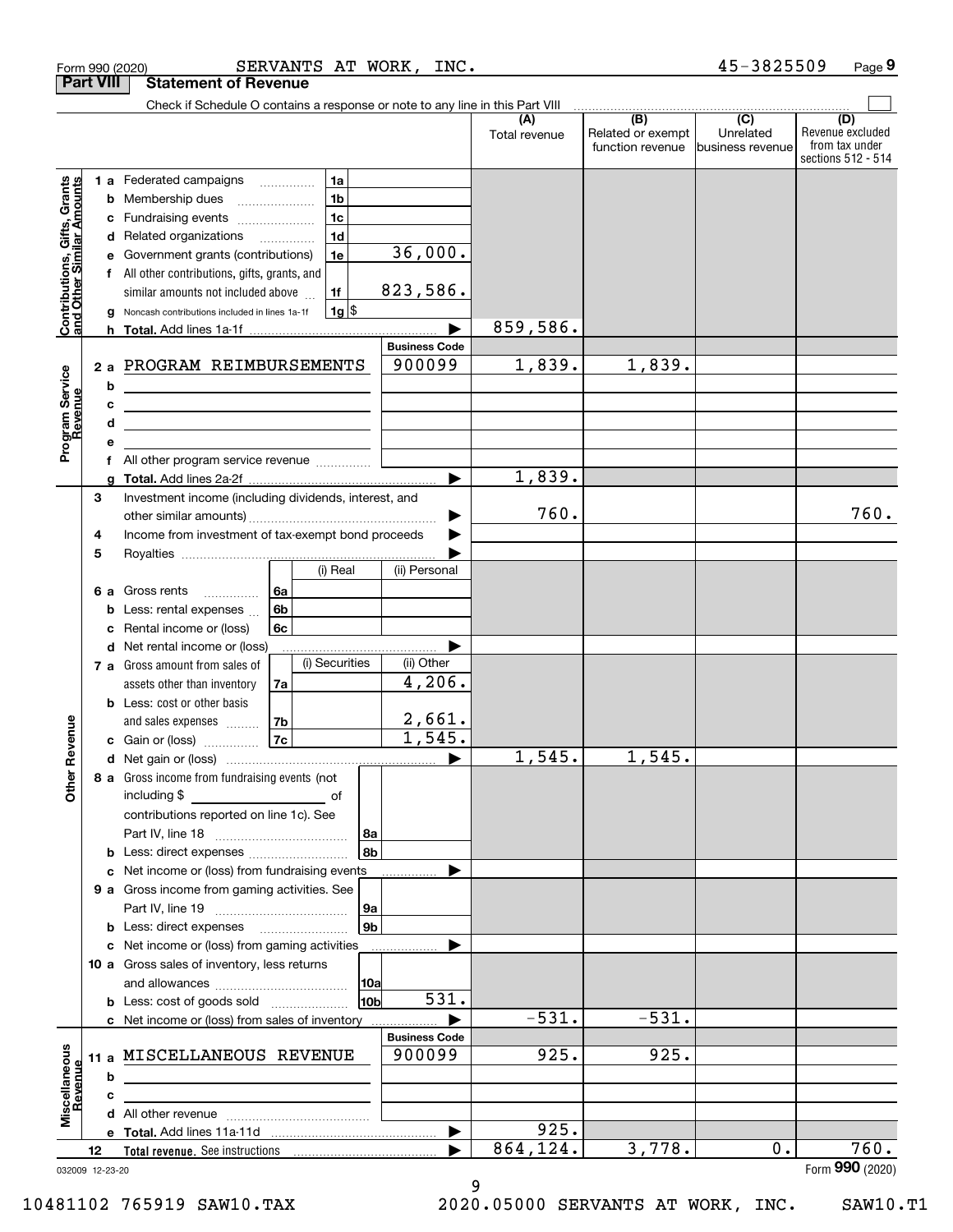|  | Form 990 (2020) |
|--|-----------------|
|  |                 |

Form 990 (2020) Page SERVANTS AT WORK, INC. 45-3825509 **Part IX Statement of Functional Expenses**

*Section 501(c)(3) and 501(c)(4) organizations must complete all columns. All other organizations must complete column (A).*

|              | Do not include amounts reported on lines 6b,<br>7b, 8b, 9b, and 10b of Part VIII.                                                                        | (A)<br>Total expenses | (B)<br>Program service<br>expenses | $\overline{(C)}$<br>Management and<br>general expenses | (D)<br>Fundraising<br>expenses |
|--------------|----------------------------------------------------------------------------------------------------------------------------------------------------------|-----------------------|------------------------------------|--------------------------------------------------------|--------------------------------|
| 1            | Grants and other assistance to domestic organizations                                                                                                    |                       |                                    |                                                        |                                |
|              | and domestic governments. See Part IV, line 21                                                                                                           |                       |                                    |                                                        |                                |
| $\mathbf{2}$ | Grants and other assistance to domestic                                                                                                                  |                       |                                    |                                                        |                                |
|              | individuals. See Part IV, line 22                                                                                                                        |                       |                                    |                                                        |                                |
| 3            | Grants and other assistance to foreign                                                                                                                   |                       |                                    |                                                        |                                |
|              | organizations, foreign governments, and foreign                                                                                                          |                       |                                    |                                                        |                                |
|              | individuals. See Part IV, lines 15 and 16                                                                                                                |                       |                                    |                                                        |                                |
| 4            | Benefits paid to or for members                                                                                                                          |                       |                                    |                                                        |                                |
| 5            | Compensation of current officers, directors,                                                                                                             |                       |                                    |                                                        |                                |
|              | trustees, and key employees                                                                                                                              | 71,709.               | 38,517.                            | 18,722.                                                | 14,470.                        |
| 6            | Compensation not included above to disqualified                                                                                                          |                       |                                    |                                                        |                                |
|              | persons (as defined under section 4958(f)(1)) and                                                                                                        |                       |                                    |                                                        |                                |
|              | persons described in section 4958(c)(3)(B)                                                                                                               |                       |                                    |                                                        |                                |
| 7            |                                                                                                                                                          | 112,609.              | 64,913.                            | 28,768.                                                | 18,928.                        |
| 8            | Pension plan accruals and contributions (include                                                                                                         |                       |                                    |                                                        |                                |
|              | section 401(k) and 403(b) employer contributions)                                                                                                        |                       |                                    |                                                        |                                |
| 9            |                                                                                                                                                          |                       |                                    |                                                        |                                |
| 10           |                                                                                                                                                          | 14,063.               | 7,563.                             | 3,633.                                                 | 2,867.                         |
| 11           | Fees for services (nonemployees):                                                                                                                        |                       |                                    |                                                        |                                |
| a            |                                                                                                                                                          |                       |                                    |                                                        |                                |
| b            |                                                                                                                                                          |                       |                                    |                                                        |                                |
| c            |                                                                                                                                                          |                       |                                    |                                                        |                                |
| d            |                                                                                                                                                          |                       |                                    |                                                        |                                |
| е            | Professional fundraising services. See Part IV, line 17                                                                                                  |                       |                                    |                                                        |                                |
| f            | Investment management fees                                                                                                                               |                       |                                    |                                                        |                                |
| g            | Other. (If line 11g amount exceeds 10% of line 25,                                                                                                       |                       |                                    |                                                        |                                |
|              | column (A) amount, list line 11g expenses on Sch 0.)                                                                                                     |                       |                                    |                                                        |                                |
| 12           |                                                                                                                                                          |                       |                                    |                                                        |                                |
| 13           |                                                                                                                                                          | $\overline{21,197}$ . |                                    | 10,599.                                                | 10,598.                        |
| 14           |                                                                                                                                                          |                       |                                    |                                                        |                                |
| 15           |                                                                                                                                                          |                       |                                    |                                                        |                                |
| 16           |                                                                                                                                                          | 42,597.               | 28,398.                            | 8,039.                                                 | 6,160.                         |
| 17           | Travel                                                                                                                                                   | 701.                  | 701.                               |                                                        |                                |
| 18           | Payments of travel or entertainment expenses                                                                                                             |                       |                                    |                                                        |                                |
|              | for any federal, state, or local public officials                                                                                                        |                       |                                    |                                                        |                                |
| 19           | Conferences, conventions, and meetings                                                                                                                   |                       |                                    |                                                        |                                |
| 20           | Interest                                                                                                                                                 |                       |                                    |                                                        |                                |
| 21           |                                                                                                                                                          | 19,731.               | 19,731.                            |                                                        |                                |
| 22           | Depreciation, depletion, and amortization                                                                                                                | 11,972.               | 7,742.                             | 4,230.                                                 |                                |
| 23           | Insurance                                                                                                                                                |                       |                                    |                                                        |                                |
| 24           | Other expenses. Itemize expenses not covered<br>above (List miscellaneous expenses on line 24e. If<br>line 24e amount exceeds 10% of line 25, column (A) |                       |                                    |                                                        |                                |
|              | amount, list line 24e expenses on Schedule O.)<br>RAMP MATERIALS AND SUPP                                                                                | 143,345.              | 143,345.                           |                                                        |                                |
| a            | AFFILIATE CONSTRUCTION                                                                                                                                   | 106, 114.             | 106, 114.                          |                                                        |                                |
| b            | CONTRACT SERVICES                                                                                                                                        | 47, 154.              | 15,718.                            | 15,718.                                                | 15,718.                        |
| c<br>d       | FINANCIAL DEVELOPMENT                                                                                                                                    | 18,444.               |                                    |                                                        | 18,444.                        |
|              |                                                                                                                                                          | 14,083.               | 9,391.                             | 4,029.                                                 | 663.                           |
|              | e All other expenses<br>Total functional expenses. Add lines 1 through 24e                                                                               | 623, 719.             | 442, 133.                          | 93,738.                                                | 87,848.                        |
| 25<br>26     | Joint costs. Complete this line only if the organization                                                                                                 |                       |                                    |                                                        |                                |
|              | reported in column (B) joint costs from a combined                                                                                                       |                       |                                    |                                                        |                                |
|              | educational campaign and fundraising solicitation.                                                                                                       |                       |                                    |                                                        |                                |
|              | Check here $\blacktriangleright$<br>if following SOP 98-2 (ASC 958-720)                                                                                  |                       |                                    |                                                        |                                |

10

032010 12-23-20

10481102 765919 SAW10.TAX 2020.05000 SERVANTS AT WORK, INC. SAW10.T1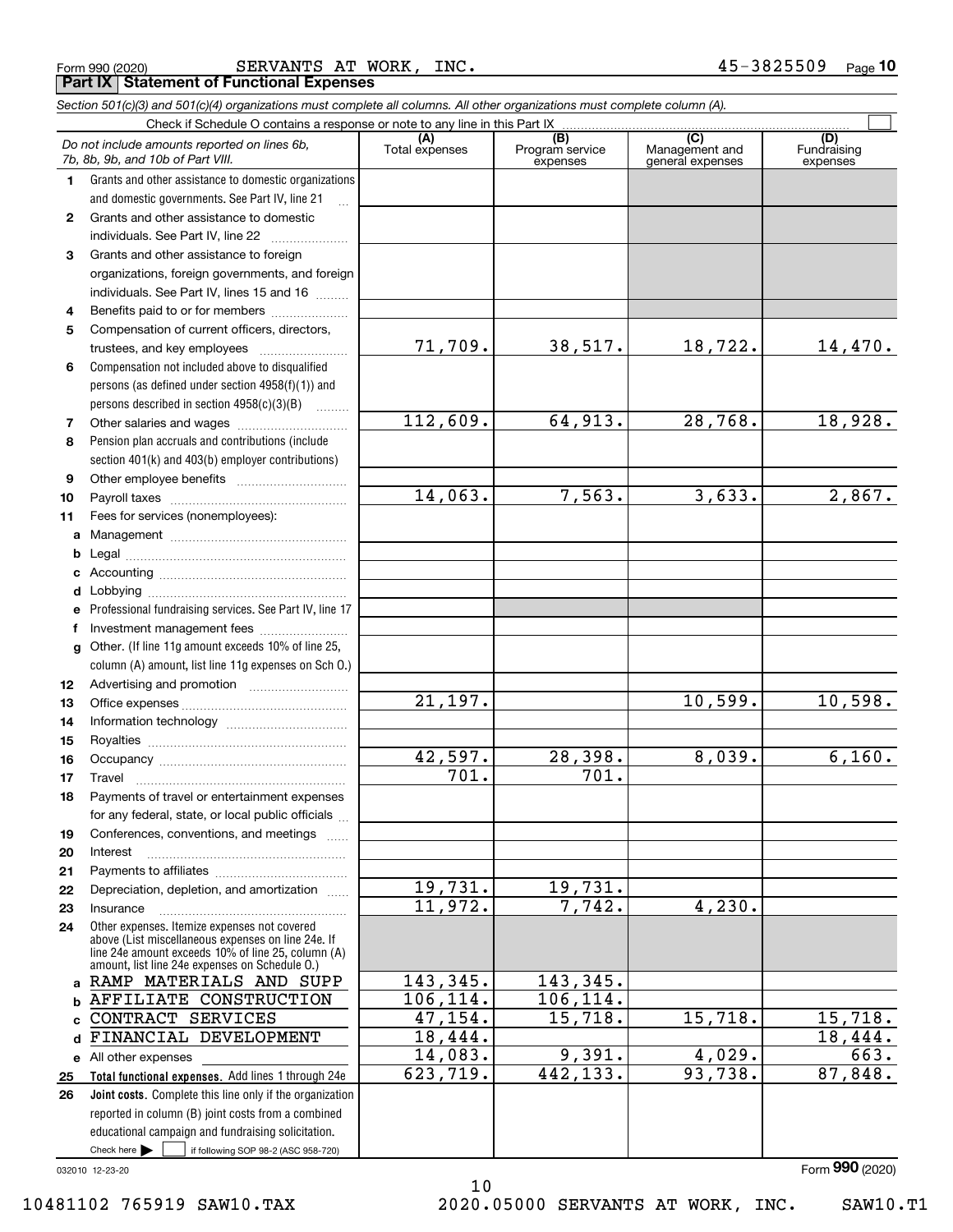**Part X Balance Sheet** 

**11**

|                             |    |                                                                                                                 |                 |                       | (A)<br>Beginning of year |                 | (B)<br>End of year |
|-----------------------------|----|-----------------------------------------------------------------------------------------------------------------|-----------------|-----------------------|--------------------------|-----------------|--------------------|
|                             | 1  |                                                                                                                 |                 |                       | 248,415.                 | $\mathbf{1}$    | 301,608.           |
|                             | 2  |                                                                                                                 |                 |                       | 40,068.                  | $\mathbf 2$     | 60, 262.           |
|                             | 3  |                                                                                                                 |                 |                       | 32,053.                  | 3               | 194,146.           |
|                             | 4  |                                                                                                                 |                 |                       |                          | 4               |                    |
|                             | 5  | Loans and other receivables from any current or former officer, director,                                       |                 |                       |                          |                 |                    |
|                             |    | trustee, key employee, creator or founder, substantial contributor, or 35%                                      |                 |                       |                          |                 |                    |
|                             |    | controlled entity or family member of any of these persons                                                      |                 |                       |                          | 5               |                    |
|                             | 6  | Loans and other receivables from other disqualified persons (as defined                                         |                 |                       |                          |                 |                    |
|                             |    | under section 4958(f)(1)), and persons described in section 4958(c)(3)(B)                                       |                 | 1.1.1.1               |                          | 6               |                    |
|                             | 7  |                                                                                                                 |                 |                       |                          | $\overline{7}$  |                    |
| Assets                      | 8  |                                                                                                                 |                 |                       | 11, 205.                 | 8               | 15,349.            |
|                             | 9  | Prepaid expenses and deferred charges                                                                           |                 |                       |                          | 9               |                    |
|                             |    | <b>10a</b> Land, buildings, and equipment: cost or other                                                        |                 |                       |                          |                 |                    |
|                             |    | basis. Complete Part VI of Schedule D  10a                                                                      |                 | <u> 127,714.</u>      |                          |                 |                    |
|                             |    | <b>b</b> Less: accumulated depreciation<br>. 1                                                                  | 10 <sub>b</sub> | $\frac{1}{56}$ , 754. | 88,192.                  | 10 <sub>c</sub> | 70,960.            |
|                             | 11 |                                                                                                                 |                 | 11                    |                          |                 |                    |
|                             | 12 |                                                                                                                 |                 | 12                    |                          |                 |                    |
|                             | 13 |                                                                                                                 |                 | 13                    |                          |                 |                    |
|                             | 14 |                                                                                                                 |                 | 1,555.                | 14                       | 1,281.          |                    |
|                             | 15 |                                                                                                                 |                 |                       | 37,756.                  | 15              | 39,318.            |
|                             | 16 |                                                                                                                 |                 |                       | 459,244.                 | 16              | 682,924.           |
|                             | 17 |                                                                                                                 |                 | 20,619.               | 17                       | 13,914.         |                    |
|                             | 18 |                                                                                                                 |                 | 18                    |                          |                 |                    |
|                             | 19 | Deferred revenue manual contracts and contracts are all the manual contracts and contracts are the contracts of |                 | $\overline{57,896}$ . | 19                       | 46,313.         |                    |
|                             | 20 |                                                                                                                 |                 |                       | 20                       |                 |                    |
|                             | 21 | Escrow or custodial account liability. Complete Part IV of Schedule D                                           |                 |                       |                          | 21              |                    |
|                             | 22 | Loans and other payables to any current or former officer, director,                                            |                 |                       |                          |                 |                    |
| Liabilities                 |    | trustee, key employee, creator or founder, substantial contributor, or 35%                                      |                 |                       |                          |                 |                    |
|                             |    | controlled entity or family member of any of these persons                                                      |                 |                       |                          | 22              |                    |
|                             | 23 | Secured mortgages and notes payable to unrelated third parties                                                  |                 | .                     |                          | 23              |                    |
|                             | 24 |                                                                                                                 |                 |                       |                          | 24              |                    |
|                             | 25 | Other liabilities (including federal income tax, payables to related third                                      |                 |                       |                          |                 |                    |
|                             |    | parties, and other liabilities not included on lines 17-24). Complete Part X                                    |                 |                       |                          |                 |                    |
|                             |    | of Schedule D                                                                                                   |                 |                       |                          | 25              |                    |
|                             | 26 | Total liabilities. Add lines 17 through 25                                                                      |                 |                       | 78,515.                  | 26              | 60, 227.           |
|                             |    | Organizations that follow FASB ASC 958, check here $\blacktriangleright \boxed{X}$                              |                 |                       |                          |                 |                    |
|                             |    | and complete lines 27, 28, 32, and 33.                                                                          |                 |                       |                          |                 |                    |
|                             | 27 |                                                                                                                 |                 |                       | 257,001.                 | 27              | 232,938.           |
|                             | 28 |                                                                                                                 |                 | 123, 728.             | 28                       | 389,759.        |                    |
|                             |    | Organizations that do not follow FASB ASC 958, check here ▶ [                                                   |                 |                       |                          |                 |                    |
|                             |    | and complete lines 29 through 33.                                                                               |                 |                       |                          |                 |                    |
|                             | 29 |                                                                                                                 |                 |                       |                          | 29              |                    |
| Net Assets or Fund Balances | 30 | Paid-in or capital surplus, or land, building, or equipment fund                                                |                 |                       |                          | 30              |                    |
|                             | 31 | Retained earnings, endowment, accumulated income, or other funds                                                |                 | .                     |                          | 31              |                    |
|                             | 32 |                                                                                                                 |                 |                       | 380,729.                 | 32              | 622,697.           |
|                             | 33 |                                                                                                                 |                 |                       | 459,244.                 | 33              | 682,924.           |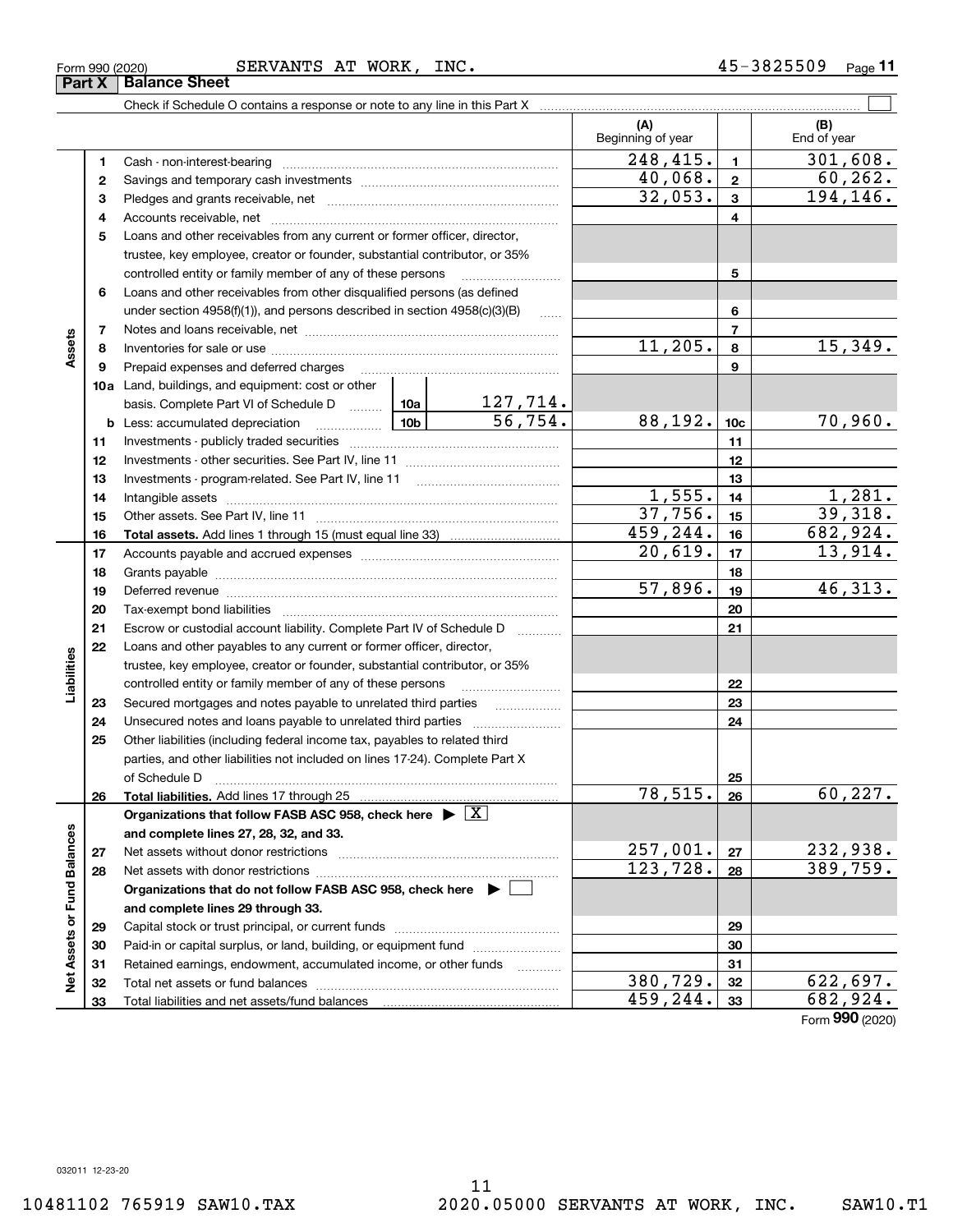|    | SERVANTS AT WORK, INC.<br>Form 990 (2020)                                                                                                                                                                                      | 45-3825509     |                |     | $P_{\text{aqe}}$ 12   |
|----|--------------------------------------------------------------------------------------------------------------------------------------------------------------------------------------------------------------------------------|----------------|----------------|-----|-----------------------|
|    | <b>Part XI   Reconciliation of Net Assets</b>                                                                                                                                                                                  |                |                |     |                       |
|    |                                                                                                                                                                                                                                |                |                |     |                       |
|    |                                                                                                                                                                                                                                |                |                |     |                       |
| 1  | Total revenue (must equal Part VIII, column (A), line 12)                                                                                                                                                                      | $\mathbf{1}$   | 864,124.       |     |                       |
| 2  |                                                                                                                                                                                                                                | $\mathbf{2}$   | 623,719.       |     |                       |
| з  | Revenue less expenses. Subtract line 2 from line 1                                                                                                                                                                             | 3              |                |     | 240,405.              |
| 4  |                                                                                                                                                                                                                                | 4              |                |     | 380,729.              |
| 5  |                                                                                                                                                                                                                                | 5              |                |     | $\overline{1}$ , 563. |
| 6  | Donated services and use of facilities [111] matter contracts and the service of facilities [11] matter contracts and use of facilities [11] matter contracts and the service of facilities [11] matter contracts and the serv | 6              |                |     |                       |
| 7  | Investment expenses www.communication.com/www.communication.com/www.communication.com/www.com                                                                                                                                  | $\overline{7}$ |                |     |                       |
| 8  | Prior period adjustments                                                                                                                                                                                                       | 8              |                |     |                       |
| 9  | Other changes in net assets or fund balances (explain on Schedule O)                                                                                                                                                           | 9              |                |     | 0.                    |
| 10 | Net assets or fund balances at end of year. Combine lines 3 through 9 (must equal Part X, line 32,                                                                                                                             |                |                |     |                       |
|    | column (B))                                                                                                                                                                                                                    | 10             |                |     | 622,697.              |
|    | Part XII Financial Statements and Reporting                                                                                                                                                                                    |                |                |     |                       |
|    |                                                                                                                                                                                                                                |                |                |     | x                     |
|    |                                                                                                                                                                                                                                |                |                | Yes | <b>No</b>             |
| 1  | $ X $ Accrual<br>Accounting method used to prepare the Form 990: <u>I</u> Cash<br>Other                                                                                                                                        |                |                |     |                       |
|    | If the organization changed its method of accounting from a prior year or checked "Other," explain in Schedule O.                                                                                                              |                |                |     |                       |
|    | 2a Were the organization's financial statements compiled or reviewed by an independent accountant?                                                                                                                             |                | 2a             | X   |                       |
|    | If "Yes," check a box below to indicate whether the financial statements for the year were compiled or reviewed on a                                                                                                           |                |                |     |                       |
|    | separate basis, consolidated basis, or both:                                                                                                                                                                                   |                |                |     |                       |
|    | $\boxed{\textbf{X}}$ Separate basis<br>Consolidated basis<br>Both consolidated and separate basis                                                                                                                              |                |                |     |                       |
|    | <b>b</b> Were the organization's financial statements audited by an independent accountant?                                                                                                                                    |                | 2 <sub>b</sub> |     | x                     |
|    | If "Yes," check a box below to indicate whether the financial statements for the year were audited on a separate basis,                                                                                                        |                |                |     |                       |
|    | consolidated basis, or both:                                                                                                                                                                                                   |                |                |     |                       |
|    | Separate basis<br>Consolidated basis<br>Both consolidated and separate basis                                                                                                                                                   |                |                |     |                       |
| c  | If "Yes" to line 2a or 2b, does the organization have a committee that assumes responsibility for oversight of the audit,                                                                                                      |                |                |     |                       |
|    | review, or compilation of its financial statements and selection of an independent accountant?                                                                                                                                 |                | 2c             | х   |                       |
|    | If the organization changed either its oversight process or selection process during the tax year, explain on Schedule O.                                                                                                      |                |                |     |                       |
|    | 3a As a result of a federal award, was the organization required to undergo an audit or audits as set forth in the Single Audit                                                                                                |                |                |     |                       |
|    |                                                                                                                                                                                                                                |                | 3a             |     | X                     |
|    | b If "Yes," did the organization undergo the required audit or audits? If the organization did not undergo the required audit                                                                                                  |                |                |     |                       |
|    | or audits, explain why on Schedule O and describe any steps taken to undergo such audits                                                                                                                                       |                | 3b             | מהה |                       |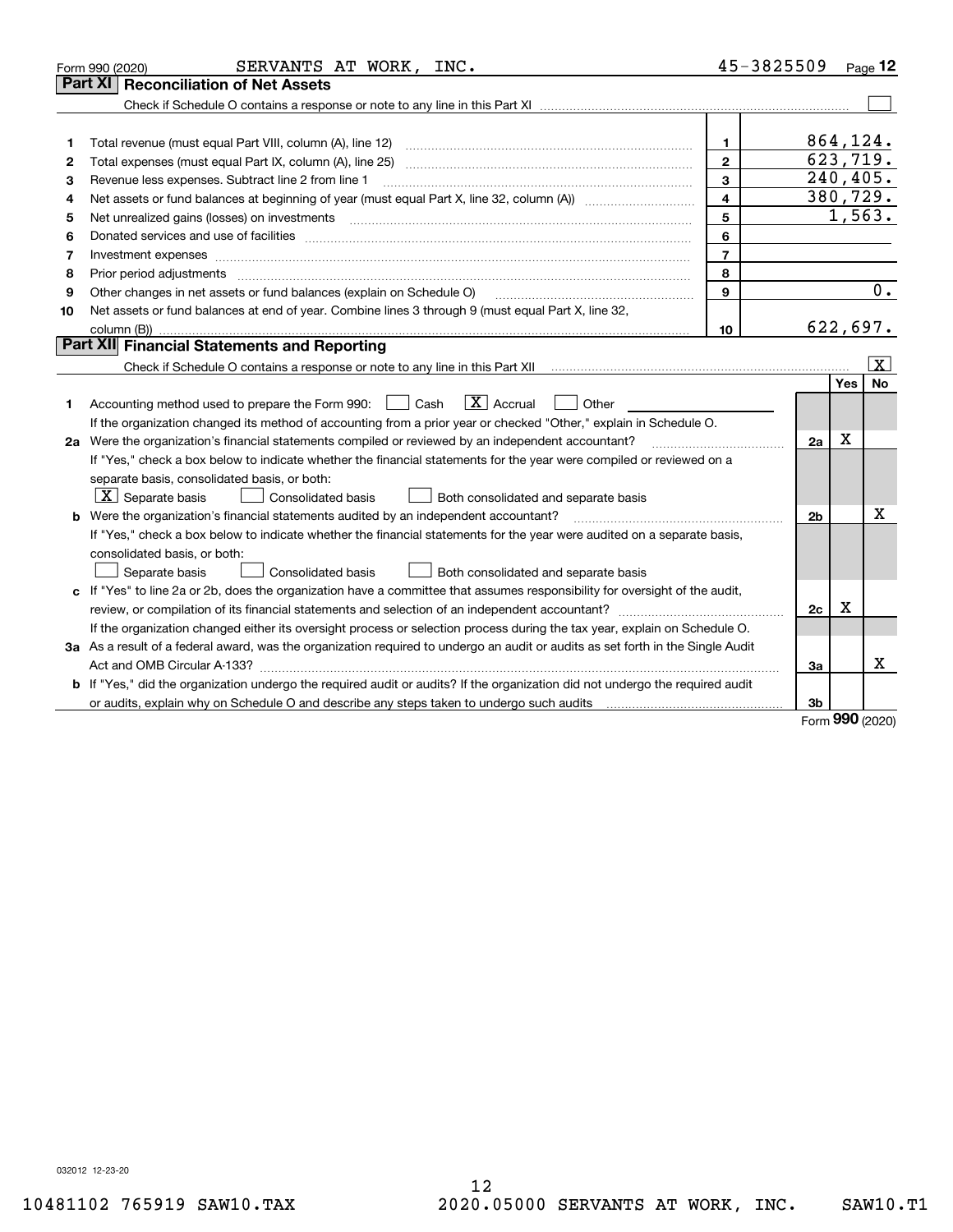| <b>SCHEDULE A</b> |
|-------------------|
|-------------------|

Department of the Treasury Internal Revenue Service

|  |  |  | (Form 990 or 990-EZ) |
|--|--|--|----------------------|
|--|--|--|----------------------|

## **Public Charity Status and Public Support**

**Complete if the organization is a section 501(c)(3) organization or a section 4947(a)(1) nonexempt charitable trust.**

| Attach to Form 990 or Form 990-EZ. |  |  |  |  |
|------------------------------------|--|--|--|--|
|                                    |  |  |  |  |

**| Go to www.irs.gov/Form990 for instructions and the latest information.**

| OMB No. 1545-0047                   |
|-------------------------------------|
| 2020                                |
| <b>Open to Public</b><br>Inspection |

| Name of the organization |  |
|--------------------------|--|
|--------------------------|--|

| Name of the organization<br><b>Employer identification number</b>                                                                                                                           |                            |                            |  |  |  |  |  |  |
|---------------------------------------------------------------------------------------------------------------------------------------------------------------------------------------------|----------------------------|----------------------------|--|--|--|--|--|--|
| SERVANTS AT WORK,<br>INC.                                                                                                                                                                   |                            | 45-3825509                 |  |  |  |  |  |  |
| Part I<br>Reason for Public Charity Status. (All organizations must complete this part.) See instructions.                                                                                  |                            |                            |  |  |  |  |  |  |
| The organization is not a private foundation because it is: (For lines 1 through 12, check only one box.)                                                                                   |                            |                            |  |  |  |  |  |  |
| 1<br>A church, convention of churches, or association of churches described in section 170(b)(1)(A)(i).                                                                                     |                            |                            |  |  |  |  |  |  |
| 2<br>A school described in section 170(b)(1)(A)(ii). (Attach Schedule E (Form 990 or 990-EZ).)                                                                                              |                            |                            |  |  |  |  |  |  |
| 3<br>A hospital or a cooperative hospital service organization described in section $170(b)(1)(A)(iii)$ .                                                                                   |                            |                            |  |  |  |  |  |  |
| A medical research organization operated in conjunction with a hospital described in section 170(b)(1)(A)(iii). Enter the hospital's name,<br>4                                             |                            |                            |  |  |  |  |  |  |
| city, and state:                                                                                                                                                                            |                            |                            |  |  |  |  |  |  |
| An organization operated for the benefit of a college or university owned or operated by a governmental unit described in<br>5                                                              |                            |                            |  |  |  |  |  |  |
| section 170(b)(1)(A)(iv). (Complete Part II.)                                                                                                                                               |                            |                            |  |  |  |  |  |  |
| A federal, state, or local government or governmental unit described in section 170(b)(1)(A)(v).<br>6                                                                                       |                            |                            |  |  |  |  |  |  |
| 7<br>An organization that normally receives a substantial part of its support from a governmental unit or from the general public described in                                              |                            |                            |  |  |  |  |  |  |
| section 170(b)(1)(A)(vi). (Complete Part II.)                                                                                                                                               |                            |                            |  |  |  |  |  |  |
| A community trust described in section 170(b)(1)(A)(vi). (Complete Part II.)<br>8                                                                                                           |                            |                            |  |  |  |  |  |  |
| 9<br>An agricultural research organization described in section 170(b)(1)(A)(ix) operated in conjunction with a land-grant college                                                          |                            |                            |  |  |  |  |  |  |
| or university or a non-land-grant college of agriculture (see instructions). Enter the name, city, and state of the college or                                                              |                            |                            |  |  |  |  |  |  |
| university:                                                                                                                                                                                 |                            |                            |  |  |  |  |  |  |
| $\lfloor x \rfloor$<br>10<br>An organization that normally receives (1) more than 33 1/3% of its support from contributions, membership fees, and gross receipts from                       |                            |                            |  |  |  |  |  |  |
| activities related to its exempt functions, subject to certain exceptions; and (2) no more than 33 1/3% of its support from gross investment                                                |                            |                            |  |  |  |  |  |  |
| income and unrelated business taxable income (less section 511 tax) from businesses acquired by the organization after June 30, 1975.                                                       |                            |                            |  |  |  |  |  |  |
| See section 509(a)(2). (Complete Part III.)                                                                                                                                                 |                            |                            |  |  |  |  |  |  |
| 11<br>An organization organized and operated exclusively to test for public safety. See section 509(a)(4).                                                                                  |                            |                            |  |  |  |  |  |  |
| 12<br>An organization organized and operated exclusively for the benefit of, to perform the functions of, or to carry out the purposes of one or                                            |                            |                            |  |  |  |  |  |  |
| more publicly supported organizations described in section 509(a)(1) or section 509(a)(2). See section 509(a)(3). Check the box in                                                          |                            |                            |  |  |  |  |  |  |
| lines 12a through 12d that describes the type of supporting organization and complete lines 12e, 12f, and 12g.                                                                              |                            |                            |  |  |  |  |  |  |
| Type I. A supporting organization operated, supervised, or controlled by its supported organization(s), typically by giving<br>а                                                            |                            |                            |  |  |  |  |  |  |
| the supported organization(s) the power to regularly appoint or elect a majority of the directors or trustees of the supporting                                                             |                            |                            |  |  |  |  |  |  |
| organization. You must complete Part IV, Sections A and B.                                                                                                                                  |                            |                            |  |  |  |  |  |  |
| <b>Type II.</b> A supporting organization supervised or controlled in connection with its supported organization(s), by having<br>b                                                         |                            |                            |  |  |  |  |  |  |
| control or management of the supporting organization vested in the same persons that control or manage the supported                                                                        |                            |                            |  |  |  |  |  |  |
| organization(s). You must complete Part IV, Sections A and C.<br>Type III functionally integrated. A supporting organization operated in connection with, and functionally integrated with, |                            |                            |  |  |  |  |  |  |
| с<br>its supported organization(s) (see instructions). You must complete Part IV, Sections A, D, and E.                                                                                     |                            |                            |  |  |  |  |  |  |
| Type III non-functionally integrated. A supporting organization operated in connection with its supported organization(s)<br>d                                                              |                            |                            |  |  |  |  |  |  |
| that is not functionally integrated. The organization generally must satisfy a distribution requirement and an attentiveness                                                                |                            |                            |  |  |  |  |  |  |
| requirement (see instructions). You must complete Part IV, Sections A and D, and Part V.                                                                                                    |                            |                            |  |  |  |  |  |  |
| Check this box if the organization received a written determination from the IRS that it is a Type I, Type II, Type III                                                                     |                            |                            |  |  |  |  |  |  |
| functionally integrated, or Type III non-functionally integrated supporting organization.                                                                                                   |                            |                            |  |  |  |  |  |  |
| Enter the number of supported organizations<br>f                                                                                                                                            |                            |                            |  |  |  |  |  |  |
| g Provide the following information about the supported organization(s).                                                                                                                    |                            |                            |  |  |  |  |  |  |
| (iv) Is the organization listed<br>(i) Name of supported<br>(ii) EIN<br>(iii) Type of organization<br>in your governing document?                                                           | (v) Amount of monetary     | (vi) Amount of other       |  |  |  |  |  |  |
| (described on lines 1-10<br>organization<br>Yes<br>No<br>above (see instructions))                                                                                                          | support (see instructions) | support (see instructions) |  |  |  |  |  |  |
|                                                                                                                                                                                             |                            |                            |  |  |  |  |  |  |
|                                                                                                                                                                                             |                            |                            |  |  |  |  |  |  |
|                                                                                                                                                                                             |                            |                            |  |  |  |  |  |  |
|                                                                                                                                                                                             |                            |                            |  |  |  |  |  |  |
|                                                                                                                                                                                             |                            |                            |  |  |  |  |  |  |
|                                                                                                                                                                                             |                            |                            |  |  |  |  |  |  |
|                                                                                                                                                                                             |                            |                            |  |  |  |  |  |  |
|                                                                                                                                                                                             |                            |                            |  |  |  |  |  |  |
|                                                                                                                                                                                             |                            |                            |  |  |  |  |  |  |
|                                                                                                                                                                                             |                            |                            |  |  |  |  |  |  |
| Total                                                                                                                                                                                       |                            |                            |  |  |  |  |  |  |

LHA For Paperwork Reduction Act Notice, see the Instructions for Form 990 or 990-EZ. <sub>032021</sub> o1-25-21 Schedule A (Form 990 or 990-EZ) 2020 13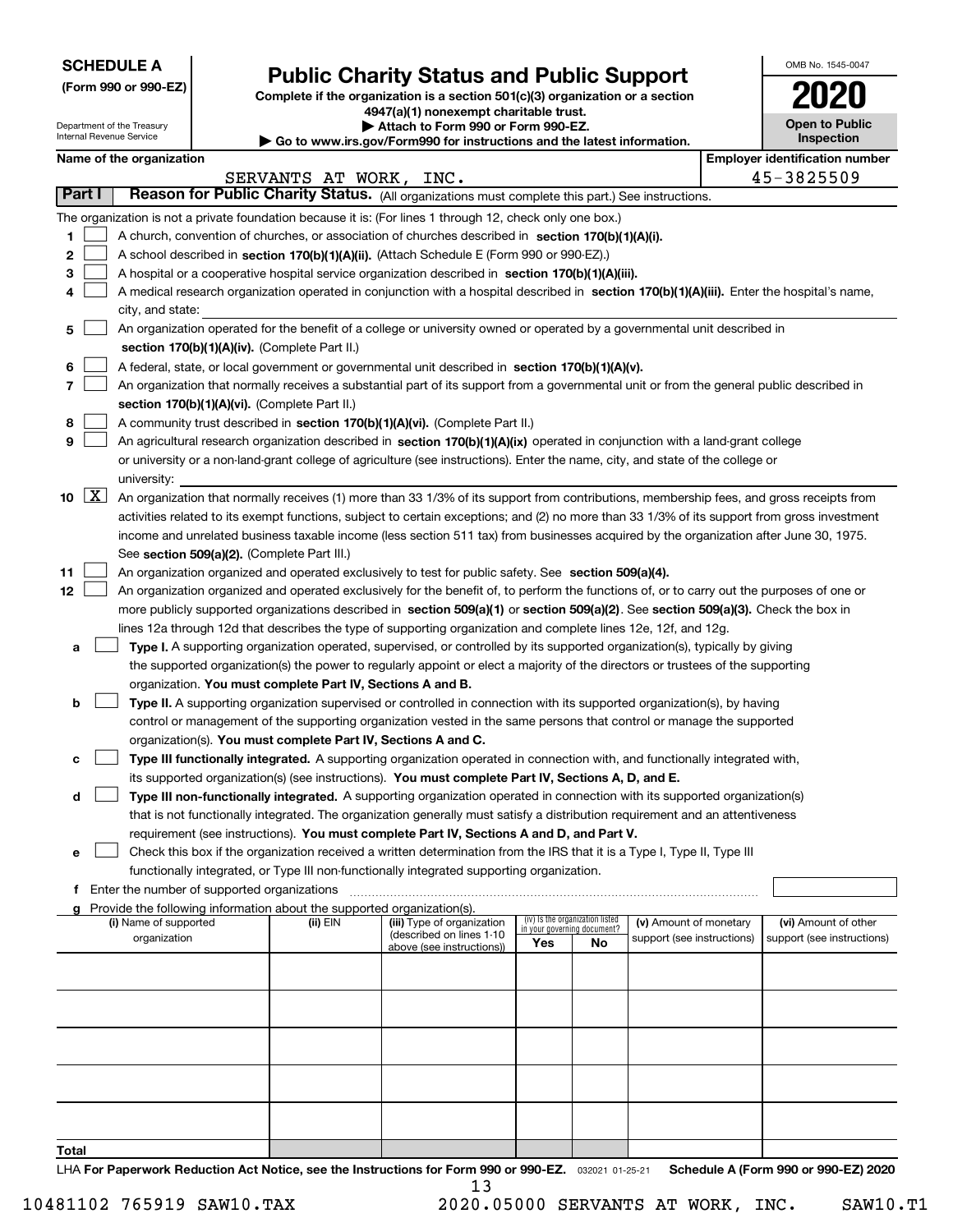#### Schedule A (Form 990 or 990-EZ) 2020 SERVANTS AT WORK, INC。 4 5~3 8 2 5 5 Uソ Page SERVANTS AT WORK, INC. 45-3825509

 $45 - 3825509$  Page 2

(Complete only if you checked the box on line 5, 7, or 8 of Part I or if the organization failed to qualify under Part III. If the organization fails to qualify under the tests listed below, please complete Part III.) **Part II Support Schedule for Organizations Described in Sections 170(b)(1)(A)(iv) and 170(b)(1)(A)(vi)**

|     | <b>Section A. Public Support</b>                                                                                                               |          |            |            |            |          |                                      |
|-----|------------------------------------------------------------------------------------------------------------------------------------------------|----------|------------|------------|------------|----------|--------------------------------------|
|     | Calendar year (or fiscal year beginning in) $\blacktriangleright$                                                                              | (a) 2016 | $(b)$ 2017 | $(c)$ 2018 | $(d)$ 2019 | (e) 2020 | (f) Total                            |
|     | 1 Gifts, grants, contributions, and                                                                                                            |          |            |            |            |          |                                      |
|     | membership fees received. (Do not                                                                                                              |          |            |            |            |          |                                      |
|     | include any "unusual grants.")                                                                                                                 |          |            |            |            |          |                                      |
|     | 2 Tax revenues levied for the organ-                                                                                                           |          |            |            |            |          |                                      |
|     | ization's benefit and either paid to                                                                                                           |          |            |            |            |          |                                      |
|     | or expended on its behalf                                                                                                                      |          |            |            |            |          |                                      |
|     | 3 The value of services or facilities                                                                                                          |          |            |            |            |          |                                      |
|     | furnished by a governmental unit to                                                                                                            |          |            |            |            |          |                                      |
|     | the organization without charge                                                                                                                |          |            |            |            |          |                                      |
|     | 4 Total. Add lines 1 through 3                                                                                                                 |          |            |            |            |          |                                      |
| 5.  | The portion of total contributions                                                                                                             |          |            |            |            |          |                                      |
|     | by each person (other than a                                                                                                                   |          |            |            |            |          |                                      |
|     | governmental unit or publicly                                                                                                                  |          |            |            |            |          |                                      |
|     | supported organization) included                                                                                                               |          |            |            |            |          |                                      |
|     | on line 1 that exceeds 2% of the                                                                                                               |          |            |            |            |          |                                      |
|     | amount shown on line 11,                                                                                                                       |          |            |            |            |          |                                      |
|     | column (f)                                                                                                                                     |          |            |            |            |          |                                      |
|     | 6 Public support. Subtract line 5 from line 4.                                                                                                 |          |            |            |            |          |                                      |
|     | <b>Section B. Total Support</b>                                                                                                                |          |            |            |            |          |                                      |
|     | Calendar year (or fiscal year beginning in) $\blacktriangleright$                                                                              | (a) 2016 | $(b)$ 2017 | $(c)$ 2018 | $(d)$ 2019 | (e) 2020 | (f) Total                            |
|     | 7 Amounts from line 4                                                                                                                          |          |            |            |            |          |                                      |
|     | 8 Gross income from interest,                                                                                                                  |          |            |            |            |          |                                      |
|     | dividends, payments received on                                                                                                                |          |            |            |            |          |                                      |
|     | securities loans, rents, royalties,                                                                                                            |          |            |            |            |          |                                      |
|     | and income from similar sources                                                                                                                |          |            |            |            |          |                                      |
|     | <b>9</b> Net income from unrelated business                                                                                                    |          |            |            |            |          |                                      |
|     | activities, whether or not the                                                                                                                 |          |            |            |            |          |                                      |
|     | business is regularly carried on                                                                                                               |          |            |            |            |          |                                      |
|     | <b>10</b> Other income. Do not include gain                                                                                                    |          |            |            |            |          |                                      |
|     | or loss from the sale of capital                                                                                                               |          |            |            |            |          |                                      |
|     | assets (Explain in Part VI.)                                                                                                                   |          |            |            |            |          |                                      |
|     | <b>11 Total support.</b> Add lines 7 through 10                                                                                                |          |            |            |            |          |                                      |
|     | <b>12</b> Gross receipts from related activities, etc. (see instructions)                                                                      |          |            |            |            | 12       |                                      |
|     | 13 First 5 years. If the Form 990 is for the organization's first, second, third, fourth, or fifth tax year as a section 501(c)(3)             |          |            |            |            |          |                                      |
|     |                                                                                                                                                |          |            |            |            |          |                                      |
|     | <b>Section C. Computation of Public Support Percentage</b>                                                                                     |          |            |            |            |          |                                      |
|     | 14 Public support percentage for 2020 (line 6, column (f), divided by line 11, column (f) <i>mummumumum</i>                                    |          |            |            |            | 14       | %                                    |
|     |                                                                                                                                                |          |            |            |            | 15       | %                                    |
|     | 16a 33 1/3% support test - 2020. If the organization did not check the box on line 13, and line 14 is 33 1/3% or more, check this box and      |          |            |            |            |          |                                      |
|     | stop here. The organization qualifies as a publicly supported organization                                                                     |          |            |            |            |          |                                      |
|     | b 33 1/3% support test - 2019. If the organization did not check a box on line 13 or 16a, and line 15 is 33 1/3% or more, check this box       |          |            |            |            |          |                                      |
|     | and stop here. The organization qualifies as a publicly supported organization                                                                 |          |            |            |            |          |                                      |
|     | 17a 10% -facts-and-circumstances test - 2020. If the organization did not check a box on line 13, 16a, or 16b, and line 14 is 10% or more,     |          |            |            |            |          |                                      |
|     | and if the organization meets the facts-and-circumstances test, check this box and stop here. Explain in Part VI how the organization          |          |            |            |            |          |                                      |
|     | meets the facts-and-circumstances test. The organization qualifies as a publicly supported organization                                        |          |            |            |            |          |                                      |
|     | <b>b 10% -facts-and-circumstances test - 2019.</b> If the organization did not check a box on line 13, 16a, 16b, or 17a, and line 15 is 10% or |          |            |            |            |          |                                      |
|     | more, and if the organization meets the facts-and-circumstances test, check this box and stop here. Explain in Part VI how the                 |          |            |            |            |          |                                      |
|     | organization meets the facts-and-circumstances test. The organization qualifies as a publicly supported organization                           |          |            |            |            |          |                                      |
| 18. | Private foundation. If the organization did not check a box on line 13, 16a, 16b, 17a, or 17b, check this box and see instructions             |          |            |            |            |          | Schedule A (Form 990 or 990-F7) 2020 |

**Schedule A (Form 990 or 990-EZ) 2020**

032022 01-25-21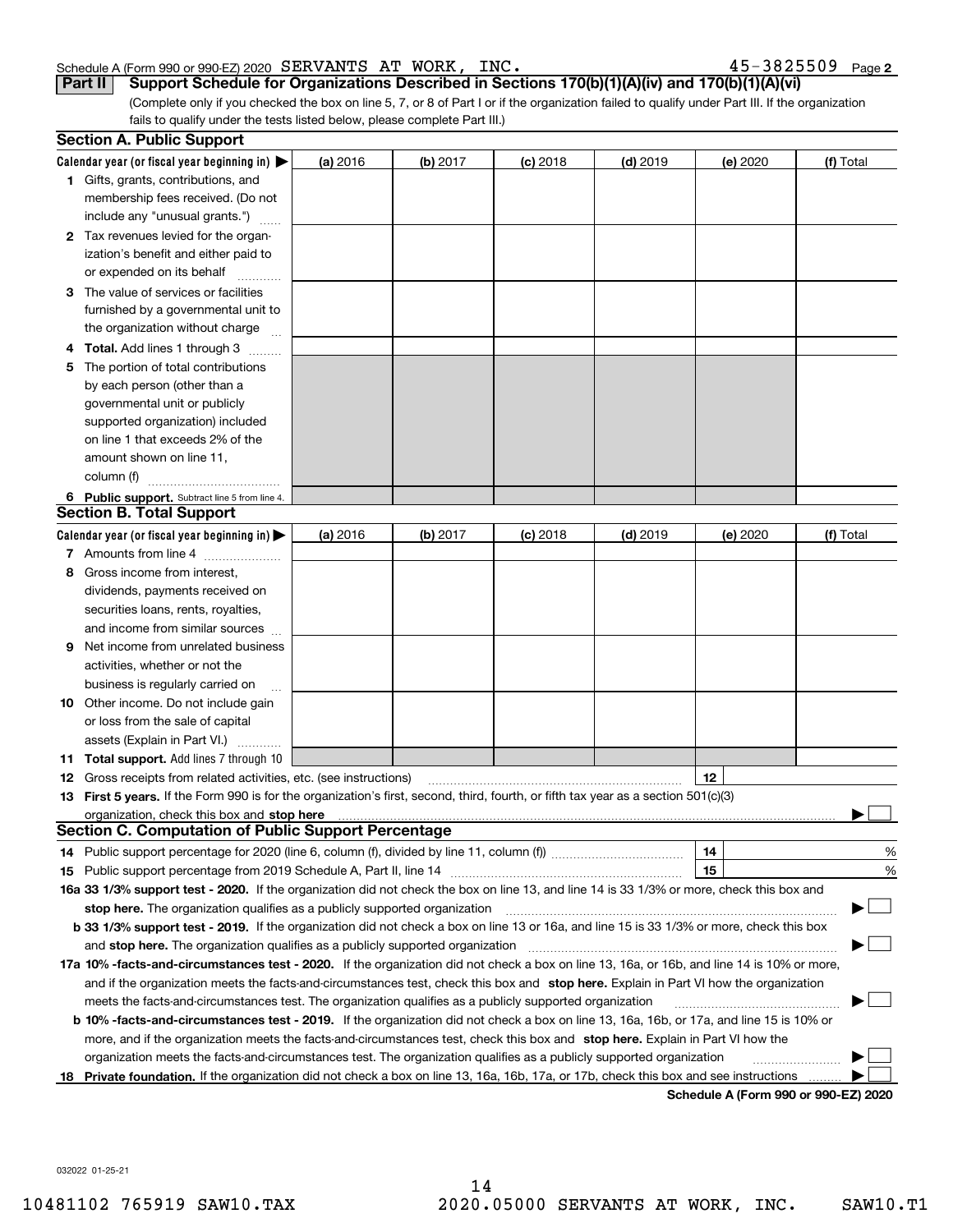#### Schedule A (Form 990 or 990-EZ) 2020 Page SERVANTS AT WORK, INC. 45-3825509

### **Part III Support Schedule for Organizations Described in Section 509(a)(2)**

(Complete only if you checked the box on line 10 of Part I or if the organization failed to qualify under Part II. If the organization fails to qualify under the tests listed below, please complete Part II.)

|    | <b>Section A. Public Support</b>                                                                                                                                                                                                                          |          |           |            |            |                                      |                                          |
|----|-----------------------------------------------------------------------------------------------------------------------------------------------------------------------------------------------------------------------------------------------------------|----------|-----------|------------|------------|--------------------------------------|------------------------------------------|
|    | Calendar year (or fiscal year beginning in)                                                                                                                                                                                                               | (a) 2016 | (b) 2017  | $(c)$ 2018 | $(d)$ 2019 | (e) 2020                             | (f) Total                                |
|    | 1 Gifts, grants, contributions, and                                                                                                                                                                                                                       |          |           |            |            |                                      |                                          |
|    | membership fees received. (Do not                                                                                                                                                                                                                         |          |           |            |            |                                      |                                          |
|    | include any "unusual grants.")                                                                                                                                                                                                                            | 247,624. | 356,602.  | 560, 351.  | 528, 271.  | 859,586.                             | 2552434.                                 |
|    | 2 Gross receipts from admissions,<br>merchandise sold or services per-<br>formed, or facilities furnished in<br>any activity that is related to the<br>organization's tax-exempt purpose                                                                  | 16,468.  | 16,685.   | 13,821.    | 22,519.    | 1,839.                               | 71,332.                                  |
|    | 3 Gross receipts from activities that<br>are not an unrelated trade or bus-<br>iness under section 513                                                                                                                                                    |          |           |            |            |                                      |                                          |
|    | 4 Tax revenues levied for the organ-<br>ization's benefit and either paid to                                                                                                                                                                              |          |           |            |            |                                      |                                          |
|    | or expended on its behalf<br>5 The value of services or facilities<br>furnished by a governmental unit to                                                                                                                                                 |          |           |            |            |                                      |                                          |
|    | the organization without charge                                                                                                                                                                                                                           | 264,092. | 373,287.  | 574,172.   | 550,790.   | 861,425.                             | 2623766.                                 |
|    | 6 Total. Add lines 1 through 5<br>7a Amounts included on lines 1, 2, and<br>3 received from disqualified persons                                                                                                                                          |          |           |            |            |                                      | 0.                                       |
|    | <b>b</b> Amounts included on lines 2 and 3 received<br>from other than disqualified persons that<br>exceed the greater of \$5,000 or 1% of the<br>amount on line 13 for the year                                                                          |          |           |            |            |                                      | $0$ .                                    |
|    | c Add lines 7a and 7b                                                                                                                                                                                                                                     |          |           |            |            |                                      | $\overline{0}$ .                         |
|    | 8 Public support. (Subtract line 7c from line 6.)<br><b>Section B. Total Support</b>                                                                                                                                                                      |          |           |            |            |                                      | 2623766.                                 |
|    | Calendar year (or fiscal year beginning in)                                                                                                                                                                                                               | (a) 2016 | (b) 2017  | $(c)$ 2018 | $(d)$ 2019 | (e) 2020                             | (f) Total                                |
|    | 9 Amounts from line 6                                                                                                                                                                                                                                     | 264,092. | 373, 287. | 574, 172.  | 550,790.   | 861,425.                             | 2623766.                                 |
|    | 10a Gross income from interest,<br>dividends, payments received on<br>securities loans, rents, royalties,<br>and income from similar sources                                                                                                              | 7,543.   | 451.      | 1,664.     | 3,556.     | 760.                                 | 13,974.                                  |
|    | <b>b</b> Unrelated business taxable income<br>(less section 511 taxes) from businesses<br>acquired after June 30, 1975                                                                                                                                    |          |           |            |            |                                      |                                          |
|    | c Add lines 10a and 10b                                                                                                                                                                                                                                   | 7,543.   | 451.      | 1,664.     | 3,556.     | $\overline{760}$ .                   | 13,974.                                  |
|    | 11 Net income from unrelated business<br>activities not included in line 10b,<br>whether or not the business is<br>regularly carried on                                                                                                                   |          |           |            |            |                                      |                                          |
|    | <b>12</b> Other income. Do not include gain<br>or loss from the sale of capital<br>assets (Explain in Part VI.)                                                                                                                                           |          |           |            | 917.       | 925.                                 | 1,842.                                   |
|    | <b>13</b> Total support. (Add lines 9, 10c, 11, and 12.)                                                                                                                                                                                                  | 271,635. | 373,738.  | 575,836.   | 555, 263.  | 863,110.                             | $\overline{26}39582.$                    |
|    | 14 First 5 years. If the Form 990 is for the organization's first, second, third, fourth, or fifth tax year as a section 501(c)(3) organization,                                                                                                          |          |           |            |            |                                      |                                          |
|    | check this box and stop here                                                                                                                                                                                                                              |          |           |            |            |                                      |                                          |
|    | <b>Section C. Computation of Public Support Percentage</b>                                                                                                                                                                                                |          |           |            |            |                                      |                                          |
|    | 15 Public support percentage for 2020 (line 8, column (f), divided by line 13, column (f))                                                                                                                                                                |          |           |            |            | 15                                   | 99.40<br>$\%$                            |
|    | 16 Public support percentage from 2019 Schedule A, Part III, line 15                                                                                                                                                                                      |          |           |            |            | 16                                   | 99.00<br>$\%$                            |
|    | <b>Section D. Computation of Investment Income Percentage</b>                                                                                                                                                                                             |          |           |            |            |                                      | .53                                      |
|    | 17 Investment income percentage for 2020 (line 10c, column (f), divided by line 13, column (f))                                                                                                                                                           |          |           |            |            | 17                                   | %<br>.95                                 |
|    | 18 Investment income percentage from 2019 Schedule A, Part III, line 17<br>19a 33 1/3% support tests - 2020. If the organization did not check the box on line 14, and line 15 is more than 33 1/3%, and line 17 is not                                   |          |           |            |            | 18                                   | $\%$                                     |
|    |                                                                                                                                                                                                                                                           |          |           |            |            |                                      | $\blacktriangleright$ $\boxed{\text{X}}$ |
|    | more than 33 1/3%, check this box and stop here. The organization qualifies as a publicly supported organization<br>b 33 1/3% support tests - 2019. If the organization did not check a box on line 14 or line 19a, and line 16 is more than 33 1/3%, and |          |           |            |            |                                      |                                          |
|    | line 18 is not more than 33 1/3%, check this box and stop here. The organization qualifies as a publicly supported organization                                                                                                                           |          |           |            |            |                                      |                                          |
| 20 | <b>Private foundation.</b> If the organization did not check a box on line 14, 19a, or 19b, check this box and see instructions                                                                                                                           |          |           |            |            |                                      |                                          |
|    | 032023 01-25-21                                                                                                                                                                                                                                           |          |           |            |            | Schedule A (Form 990 or 990-EZ) 2020 |                                          |
|    |                                                                                                                                                                                                                                                           |          | 15        |            |            |                                      |                                          |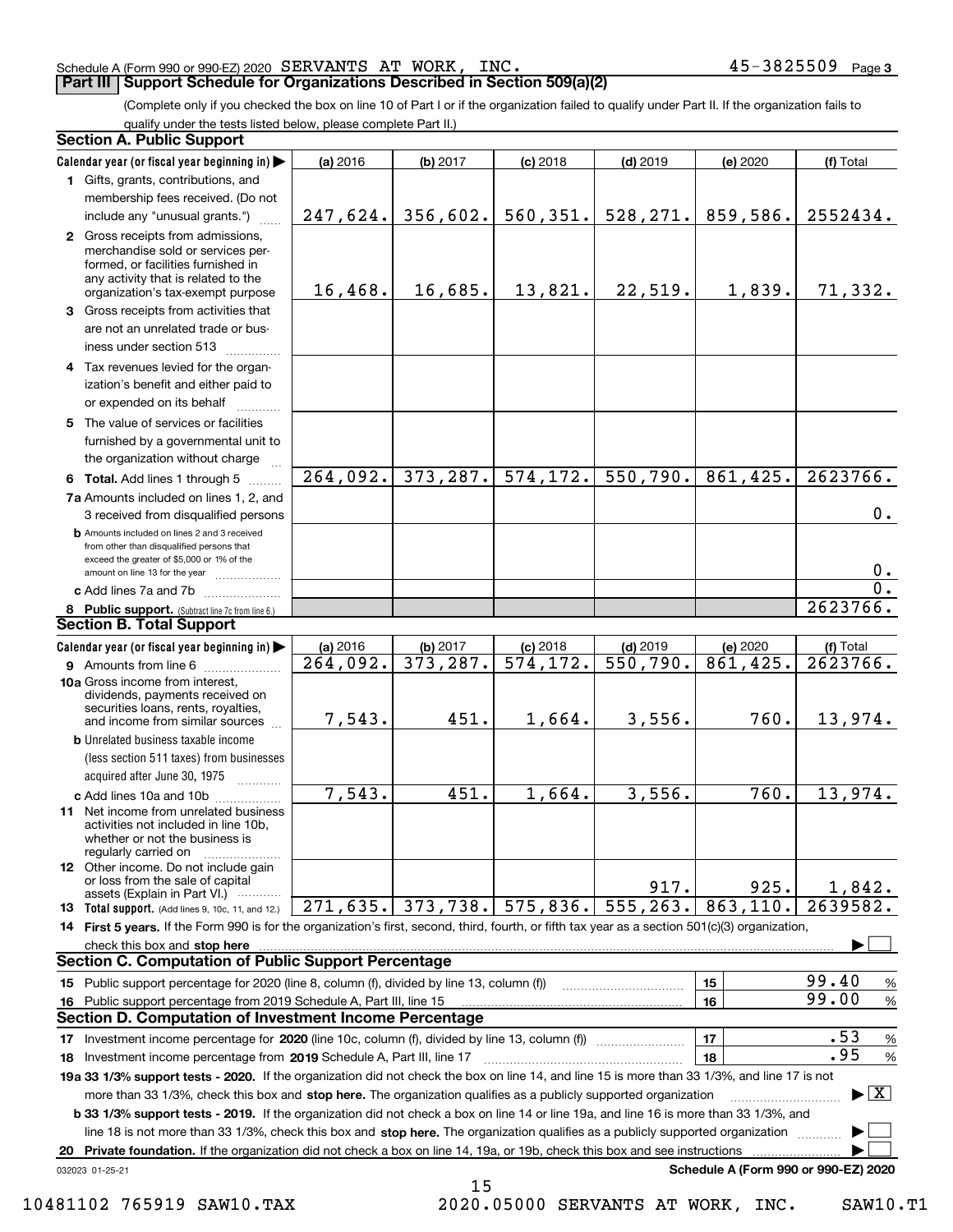**1**

**2**

**3a**

**3b**

**3c**

**4a**

**4b**

**4c**

**5a**

**5b5c**

**6**

**7**

**8**

**9a**

**9b**

**9c**

**10a**

**10b**

**YesNo**

## **Part IV Supporting Organizations**

(Complete only if you checked a box in line 12 on Part I. If you checked box 12a, Part I, complete Sections A and B. If you checked box 12b, Part I, complete Sections A and C. If you checked box 12c, Part I, complete Sections A, D, and E. If you checked box 12d, Part I, complete Sections A and D, and complete Part V.)

### **Section A. All Supporting Organizations**

- **1** Are all of the organization's supported organizations listed by name in the organization's governing documents? If "No," describe in **Part VI** how the supported organizations are designated. If designated by *class or purpose, describe the designation. If historic and continuing relationship, explain.*
- **2** Did the organization have any supported organization that does not have an IRS determination of status under section 509(a)(1) or (2)? If "Yes," explain in Part VI how the organization determined that the supported *organization was described in section 509(a)(1) or (2).*
- **3a** Did the organization have a supported organization described in section 501(c)(4), (5), or (6)? If "Yes," answer *lines 3b and 3c below.*
- **b** Did the organization confirm that each supported organization qualified under section 501(c)(4), (5), or (6) and satisfied the public support tests under section 509(a)(2)? If "Yes," describe in **Part VI** when and how the *organization made the determination.*
- **c**Did the organization ensure that all support to such organizations was used exclusively for section 170(c)(2)(B) purposes? If "Yes," explain in **Part VI** what controls the organization put in place to ensure such use.
- **4a***If* Was any supported organization not organized in the United States ("foreign supported organization")? *"Yes," and if you checked box 12a or 12b in Part I, answer lines 4b and 4c below.*
- **b** Did the organization have ultimate control and discretion in deciding whether to make grants to the foreign supported organization? If "Yes," describe in **Part VI** how the organization had such control and discretion *despite being controlled or supervised by or in connection with its supported organizations.*
- **c** Did the organization support any foreign supported organization that does not have an IRS determination under sections 501(c)(3) and 509(a)(1) or (2)? If "Yes," explain in **Part VI** what controls the organization used *to ensure that all support to the foreign supported organization was used exclusively for section 170(c)(2)(B) purposes.*
- **5a** Did the organization add, substitute, or remove any supported organizations during the tax year? If "Yes," answer lines 5b and 5c below (if applicable). Also, provide detail in **Part VI,** including (i) the names and EIN *numbers of the supported organizations added, substituted, or removed; (ii) the reasons for each such action; (iii) the authority under the organization's organizing document authorizing such action; and (iv) how the action was accomplished (such as by amendment to the organizing document).*
- **b** Type I or Type II only. Was any added or substituted supported organization part of a class already designated in the organization's organizing document?
- **cSubstitutions only.**  Was the substitution the result of an event beyond the organization's control?
- **6** Did the organization provide support (whether in the form of grants or the provision of services or facilities) to **Part VI.** *If "Yes," provide detail in* support or benefit one or more of the filing organization's supported organizations? anyone other than (i) its supported organizations, (ii) individuals that are part of the charitable class benefited by one or more of its supported organizations, or (iii) other supporting organizations that also
- **7**Did the organization provide a grant, loan, compensation, or other similar payment to a substantial contributor *If "Yes," complete Part I of Schedule L (Form 990 or 990-EZ).* regard to a substantial contributor? (as defined in section 4958(c)(3)(C)), a family member of a substantial contributor, or a 35% controlled entity with
- **8** Did the organization make a loan to a disqualified person (as defined in section 4958) not described in line 7? *If "Yes," complete Part I of Schedule L (Form 990 or 990-EZ).*
- **9a** Was the organization controlled directly or indirectly at any time during the tax year by one or more in section 509(a)(1) or (2))? If "Yes," *provide detail in* <code>Part VI.</code> disqualified persons, as defined in section 4946 (other than foundation managers and organizations described
- **b** Did one or more disqualified persons (as defined in line 9a) hold a controlling interest in any entity in which the supporting organization had an interest? If "Yes," provide detail in P**art VI**.
- **c**Did a disqualified person (as defined in line 9a) have an ownership interest in, or derive any personal benefit from, assets in which the supporting organization also had an interest? If "Yes," provide detail in P**art VI.**
- **10a** Was the organization subject to the excess business holdings rules of section 4943 because of section supporting organizations)? If "Yes," answer line 10b below. 4943(f) (regarding certain Type II supporting organizations, and all Type III non-functionally integrated
- **b** Did the organization have any excess business holdings in the tax year? (Use Schedule C, Form 4720, to *determine whether the organization had excess business holdings.)*

16

032024 01-25-21

**Schedule A (Form 990 or 990-EZ) 2020**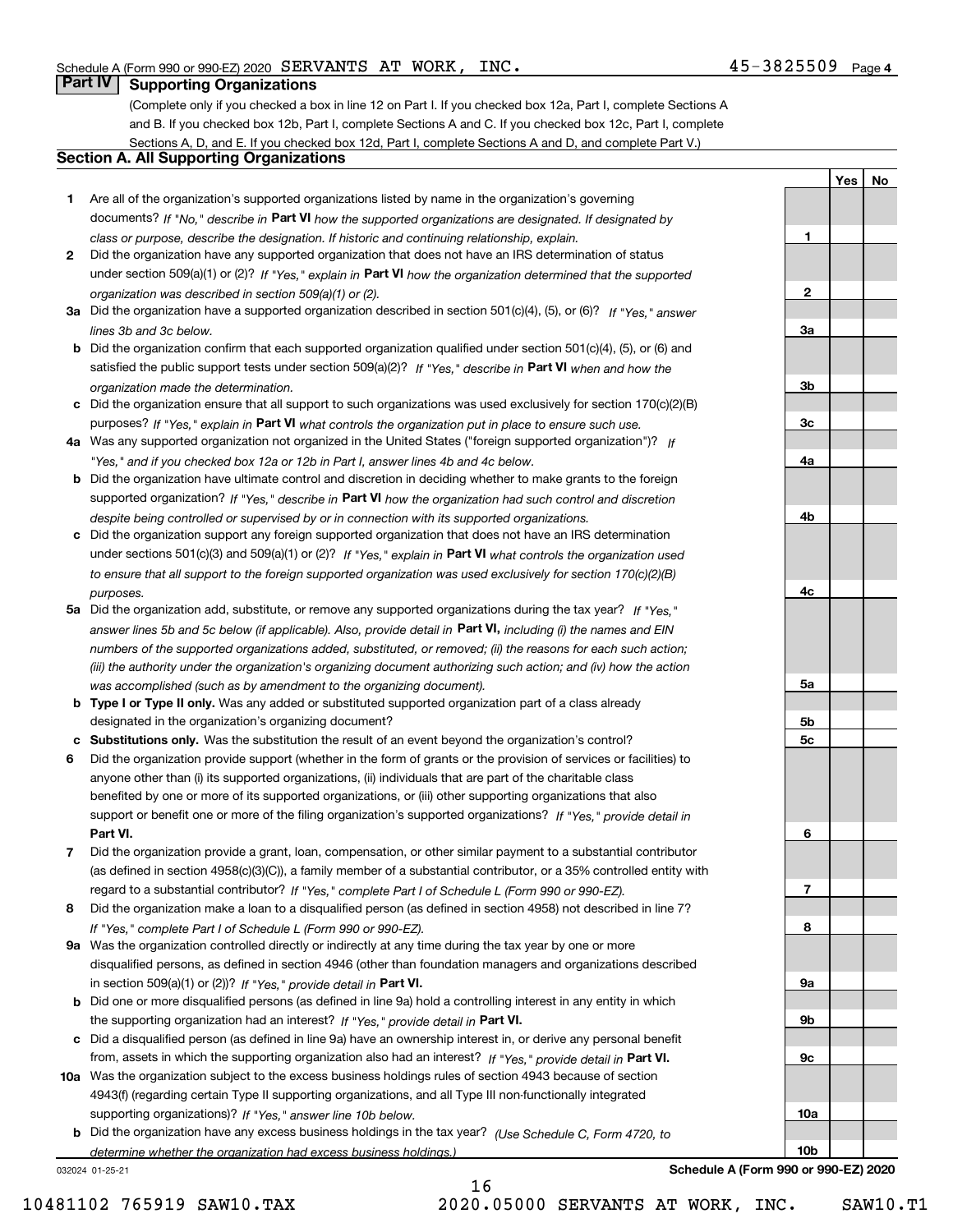|              | <b>Supporting Organizations (continued)</b><br>Part IV                                                                                                                                                                                                                                                                                                                                                                                                                                                                                                                                                                                               |              |            |    |
|--------------|------------------------------------------------------------------------------------------------------------------------------------------------------------------------------------------------------------------------------------------------------------------------------------------------------------------------------------------------------------------------------------------------------------------------------------------------------------------------------------------------------------------------------------------------------------------------------------------------------------------------------------------------------|--------------|------------|----|
|              |                                                                                                                                                                                                                                                                                                                                                                                                                                                                                                                                                                                                                                                      |              | Yes        | No |
| 11           | Has the organization accepted a gift or contribution from any of the following persons?                                                                                                                                                                                                                                                                                                                                                                                                                                                                                                                                                              |              |            |    |
|              | a A person who directly or indirectly controls, either alone or together with persons described in lines 11b and                                                                                                                                                                                                                                                                                                                                                                                                                                                                                                                                     |              |            |    |
|              | 11c below, the governing body of a supported organization?                                                                                                                                                                                                                                                                                                                                                                                                                                                                                                                                                                                           | 11a          |            |    |
|              | <b>b</b> A family member of a person described in line 11a above?                                                                                                                                                                                                                                                                                                                                                                                                                                                                                                                                                                                    | 11b          |            |    |
|              | c A 35% controlled entity of a person described in line 11a or 11b above? If "Yes" to line 11a, 11b, or 11c, provide                                                                                                                                                                                                                                                                                                                                                                                                                                                                                                                                 |              |            |    |
|              | detail in Part VI.                                                                                                                                                                                                                                                                                                                                                                                                                                                                                                                                                                                                                                   | 11c          |            |    |
|              | <b>Section B. Type I Supporting Organizations</b>                                                                                                                                                                                                                                                                                                                                                                                                                                                                                                                                                                                                    |              |            |    |
|              |                                                                                                                                                                                                                                                                                                                                                                                                                                                                                                                                                                                                                                                      |              | Yes        | No |
| 1            | Did the governing body, members of the governing body, officers acting in their official capacity, or membership of one or<br>more supported organizations have the power to regularly appoint or elect at least a majority of the organization's officers,<br>directors, or trustees at all times during the tax year? If "No," describe in Part VI how the supported organization(s)<br>effectively operated, supervised, or controlled the organization's activities. If the organization had more than one supported<br>organization, describe how the powers to appoint and/or remove officers, directors, or trustees were allocated among the |              |            |    |
|              | supported organizations and what conditions or restrictions, if any, applied to such powers during the tax year.                                                                                                                                                                                                                                                                                                                                                                                                                                                                                                                                     | 1            |            |    |
| $\mathbf{2}$ | Did the organization operate for the benefit of any supported organization other than the supported                                                                                                                                                                                                                                                                                                                                                                                                                                                                                                                                                  |              |            |    |
|              | organization(s) that operated, supervised, or controlled the supporting organization? If "Yes," explain in                                                                                                                                                                                                                                                                                                                                                                                                                                                                                                                                           |              |            |    |
|              | Part VI how providing such benefit carried out the purposes of the supported organization(s) that operated,                                                                                                                                                                                                                                                                                                                                                                                                                                                                                                                                          |              |            |    |
|              | supervised, or controlled the supporting organization.<br><b>Section C. Type II Supporting Organizations</b>                                                                                                                                                                                                                                                                                                                                                                                                                                                                                                                                         | $\mathbf{2}$ |            |    |
|              |                                                                                                                                                                                                                                                                                                                                                                                                                                                                                                                                                                                                                                                      |              |            |    |
|              |                                                                                                                                                                                                                                                                                                                                                                                                                                                                                                                                                                                                                                                      |              | Yes        | No |
| 1.           | Were a majority of the organization's directors or trustees during the tax year also a majority of the directors                                                                                                                                                                                                                                                                                                                                                                                                                                                                                                                                     |              |            |    |
|              | or trustees of each of the organization's supported organization(s)? If "No," describe in Part VI how control                                                                                                                                                                                                                                                                                                                                                                                                                                                                                                                                        |              |            |    |
|              | or management of the supporting organization was vested in the same persons that controlled or managed                                                                                                                                                                                                                                                                                                                                                                                                                                                                                                                                               |              |            |    |
|              | the supported organization(s).<br>Section D. All Type III Supporting Organizations                                                                                                                                                                                                                                                                                                                                                                                                                                                                                                                                                                   | 1            |            |    |
|              |                                                                                                                                                                                                                                                                                                                                                                                                                                                                                                                                                                                                                                                      |              |            |    |
|              |                                                                                                                                                                                                                                                                                                                                                                                                                                                                                                                                                                                                                                                      |              | Yes        | No |
| 1.           | Did the organization provide to each of its supported organizations, by the last day of the fifth month of the                                                                                                                                                                                                                                                                                                                                                                                                                                                                                                                                       |              |            |    |
|              | organization's tax year, (i) a written notice describing the type and amount of support provided during the prior tax                                                                                                                                                                                                                                                                                                                                                                                                                                                                                                                                |              |            |    |
|              | year, (ii) a copy of the Form 990 that was most recently filed as of the date of notification, and (iii) copies of the                                                                                                                                                                                                                                                                                                                                                                                                                                                                                                                               |              |            |    |
|              | organization's governing documents in effect on the date of notification, to the extent not previously provided?                                                                                                                                                                                                                                                                                                                                                                                                                                                                                                                                     | 1            |            |    |
| 2            | Were any of the organization's officers, directors, or trustees either (i) appointed or elected by the supported                                                                                                                                                                                                                                                                                                                                                                                                                                                                                                                                     |              |            |    |
|              | organization(s) or (ii) serving on the governing body of a supported organization? If "No," explain in Part VI how                                                                                                                                                                                                                                                                                                                                                                                                                                                                                                                                   |              |            |    |
|              | the organization maintained a close and continuous working relationship with the supported organization(s).                                                                                                                                                                                                                                                                                                                                                                                                                                                                                                                                          | 2            |            |    |
| 3            | By reason of the relationship described in line 2, above, did the organization's supported organizations have a                                                                                                                                                                                                                                                                                                                                                                                                                                                                                                                                      |              |            |    |
|              | significant voice in the organization's investment policies and in directing the use of the organization's                                                                                                                                                                                                                                                                                                                                                                                                                                                                                                                                           |              |            |    |
|              | income or assets at all times during the tax year? If "Yes," describe in Part VI the role the organization's                                                                                                                                                                                                                                                                                                                                                                                                                                                                                                                                         |              |            |    |
|              | supported organizations played in this regard.<br>Section E. Type III Functionally Integrated Supporting Organizations                                                                                                                                                                                                                                                                                                                                                                                                                                                                                                                               | з            |            |    |
|              |                                                                                                                                                                                                                                                                                                                                                                                                                                                                                                                                                                                                                                                      |              |            |    |
| 1            | Check the box next to the method that the organization used to satisfy the Integral Part Test during the year (see instructions).                                                                                                                                                                                                                                                                                                                                                                                                                                                                                                                    |              |            |    |
| a            | The organization satisfied the Activities Test. Complete line 2 below.                                                                                                                                                                                                                                                                                                                                                                                                                                                                                                                                                                               |              |            |    |
| b            | The organization is the parent of each of its supported organizations. Complete line 3 below.                                                                                                                                                                                                                                                                                                                                                                                                                                                                                                                                                        |              |            |    |
| c            |                                                                                                                                                                                                                                                                                                                                                                                                                                                                                                                                                                                                                                                      |              |            |    |
| 2            | The organization supported a governmental entity. Describe in Part VI how you supported a governmental entity (see instructions)                                                                                                                                                                                                                                                                                                                                                                                                                                                                                                                     |              |            |    |
|              | Activities Test. Answer lines 2a and 2b below.                                                                                                                                                                                                                                                                                                                                                                                                                                                                                                                                                                                                       |              | <b>Yes</b> | No |
| а            | Did substantially all of the organization's activities during the tax year directly further the exempt purposes of                                                                                                                                                                                                                                                                                                                                                                                                                                                                                                                                   |              |            |    |
|              | the supported organization(s) to which the organization was responsive? If "Yes." then in Part VI identify                                                                                                                                                                                                                                                                                                                                                                                                                                                                                                                                           |              |            |    |
|              | those supported organizations and explain how these activities directly furthered their exempt purposes,                                                                                                                                                                                                                                                                                                                                                                                                                                                                                                                                             |              |            |    |
|              | how the organization was responsive to those supported organizations, and how the organization determined                                                                                                                                                                                                                                                                                                                                                                                                                                                                                                                                            |              |            |    |
|              | that these activities constituted substantially all of its activities.                                                                                                                                                                                                                                                                                                                                                                                                                                                                                                                                                                               | 2a           |            |    |
| b            | Did the activities described in line 2a, above, constitute activities that, but for the organization's involvement,<br>one or more of the organization's supported organization(s) would have been engaged in? If "Yes," explain in                                                                                                                                                                                                                                                                                                                                                                                                                  |              |            |    |

**Part VI**  *the reasons for the organization's position that its supported organization(s) would have engaged in these activities but for the organization's involvement.*

**3** Parent of Supported Organizations. Answer lines 3a and 3b below.

**a** Did the organization have the power to regularly appoint or elect a majority of the officers, directors, or trustees of each of the supported organizations? If "Yes" or "No" provide details in **Part VI.** 

**b** Did the organization exercise a substantial degree of direction over the policies, programs, and activities of each of its supported organizations? If "Yes," describe in Part VI the role played by the organization in this regard.

17

032025 01-25-21

**Schedule A (Form 990 or 990-EZ) 2020**

**2b**

**3a**

**3b**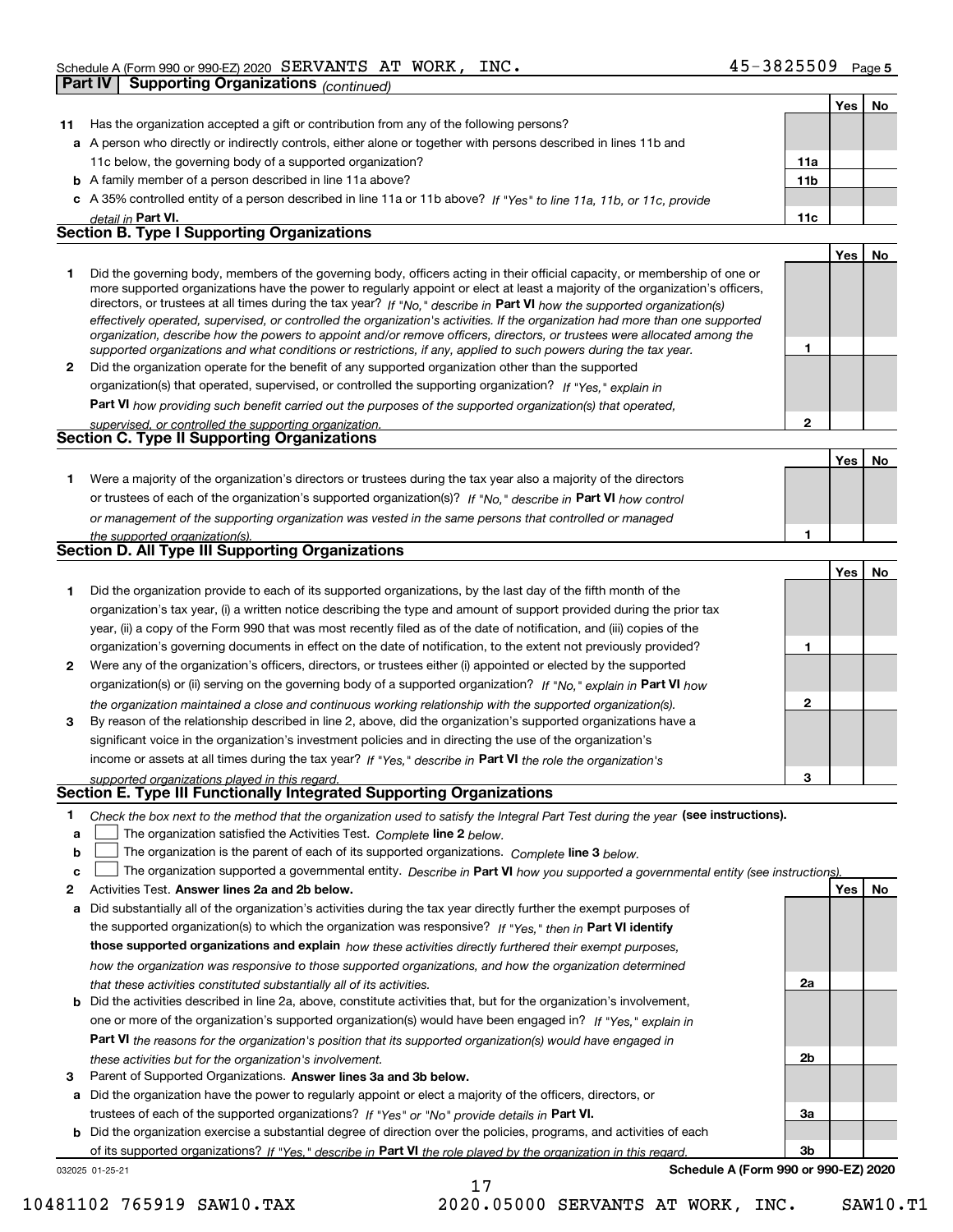#### Schedule A (Form 990 or 990-EZ) 2020 Page SERVANTS AT WORK, INC. 45-3825509 **Part V Type III Non-Functionally Integrated 509(a)(3) Supporting Organizations**

**1**1 Check here if the organization satisfied the Integral Part Test as a qualifying trust on Nov. 20, 1970 (explain in Part VI). See instructions. All other Type III non-functionally integrated supporting organizations must complete Sections A through E.

|              | Section A - Adjusted Net Income                                                                                                   |                | (A) Prior Year | (B) Current Year<br>(optional) |
|--------------|-----------------------------------------------------------------------------------------------------------------------------------|----------------|----------------|--------------------------------|
| 1.           | Net short-term capital gain                                                                                                       | 1              |                |                                |
| 2            | Recoveries of prior-year distributions                                                                                            | $\overline{2}$ |                |                                |
| з            | Other gross income (see instructions)                                                                                             | 3              |                |                                |
| 4            | Add lines 1 through 3.                                                                                                            | 4              |                |                                |
| 5            | Depreciation and depletion                                                                                                        | 5              |                |                                |
| 6            | Portion of operating expenses paid or incurred for production or                                                                  |                |                |                                |
|              | collection of gross income or for management, conservation, or                                                                    |                |                |                                |
|              | maintenance of property held for production of income (see instructions)                                                          | 6              |                |                                |
| 7            | Other expenses (see instructions)                                                                                                 | $\overline{7}$ |                |                                |
| 8            | Adjusted Net Income (subtract lines 5, 6, and 7 from line 4)                                                                      | 8              |                |                                |
|              | <b>Section B - Minimum Asset Amount</b>                                                                                           |                | (A) Prior Year | (B) Current Year<br>(optional) |
| 1.           | Aggregate fair market value of all non-exempt-use assets (see                                                                     |                |                |                                |
|              | instructions for short tax year or assets held for part of year):                                                                 |                |                |                                |
|              | a Average monthly value of securities                                                                                             | 1a             |                |                                |
|              | <b>b</b> Average monthly cash balances                                                                                            | 1b             |                |                                |
|              | c Fair market value of other non-exempt-use assets                                                                                | 1c             |                |                                |
|              | d Total (add lines 1a, 1b, and 1c)                                                                                                | 1d             |                |                                |
|              | e Discount claimed for blockage or other factors                                                                                  |                |                |                                |
|              | (explain in detail in Part VI):                                                                                                   |                |                |                                |
| $\mathbf{2}$ | Acquisition indebtedness applicable to non-exempt-use assets                                                                      | $\mathbf{2}$   |                |                                |
| 3            | Subtract line 2 from line 1d.                                                                                                     | 3              |                |                                |
| 4            | Cash deemed held for exempt use. Enter 0.015 of line 3 (for greater amount,                                                       |                |                |                                |
|              | see instructions).                                                                                                                | 4              |                |                                |
| 5            | Net value of non-exempt-use assets (subtract line 4 from line 3)                                                                  | 5              |                |                                |
| 6            | Multiply line 5 by 0.035.                                                                                                         | 6              |                |                                |
| 7            | Recoveries of prior-year distributions                                                                                            | $\overline{7}$ |                |                                |
| 8            | Minimum Asset Amount (add line 7 to line 6)                                                                                       | 8              |                |                                |
|              | <b>Section C - Distributable Amount</b>                                                                                           |                |                | <b>Current Year</b>            |
| 1            | Adjusted net income for prior year (from Section A, line 8, column A)                                                             | 1              |                |                                |
| 2            | Enter 0.85 of line 1.                                                                                                             | $\overline{2}$ |                |                                |
| з            | Minimum asset amount for prior year (from Section B, line 8, column A)                                                            | 3              |                |                                |
| 4            | Enter greater of line 2 or line 3.                                                                                                | 4              |                |                                |
| 5            | Income tax imposed in prior year                                                                                                  | 5              |                |                                |
| 6            | <b>Distributable Amount.</b> Subtract line 5 from line 4, unless subject to                                                       |                |                |                                |
|              | emergency temporary reduction (see instructions).                                                                                 | 6              |                |                                |
| 7            | Check here if the current year is the organization's first as a non-functionally integrated Type III supporting organization (see |                |                |                                |

instructions).

**Schedule A (Form 990 or 990-EZ) 2020**

032026 01-25-21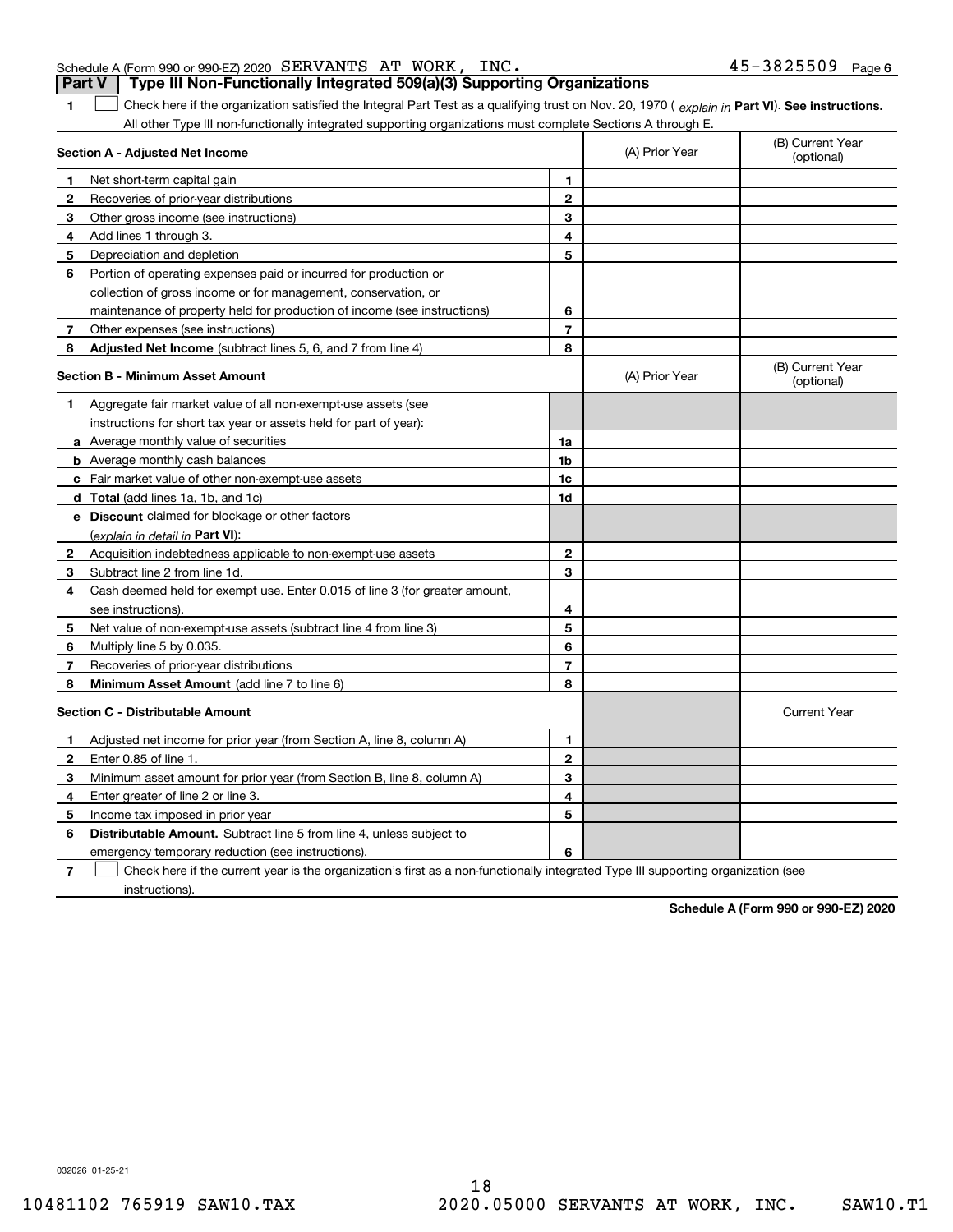Schedule A (Form 990 or 990-EZ) 2020 Page SERVANTS AT WORK, INC. 45-3825509

| <b>Part V</b> | Type III Non-Functionally Integrated 509(a)(3) Supporting Organizations                    |                             | (continued)                           |    |                                         |
|---------------|--------------------------------------------------------------------------------------------|-----------------------------|---------------------------------------|----|-----------------------------------------|
|               | <b>Section D - Distributions</b>                                                           |                             |                                       |    | <b>Current Year</b>                     |
| 1             | Amounts paid to supported organizations to accomplish exempt purposes                      |                             |                                       | 1  |                                         |
| 2             | Amounts paid to perform activity that directly furthers exempt purposes of supported       |                             |                                       |    |                                         |
|               | organizations, in excess of income from activity                                           | 2                           |                                       |    |                                         |
| 3             | Administrative expenses paid to accomplish exempt purposes of supported organizations      |                             |                                       | 3  |                                         |
| 4             | Amounts paid to acquire exempt-use assets                                                  |                             |                                       | 4  |                                         |
| 5             | Qualified set-aside amounts (prior IRS approval required - provide details in Part VI)     |                             |                                       | 5  |                                         |
| 6             | Other distributions (describe in Part VI). See instructions.                               |                             |                                       | 6  |                                         |
| 7             | Total annual distributions. Add lines 1 through 6.                                         |                             |                                       | 7  |                                         |
| 8             | Distributions to attentive supported organizations to which the organization is responsive |                             |                                       |    |                                         |
|               | (provide details in Part VI). See instructions.                                            |                             |                                       | 8  |                                         |
| 9             | Distributable amount for 2020 from Section C, line 6                                       |                             |                                       | 9  |                                         |
| 10            | Line 8 amount divided by line 9 amount                                                     |                             |                                       | 10 |                                         |
|               |                                                                                            | (i)                         | (ii)                                  |    | (iii)                                   |
|               | <b>Section E - Distribution Allocations</b> (see instructions)                             | <b>Excess Distributions</b> | <b>Underdistributions</b><br>Pre-2020 |    | <b>Distributable</b><br>Amount for 2020 |
| 1             | Distributable amount for 2020 from Section C, line 6                                       |                             |                                       |    |                                         |
| 2             | Underdistributions, if any, for years prior to 2020 (reason-                               |                             |                                       |    |                                         |
|               | able cause required - explain in Part VI). See instructions.                               |                             |                                       |    |                                         |
| 3             | Excess distributions carryover, if any, to 2020                                            |                             |                                       |    |                                         |
|               | <b>a</b> From 2015                                                                         |                             |                                       |    |                                         |
|               | <b>b</b> From 2016                                                                         |                             |                                       |    |                                         |
|               | c From 2017                                                                                |                             |                                       |    |                                         |
|               | <b>d</b> From 2018                                                                         |                             |                                       |    |                                         |
|               | e From 2019                                                                                |                             |                                       |    |                                         |
|               | f Total of lines 3a through 3e                                                             |                             |                                       |    |                                         |
|               | g Applied to underdistributions of prior years                                             |                             |                                       |    |                                         |
|               | <b>h</b> Applied to 2020 distributable amount                                              |                             |                                       |    |                                         |
|               | Carryover from 2015 not applied (see instructions)                                         |                             |                                       |    |                                         |
|               | Remainder. Subtract lines 3g, 3h, and 3i from line 3f.                                     |                             |                                       |    |                                         |
| 4             | Distributions for 2020 from Section D,                                                     |                             |                                       |    |                                         |
|               | line $7:$                                                                                  |                             |                                       |    |                                         |
|               | a Applied to underdistributions of prior years                                             |                             |                                       |    |                                         |
|               | <b>b</b> Applied to 2020 distributable amount                                              |                             |                                       |    |                                         |
|               | c Remainder. Subtract lines 4a and 4b from line 4.                                         |                             |                                       |    |                                         |
| 5             | Remaining underdistributions for years prior to 2020, if                                   |                             |                                       |    |                                         |
|               | any. Subtract lines 3g and 4a from line 2. For result greater                              |                             |                                       |    |                                         |
|               | than zero, explain in Part VI. See instructions.                                           |                             |                                       |    |                                         |
| 6             | Remaining underdistributions for 2020. Subtract lines 3h                                   |                             |                                       |    |                                         |
|               | and 4b from line 1. For result greater than zero, explain in                               |                             |                                       |    |                                         |
|               | Part VI. See instructions.                                                                 |                             |                                       |    |                                         |
| 7             | Excess distributions carryover to 2021. Add lines 3j                                       |                             |                                       |    |                                         |
|               | and 4c.                                                                                    |                             |                                       |    |                                         |
| 8             | Breakdown of line 7:                                                                       |                             |                                       |    |                                         |
|               | a Excess from 2016                                                                         |                             |                                       |    |                                         |
|               | <b>b</b> Excess from 2017                                                                  |                             |                                       |    |                                         |
|               | c Excess from 2018                                                                         |                             |                                       |    |                                         |
|               | d Excess from 2019                                                                         |                             |                                       |    |                                         |
|               | e Excess from 2020                                                                         |                             |                                       |    |                                         |

**Schedule A (Form 990 or 990-EZ) 2020**

032027 01-25-21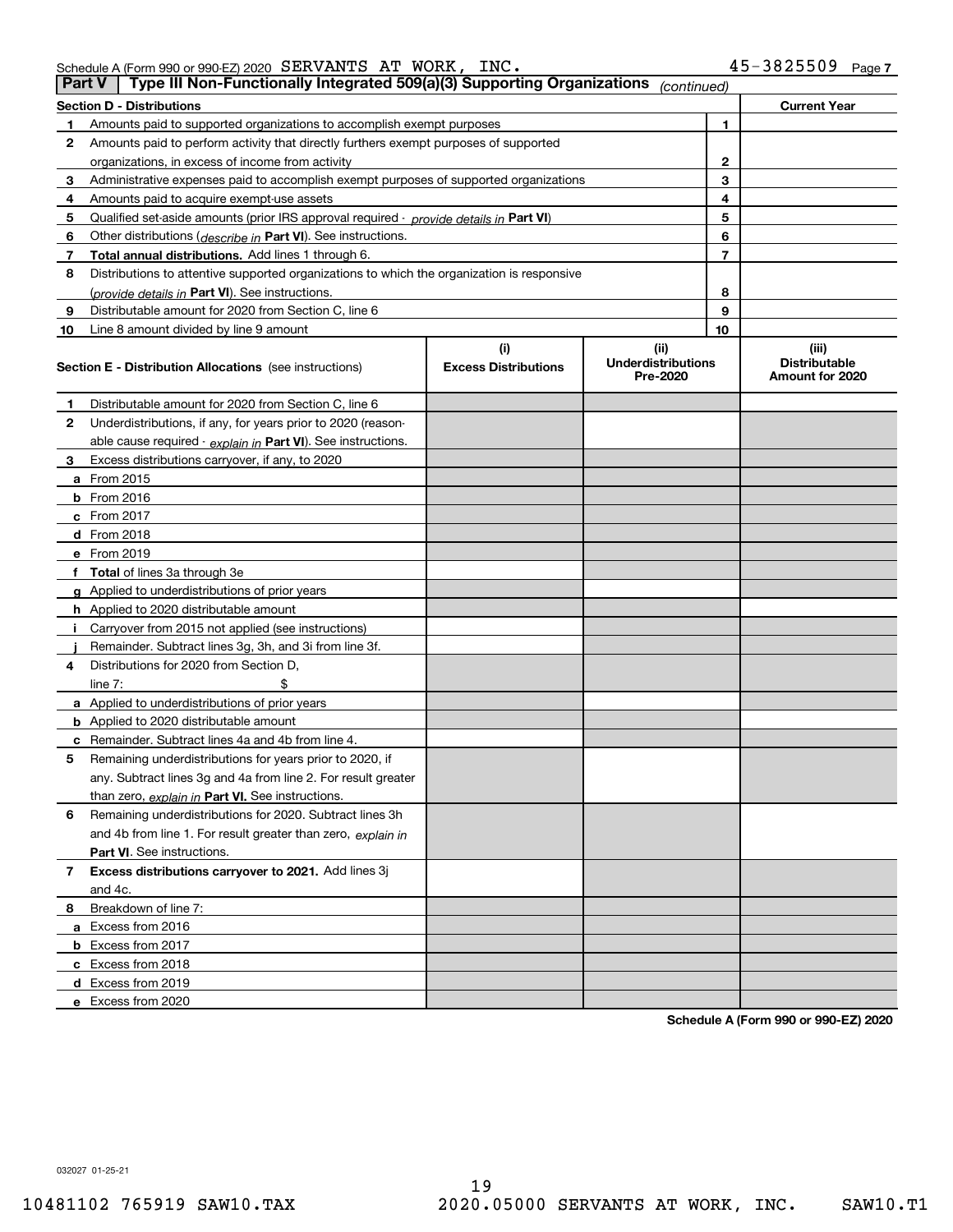| Schedule A (Form 990 or 990-EZ) 2020 $\,$ SERVANTS $\,$ AT $\,$ WORK $_{\rm J}$ |  | INC. | $45 - 3825509$ Page 8 |  |
|---------------------------------------------------------------------------------|--|------|-----------------------|--|
|                                                                                 |  |      |                       |  |

|                 | Supplemental Information. Provide the explanations required by Part II, line 10; Part II, line 17a or 17b; Part III, line 12;<br>Part IV, Section A, lines 1, 2, 3b, 3c, 4b, 4c, 5a, 6, 9a, 9b, 9c, 11a, 11b, and 11c; Part IV, Section B, lines 1 and 2; Part IV, Section C,<br>line 1; Part IV, Section D, lines 2 and 3; Part IV, Section E, lines 1c, 2a, 2b, 3a, and 3b; Part V, line 1; Part V, Section B, line 1e; Part V,<br>Section D, lines 5, 6, and 8; and Part V, Section E, lines 2, 5, and 6. Also complete this part for any additional information.<br>(See instructions.) |
|-----------------|---------------------------------------------------------------------------------------------------------------------------------------------------------------------------------------------------------------------------------------------------------------------------------------------------------------------------------------------------------------------------------------------------------------------------------------------------------------------------------------------------------------------------------------------------------------------------------------------|
|                 |                                                                                                                                                                                                                                                                                                                                                                                                                                                                                                                                                                                             |
|                 |                                                                                                                                                                                                                                                                                                                                                                                                                                                                                                                                                                                             |
|                 |                                                                                                                                                                                                                                                                                                                                                                                                                                                                                                                                                                                             |
|                 |                                                                                                                                                                                                                                                                                                                                                                                                                                                                                                                                                                                             |
|                 |                                                                                                                                                                                                                                                                                                                                                                                                                                                                                                                                                                                             |
|                 |                                                                                                                                                                                                                                                                                                                                                                                                                                                                                                                                                                                             |
|                 |                                                                                                                                                                                                                                                                                                                                                                                                                                                                                                                                                                                             |
|                 |                                                                                                                                                                                                                                                                                                                                                                                                                                                                                                                                                                                             |
|                 |                                                                                                                                                                                                                                                                                                                                                                                                                                                                                                                                                                                             |
|                 |                                                                                                                                                                                                                                                                                                                                                                                                                                                                                                                                                                                             |
|                 |                                                                                                                                                                                                                                                                                                                                                                                                                                                                                                                                                                                             |
|                 |                                                                                                                                                                                                                                                                                                                                                                                                                                                                                                                                                                                             |
|                 |                                                                                                                                                                                                                                                                                                                                                                                                                                                                                                                                                                                             |
|                 |                                                                                                                                                                                                                                                                                                                                                                                                                                                                                                                                                                                             |
|                 |                                                                                                                                                                                                                                                                                                                                                                                                                                                                                                                                                                                             |
|                 |                                                                                                                                                                                                                                                                                                                                                                                                                                                                                                                                                                                             |
|                 |                                                                                                                                                                                                                                                                                                                                                                                                                                                                                                                                                                                             |
|                 |                                                                                                                                                                                                                                                                                                                                                                                                                                                                                                                                                                                             |
|                 |                                                                                                                                                                                                                                                                                                                                                                                                                                                                                                                                                                                             |
|                 |                                                                                                                                                                                                                                                                                                                                                                                                                                                                                                                                                                                             |
|                 |                                                                                                                                                                                                                                                                                                                                                                                                                                                                                                                                                                                             |
|                 |                                                                                                                                                                                                                                                                                                                                                                                                                                                                                                                                                                                             |
|                 |                                                                                                                                                                                                                                                                                                                                                                                                                                                                                                                                                                                             |
|                 |                                                                                                                                                                                                                                                                                                                                                                                                                                                                                                                                                                                             |
|                 |                                                                                                                                                                                                                                                                                                                                                                                                                                                                                                                                                                                             |
|                 |                                                                                                                                                                                                                                                                                                                                                                                                                                                                                                                                                                                             |
|                 |                                                                                                                                                                                                                                                                                                                                                                                                                                                                                                                                                                                             |
|                 |                                                                                                                                                                                                                                                                                                                                                                                                                                                                                                                                                                                             |
|                 |                                                                                                                                                                                                                                                                                                                                                                                                                                                                                                                                                                                             |
|                 |                                                                                                                                                                                                                                                                                                                                                                                                                                                                                                                                                                                             |
|                 |                                                                                                                                                                                                                                                                                                                                                                                                                                                                                                                                                                                             |
|                 |                                                                                                                                                                                                                                                                                                                                                                                                                                                                                                                                                                                             |
|                 |                                                                                                                                                                                                                                                                                                                                                                                                                                                                                                                                                                                             |
|                 |                                                                                                                                                                                                                                                                                                                                                                                                                                                                                                                                                                                             |
|                 |                                                                                                                                                                                                                                                                                                                                                                                                                                                                                                                                                                                             |
|                 |                                                                                                                                                                                                                                                                                                                                                                                                                                                                                                                                                                                             |
|                 |                                                                                                                                                                                                                                                                                                                                                                                                                                                                                                                                                                                             |
|                 |                                                                                                                                                                                                                                                                                                                                                                                                                                                                                                                                                                                             |
|                 |                                                                                                                                                                                                                                                                                                                                                                                                                                                                                                                                                                                             |
|                 |                                                                                                                                                                                                                                                                                                                                                                                                                                                                                                                                                                                             |
|                 |                                                                                                                                                                                                                                                                                                                                                                                                                                                                                                                                                                                             |
| 032028 01-25-21 | Schedule A (Form 990 or 990-EZ) 2020                                                                                                                                                                                                                                                                                                                                                                                                                                                                                                                                                        |
|                 | 20                                                                                                                                                                                                                                                                                                                                                                                                                                                                                                                                                                                          |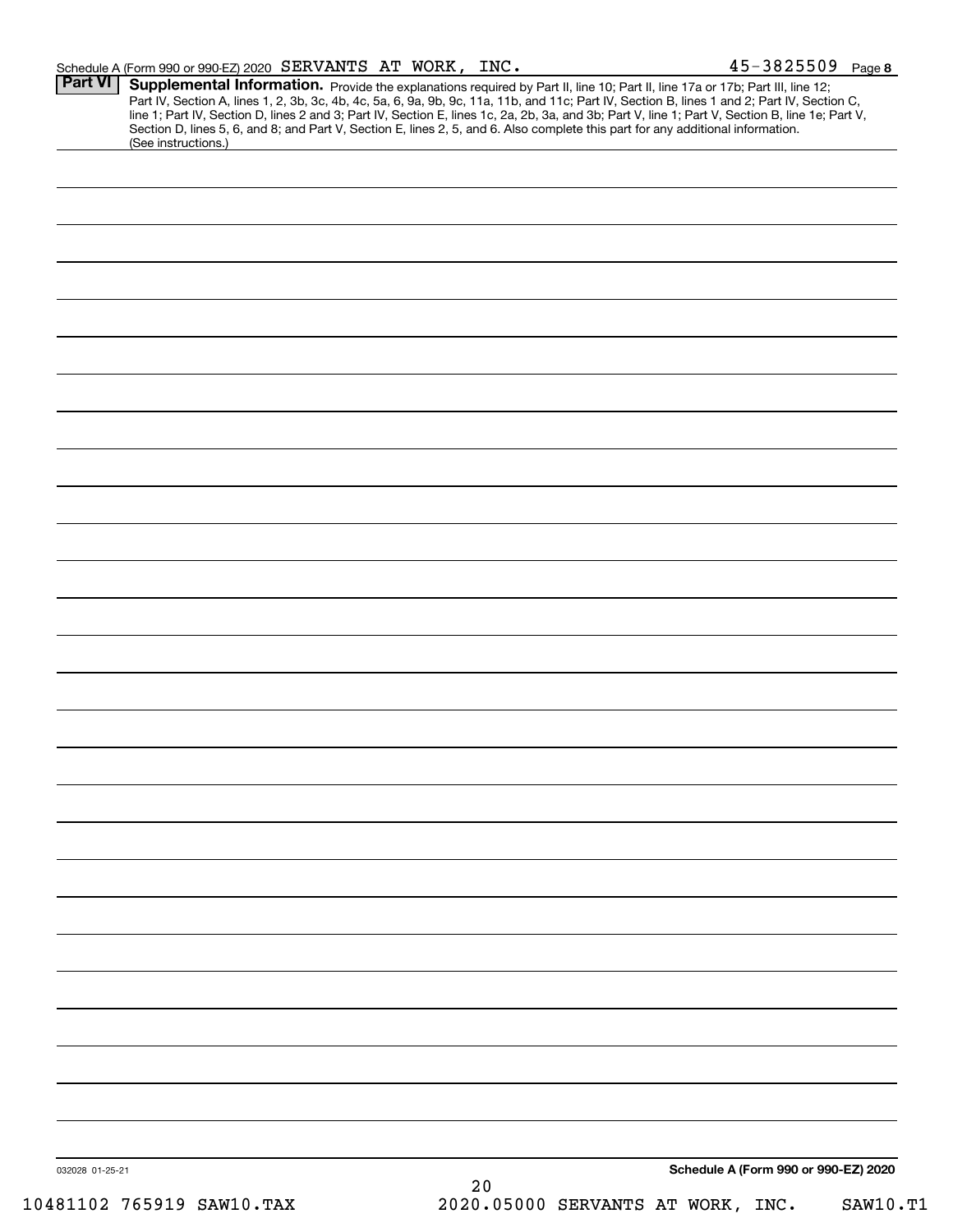Department of the Treasury Internal Revenue Service **(Form 990, 990-EZ, or 990-PF)**

Name of the organization

### \*\* PUBLIC DISCLOSURE COPY \*\*

# **Schedule B Schedule of Contributors**

**| Attach to Form 990, Form 990-EZ, or Form 990-PF. | Go to www.irs.gov/Form990 for the latest information.** OMB No. 1545-0047

**2020**

**Employer identification number**

 $NC.$  and  $(45-3825509)$ 

|                                       | SERVANTS AT WORK, I |  |  |
|---------------------------------------|---------------------|--|--|
| <b>Organization type (check one):</b> |                     |  |  |

| Filers of:         | Section:                                                                    |
|--------------------|-----------------------------------------------------------------------------|
| Form 990 or 990-EZ | $\boxed{\text{X}}$ 501(c)( 3) (enter number) organization                   |
|                    | $4947(a)(1)$ nonexempt charitable trust not treated as a private foundation |
|                    | 527 political organization                                                  |
| Form 990-PF        | 501(c)(3) exempt private foundation                                         |
|                    | 4947(a)(1) nonexempt charitable trust treated as a private foundation       |
|                    | 501(c)(3) taxable private foundation                                        |

Check if your organization is covered by the **General Rule** or a **Special Rule. Note:**  Only a section 501(c)(7), (8), or (10) organization can check boxes for both the General Rule and a Special Rule. See instructions.

#### **General Rule**

 $\boxed{\textbf{X}}$  For an organization filing Form 990, 990-EZ, or 990-PF that received, during the year, contributions totaling \$5,000 or more (in money or property) from any one contributor. Complete Parts I and II. See instructions for determining a contributor's total contributions.

#### **Special Rules**

| For an organization described in section 501(c)(3) filing Form 990 or 990-EZ that met the 33 1/3% support test of the regulations under               |
|-------------------------------------------------------------------------------------------------------------------------------------------------------|
| sections 509(a)(1) and 170(b)(1)(A)(vi), that checked Schedule A (Form 990 or 990-EZ), Part II, line 13, 16a, or 16b, and that received from          |
| any one contributor, during the year, total contributions of the greater of (1) \$5,000; or (2) 2% of the amount on (i) Form 990, Part VIII, line 1h; |
| or (ii) Form 990-EZ, line 1. Complete Parts I and II.                                                                                                 |

For an organization described in section 501(c)(7), (8), or (10) filing Form 990 or 990-EZ that received from any one contributor, during the year, total contributions of more than \$1,000 exclusively for religious, charitable, scientific, literary, or educational purposes, or for the prevention of cruelty to children or animals. Complete Parts I (entering "N/A" in column (b) instead of the contributor name and address), II, and III.  $\mathcal{L}^{\text{max}}$ 

purpose. Don't complete any of the parts unless the **General Rule** applies to this organization because it received *nonexclusively* year, contributions <sub>exclusively</sub> for religious, charitable, etc., purposes, but no such contributions totaled more than \$1,000. If this box is checked, enter here the total contributions that were received during the year for an  $\;$ exclusively religious, charitable, etc., For an organization described in section 501(c)(7), (8), or (10) filing Form 990 or 990-EZ that received from any one contributor, during the religious, charitable, etc., contributions totaling \$5,000 or more during the year  $\Box$ — $\Box$  =  $\Box$  $\mathcal{L}^{\text{max}}$ 

**Caution:**  An organization that isn't covered by the General Rule and/or the Special Rules doesn't file Schedule B (Form 990, 990-EZ, or 990-PF),  **must** but it answer "No" on Part IV, line 2, of its Form 990; or check the box on line H of its Form 990-EZ or on its Form 990-PF, Part I, line 2, to certify that it doesn't meet the filing requirements of Schedule B (Form 990, 990-EZ, or 990-PF).

**For Paperwork Reduction Act Notice, see the instructions for Form 990, 990-EZ, or 990-PF. Schedule B (Form 990, 990-EZ, or 990-PF) (2020)** LHA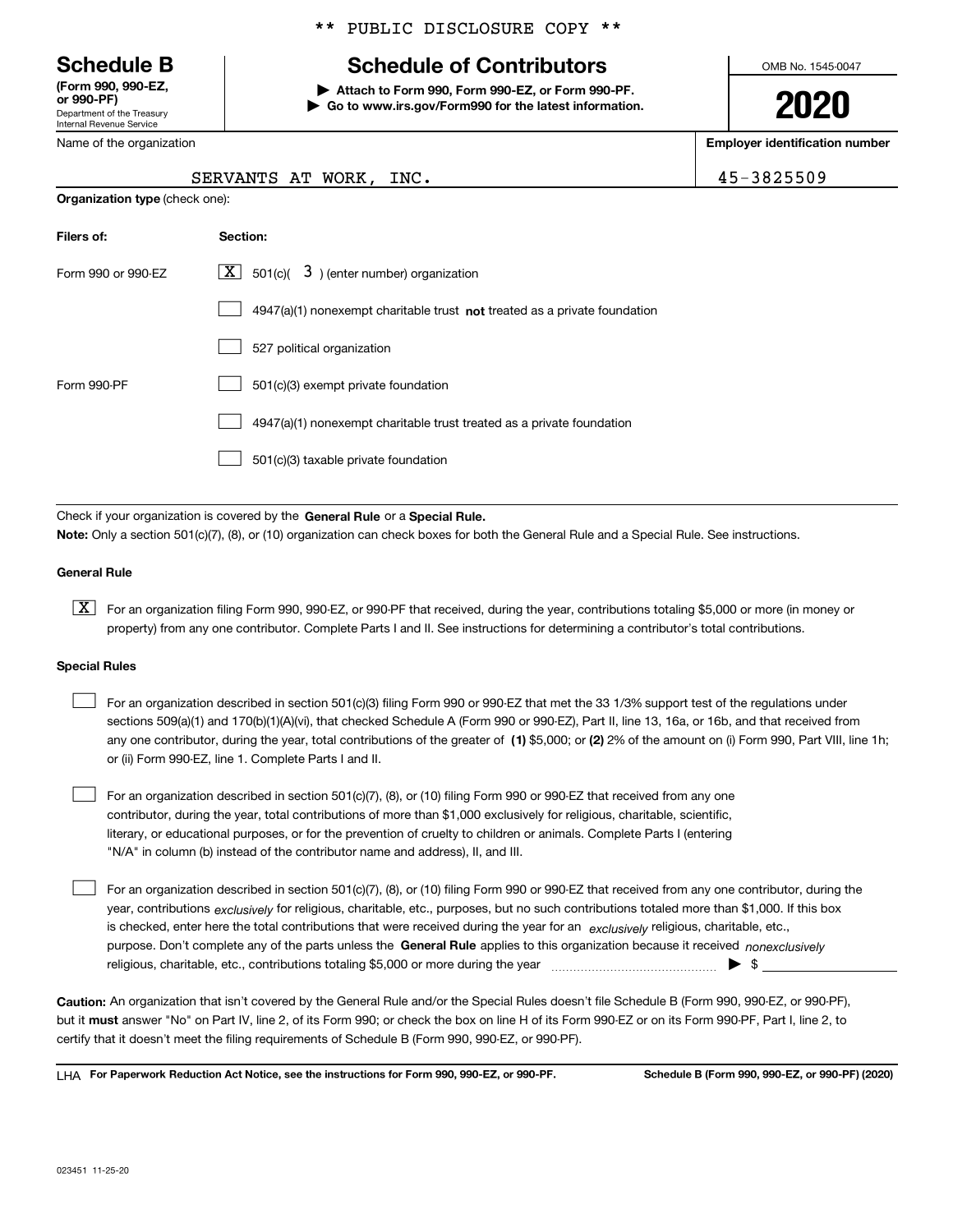### SERVANTS AT WORK, INC. 45-3825509

|                      | Schedule B (Form 990, 990-EZ, or 990-PF) (2020)                                                |                                   |        | Page 2                                                                                                      |
|----------------------|------------------------------------------------------------------------------------------------|-----------------------------------|--------|-------------------------------------------------------------------------------------------------------------|
| Name of organization |                                                                                                |                                   |        | <b>Employer identification number</b>                                                                       |
|                      | SERVANTS AT WORK, INC.                                                                         |                                   |        | 45-3825509                                                                                                  |
| Part I               | Contributors (see instructions). Use duplicate copies of Part I if additional space is needed. |                                   |        |                                                                                                             |
| (a)<br>No.           | (b)<br>Name, address, and ZIP + 4                                                              | (c)<br><b>Total contributions</b> |        | (d)<br>Type of contribution                                                                                 |
| 1                    |                                                                                                | 125,000.<br>\$                    |        | $\overline{\mathbf{X}}$<br>Person<br>Payroll<br>Noncash<br>(Complete Part II for<br>noncash contributions.) |
| (a)<br>No.           | (b)<br>Name, address, and ZIP + 4                                                              | (c)<br><b>Total contributions</b> |        | (d)<br>Type of contribution                                                                                 |
| $\boldsymbol{2}$     |                                                                                                | 15,000.<br>\$                     |        | $\overline{\mathbf{X}}$<br>Person<br>Payroll<br>Noncash<br>(Complete Part II for<br>noncash contributions.) |
| (a)<br>No.           | (b)<br>Name, address, and ZIP + 4                                                              | (c)<br><b>Total contributions</b> |        | (d)<br>Type of contribution                                                                                 |
| 3                    |                                                                                                | \$                                | 8,000. | $\overline{\mathbf{X}}$<br>Person<br>Payroll<br>Noncash<br>(Complete Part II for<br>noncash contributions.) |
| (a)<br>No.           | (b)<br>Name, address, and ZIP + 4                                                              | (c)<br><b>Total contributions</b> |        | (d)<br>Type of contribution                                                                                 |
| 4                    |                                                                                                | 40,000.<br>\$                     |        | $\overline{\mathbf{X}}$<br>Person<br>Payroll<br>Noncash<br>(Complete Part II for<br>noncash contributions.) |
| (a)<br>No.           | (b)<br>Name, address, and ZIP + 4                                                              | (c)<br><b>Total contributions</b> |        | (d)<br>Type of contribution                                                                                 |
| 5                    |                                                                                                | 10, 313.<br>\$                    |        | $\overline{\mathbf{X}}$<br>Person<br>Payroll<br>Noncash<br>(Complete Part II for<br>noncash contributions.) |
| (a)<br>No.           | (b)<br>Name, address, and ZIP + 4                                                              | (c)<br><b>Total contributions</b> |        | (d)<br>Type of contribution                                                                                 |
| 6                    |                                                                                                | 16,500.<br>\$                     |        | $\overline{\mathbf{X}}$<br>Person<br>Payroll<br>Noncash<br>(Complete Part II for<br>noncash contributions.) |
| 023452 11-25-20      |                                                                                                |                                   |        | Schedule B (Form 990, 990-EZ, or 990-PF) (2020)                                                             |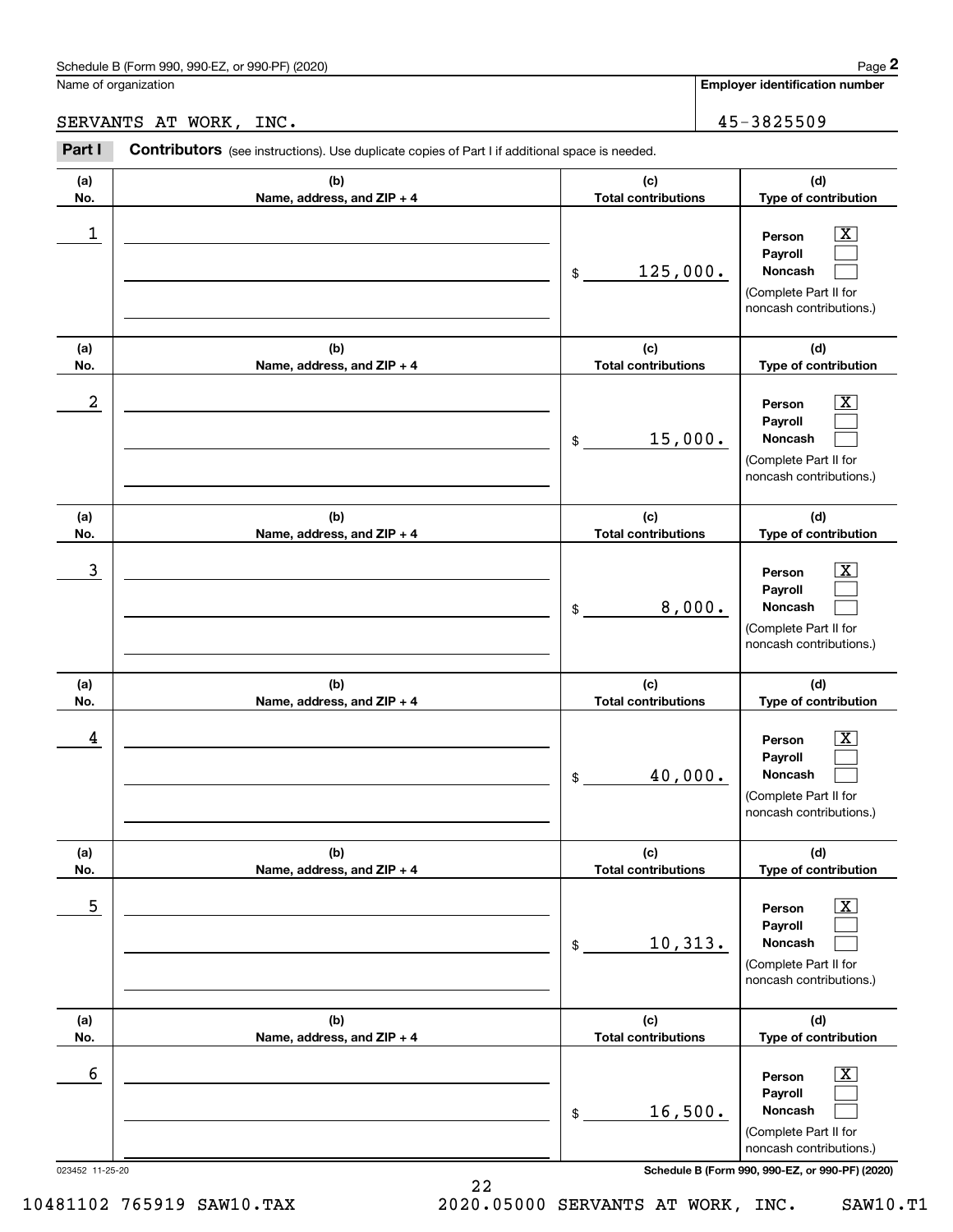|                 | Schedule B (Form 990, 990-EZ, or 990-PF) (2020)                                                |                                   | Page 2                                                                                                      |
|-----------------|------------------------------------------------------------------------------------------------|-----------------------------------|-------------------------------------------------------------------------------------------------------------|
|                 | Name of organization                                                                           |                                   | Employer identification number                                                                              |
|                 | SERVANTS AT WORK, INC.                                                                         |                                   | 45-3825509                                                                                                  |
| Part I          | Contributors (see instructions). Use duplicate copies of Part I if additional space is needed. |                                   |                                                                                                             |
| (a)<br>No.      | (b)<br>Name, address, and ZIP + 4                                                              | (c)<br><b>Total contributions</b> | (d)<br>Type of contribution                                                                                 |
| 7               |                                                                                                | 15,000.<br>\$                     | $\overline{\mathbf{X}}$<br>Person<br>Payroll<br>Noncash<br>(Complete Part II for<br>noncash contributions.) |
| (a)<br>No.      | (b)<br>Name, address, and ZIP + 4                                                              | (c)<br><b>Total contributions</b> | (d)<br>Type of contribution                                                                                 |
| 8               |                                                                                                | 12,000.<br>\$                     | $\overline{\mathbf{X}}$<br>Person<br>Payroll<br>Noncash<br>(Complete Part II for<br>noncash contributions.) |
| (a)<br>No.      | (b)<br>Name, address, and ZIP + 4                                                              | (c)<br><b>Total contributions</b> | (d)<br>Type of contribution                                                                                 |
| 9               |                                                                                                | 10,000.<br>\$                     | $\overline{\mathbf{X}}$<br>Person<br>Payroll<br>Noncash<br>(Complete Part II for<br>noncash contributions.) |
| (a)<br>No.      | (b)<br>Name, address, and ZIP + 4                                                              | (c)<br><b>Total contributions</b> | (d)<br>Type of contribution                                                                                 |
| 10              |                                                                                                | 10,000.<br>\$                     | $\overline{\mathbf{X}}$<br>Person<br>Payroll<br>Noncash<br>(Complete Part II for<br>noncash contributions.) |
| (a)<br>No.      | (b)<br>Name, address, and ZIP + 4                                                              | (c)<br><b>Total contributions</b> | (d)<br>Type of contribution                                                                                 |
| 11              |                                                                                                | 10,000.<br>\$                     | $\overline{\mathbf{X}}$<br>Person<br>Payroll<br>Noncash<br>(Complete Part II for<br>noncash contributions.) |
| (a)<br>No.      | (b)<br>Name, address, and ZIP + 4                                                              | (c)<br><b>Total contributions</b> | (d)<br>Type of contribution                                                                                 |
| 12              |                                                                                                | 8,000.<br>\$                      | $\overline{\mathbf{X}}$<br>Person<br>Payroll<br>Noncash<br>(Complete Part II for<br>noncash contributions.) |
| 023452 11-25-20 |                                                                                                |                                   | Schedule B (Form 990, 990-EZ, or 990-PF) (2020)                                                             |

23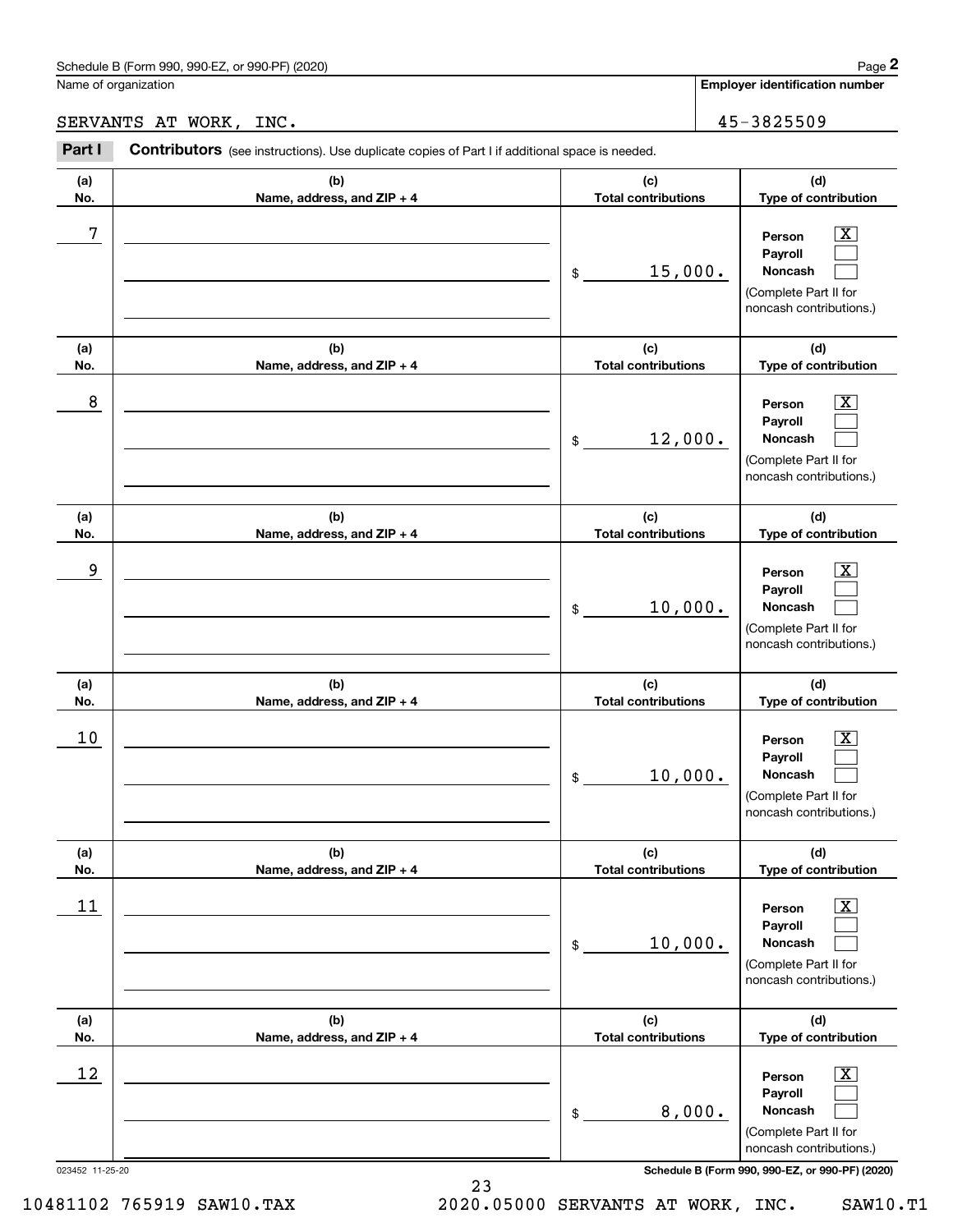|            | Schedule B (Form 990, 990-EZ, or 990-PF) (2020)                                                |                                   | Page 2                                                                                 |
|------------|------------------------------------------------------------------------------------------------|-----------------------------------|----------------------------------------------------------------------------------------|
|            | Name of organization                                                                           |                                   | <b>Employer identification number</b>                                                  |
|            | SERVANTS AT WORK,<br>INC.                                                                      |                                   | 45-3825509                                                                             |
| Part I     | Contributors (see instructions). Use duplicate copies of Part I if additional space is needed. |                                   |                                                                                        |
| (a)<br>No. | (b)<br>Name, address, and ZIP + 4                                                              | (c)<br><b>Total contributions</b> | (d)<br>Type of contribution                                                            |
| 13         |                                                                                                | 7,000.<br>$\mathsf{\$}$           | x<br>Person<br>Payroll<br>Noncash<br>(Complete Part II for<br>noncash contributions.)  |
| (a)<br>No. | (b)<br>Name, address, and ZIP + 4                                                              | (c)<br><b>Total contributions</b> | (d)<br>Type of contribution                                                            |
| 14         |                                                                                                | 6,000.<br>\$                      | x<br>Person<br>Payroll<br>Noncash<br>(Complete Part II for<br>noncash contributions.)  |
| (a)<br>No. | (b)<br>Name, address, and ZIP + 4                                                              | (c)<br><b>Total contributions</b> | (d)<br>Type of contribution                                                            |
| 15         |                                                                                                | 36,000.<br>\$                     | X.<br>Person<br>Payroll<br>Noncash<br>(Complete Part II for<br>noncash contributions.) |
| (a)<br>No. | (b)<br>Name, address, and ZIP + 4                                                              | (c)<br><b>Total contributions</b> | (d)<br>Type of contribution                                                            |
|            |                                                                                                | \$                                | Person<br>Payroll<br>Noncash<br>(Complete Part II for<br>noncash contributions.)       |

|                 |  | <b>Noncash</b>                                  |
|-----------------|--|-------------------------------------------------|
|                 |  | Complete Part II for<br>noncash contributions.) |
| 023452 11-25-20 |  | Schedule B (Form 990, 990-EZ, or 990-PF) (2020) |

**(b) Name, address, and ZIP + 4**

**(b) Name, address, and ZIP + 4**

**(d) Type of contribution**

> $\mathcal{L}^{\text{max}}$  $\mathcal{L}^{\text{max}}$  $\mathcal{L}^{\text{max}}$

> $\mathcal{L}^{\text{max}}$  $\mathcal{L}^{\text{max}}$  $\mathcal{L}^{\text{max}}$

**(d) Type of contribution**

**Person Payroll Noncash**

(Complete Part II for noncash contributions.)

> **Person Payroll Noncash**

**(a) No.**

**(a) No.**

24 10481102 765919 SAW10.TAX 2020.05000 SERVANTS AT WORK, INC. SAW10.T1

**(c) Total contributions**

**(c)Total contributions**

\$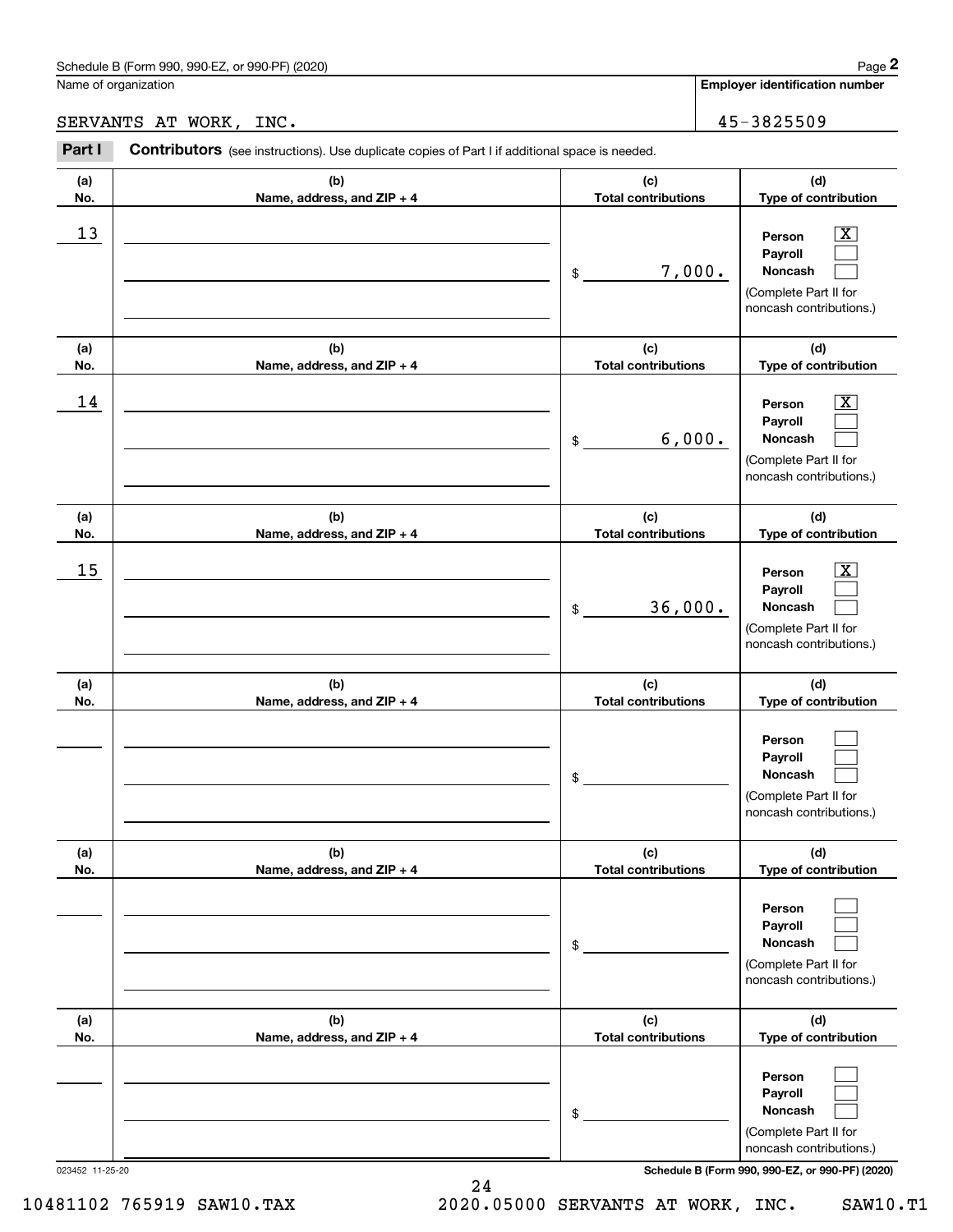**Employer identification number**

#### SERVANTS AT WORK, INC. 45-3825509

Chedule B (Form 990, 990-EZ, or 990-PF) (2020)<br> **2020 Alame of organization**<br> **3PART III Noncash Property** (see instructions). Use duplicate copies of Part II if additional space is needed.<br> **3Part II Noncash Property** 

023453 11-25-20 **Schedule B (Form 990, 990-EZ, or 990-PF) (2020) (a)No.fromPart I (c)FMV (or estimate) (b) Description of noncash property given (d) Date received (a)No.fromPart I (c) FMV (or estimate) (b) Description of noncash property given (d) Date received (a)No.fromPart I (c) FMV (or estimate) (b) Description of noncash property given (d) Date received (a) No.fromPart I (c) FMV (or estimate) (b)Description of noncash property given (d)Date received (a) No.fromPart I (c) FMV (or estimate) (b) Description of noncash property given (d) Date received (a) No.fromPart I (c)FMV (or estimate) (b)Description of noncash property given (d)Date received** (See instructions.) \$(See instructions.) \$(See instructions.) \$(See instructions.) \$(See instructions.) \$(See instructions.) \$

25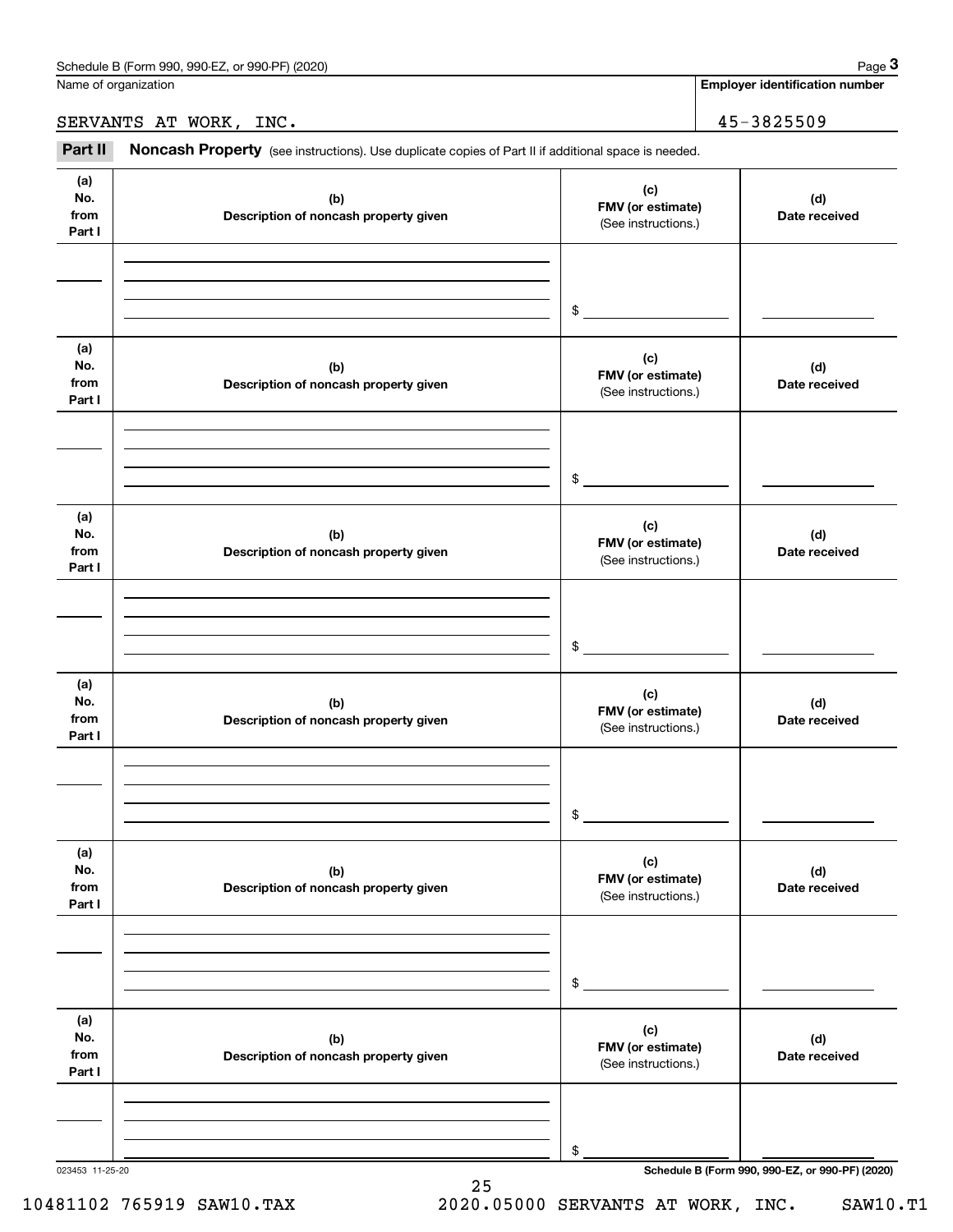|                      | Schedule B (Form 990, 990-EZ, or 990-PF) (2020)                                                                                                                                   |                      | Page 4                                                                                                                                                         |  |  |  |  |  |  |
|----------------------|-----------------------------------------------------------------------------------------------------------------------------------------------------------------------------------|----------------------|----------------------------------------------------------------------------------------------------------------------------------------------------------------|--|--|--|--|--|--|
| Name of organization |                                                                                                                                                                                   |                      | <b>Employer identification number</b>                                                                                                                          |  |  |  |  |  |  |
|                      | SERVANTS AT WORK, INC.                                                                                                                                                            |                      | 45-3825509                                                                                                                                                     |  |  |  |  |  |  |
| Part III             | from any one contributor. Complete columns (a) through (e) and the following line entry. For organizations                                                                        |                      | Exclusively religious, charitable, etc., contributions to organizations described in section 501(c)(7), (8), or (10) that total more than \$1,000 for the year |  |  |  |  |  |  |
|                      | completing Part III, enter the total of exclusively religious, charitable, etc., contributions of \$1,000 or less for the year. (Enter this info. once.) $\blacktriangleright$ \$ |                      |                                                                                                                                                                |  |  |  |  |  |  |
|                      | Use duplicate copies of Part III if additional space is needed.                                                                                                                   |                      |                                                                                                                                                                |  |  |  |  |  |  |
| (a) No.<br>from      | (b) Purpose of gift                                                                                                                                                               | (c) Use of gift      | (d) Description of how gift is held                                                                                                                            |  |  |  |  |  |  |
| Part I               |                                                                                                                                                                                   |                      |                                                                                                                                                                |  |  |  |  |  |  |
|                      |                                                                                                                                                                                   |                      |                                                                                                                                                                |  |  |  |  |  |  |
|                      |                                                                                                                                                                                   |                      |                                                                                                                                                                |  |  |  |  |  |  |
|                      |                                                                                                                                                                                   |                      |                                                                                                                                                                |  |  |  |  |  |  |
|                      |                                                                                                                                                                                   | (e) Transfer of gift |                                                                                                                                                                |  |  |  |  |  |  |
|                      | Transferee's name, address, and ZIP + 4                                                                                                                                           |                      | Relationship of transferor to transferee                                                                                                                       |  |  |  |  |  |  |
|                      |                                                                                                                                                                                   |                      |                                                                                                                                                                |  |  |  |  |  |  |
|                      |                                                                                                                                                                                   |                      |                                                                                                                                                                |  |  |  |  |  |  |
|                      |                                                                                                                                                                                   |                      |                                                                                                                                                                |  |  |  |  |  |  |
| (a) No.              |                                                                                                                                                                                   |                      |                                                                                                                                                                |  |  |  |  |  |  |
| from<br>Part I       | (b) Purpose of gift                                                                                                                                                               | (c) Use of gift      | (d) Description of how gift is held                                                                                                                            |  |  |  |  |  |  |
|                      |                                                                                                                                                                                   |                      |                                                                                                                                                                |  |  |  |  |  |  |
|                      |                                                                                                                                                                                   |                      |                                                                                                                                                                |  |  |  |  |  |  |
|                      |                                                                                                                                                                                   |                      |                                                                                                                                                                |  |  |  |  |  |  |
|                      |                                                                                                                                                                                   | (e) Transfer of gift |                                                                                                                                                                |  |  |  |  |  |  |
|                      |                                                                                                                                                                                   |                      |                                                                                                                                                                |  |  |  |  |  |  |
|                      | Transferee's name, address, and ZIP + 4                                                                                                                                           |                      | Relationship of transferor to transferee                                                                                                                       |  |  |  |  |  |  |
|                      |                                                                                                                                                                                   |                      |                                                                                                                                                                |  |  |  |  |  |  |
|                      |                                                                                                                                                                                   |                      |                                                                                                                                                                |  |  |  |  |  |  |
|                      |                                                                                                                                                                                   |                      |                                                                                                                                                                |  |  |  |  |  |  |
| (a) No.<br>from      | (b) Purpose of gift                                                                                                                                                               | (c) Use of gift      | (d) Description of how gift is held                                                                                                                            |  |  |  |  |  |  |
| Part I               |                                                                                                                                                                                   |                      |                                                                                                                                                                |  |  |  |  |  |  |
|                      |                                                                                                                                                                                   |                      |                                                                                                                                                                |  |  |  |  |  |  |
|                      |                                                                                                                                                                                   |                      |                                                                                                                                                                |  |  |  |  |  |  |
|                      |                                                                                                                                                                                   |                      |                                                                                                                                                                |  |  |  |  |  |  |
|                      |                                                                                                                                                                                   | (e) Transfer of gift |                                                                                                                                                                |  |  |  |  |  |  |
|                      | Transferee's name, address, and $ZIP + 4$                                                                                                                                         |                      | Relationship of transferor to transferee                                                                                                                       |  |  |  |  |  |  |
|                      |                                                                                                                                                                                   |                      |                                                                                                                                                                |  |  |  |  |  |  |
|                      |                                                                                                                                                                                   |                      |                                                                                                                                                                |  |  |  |  |  |  |
|                      |                                                                                                                                                                                   |                      |                                                                                                                                                                |  |  |  |  |  |  |
| (a) No.<br>from      |                                                                                                                                                                                   |                      |                                                                                                                                                                |  |  |  |  |  |  |
| Part I               | (b) Purpose of gift                                                                                                                                                               | (c) Use of gift      | (d) Description of how gift is held                                                                                                                            |  |  |  |  |  |  |
|                      |                                                                                                                                                                                   |                      |                                                                                                                                                                |  |  |  |  |  |  |
|                      |                                                                                                                                                                                   |                      |                                                                                                                                                                |  |  |  |  |  |  |
|                      |                                                                                                                                                                                   |                      |                                                                                                                                                                |  |  |  |  |  |  |
|                      |                                                                                                                                                                                   | (e) Transfer of gift |                                                                                                                                                                |  |  |  |  |  |  |
|                      |                                                                                                                                                                                   |                      |                                                                                                                                                                |  |  |  |  |  |  |
|                      | Transferee's name, address, and $ZIP + 4$                                                                                                                                         |                      | Relationship of transferor to transferee                                                                                                                       |  |  |  |  |  |  |
|                      |                                                                                                                                                                                   |                      |                                                                                                                                                                |  |  |  |  |  |  |
|                      |                                                                                                                                                                                   |                      |                                                                                                                                                                |  |  |  |  |  |  |
|                      |                                                                                                                                                                                   |                      |                                                                                                                                                                |  |  |  |  |  |  |

26

**Schedule B (Form 990, 990-EZ, or 990-PF) (2020)**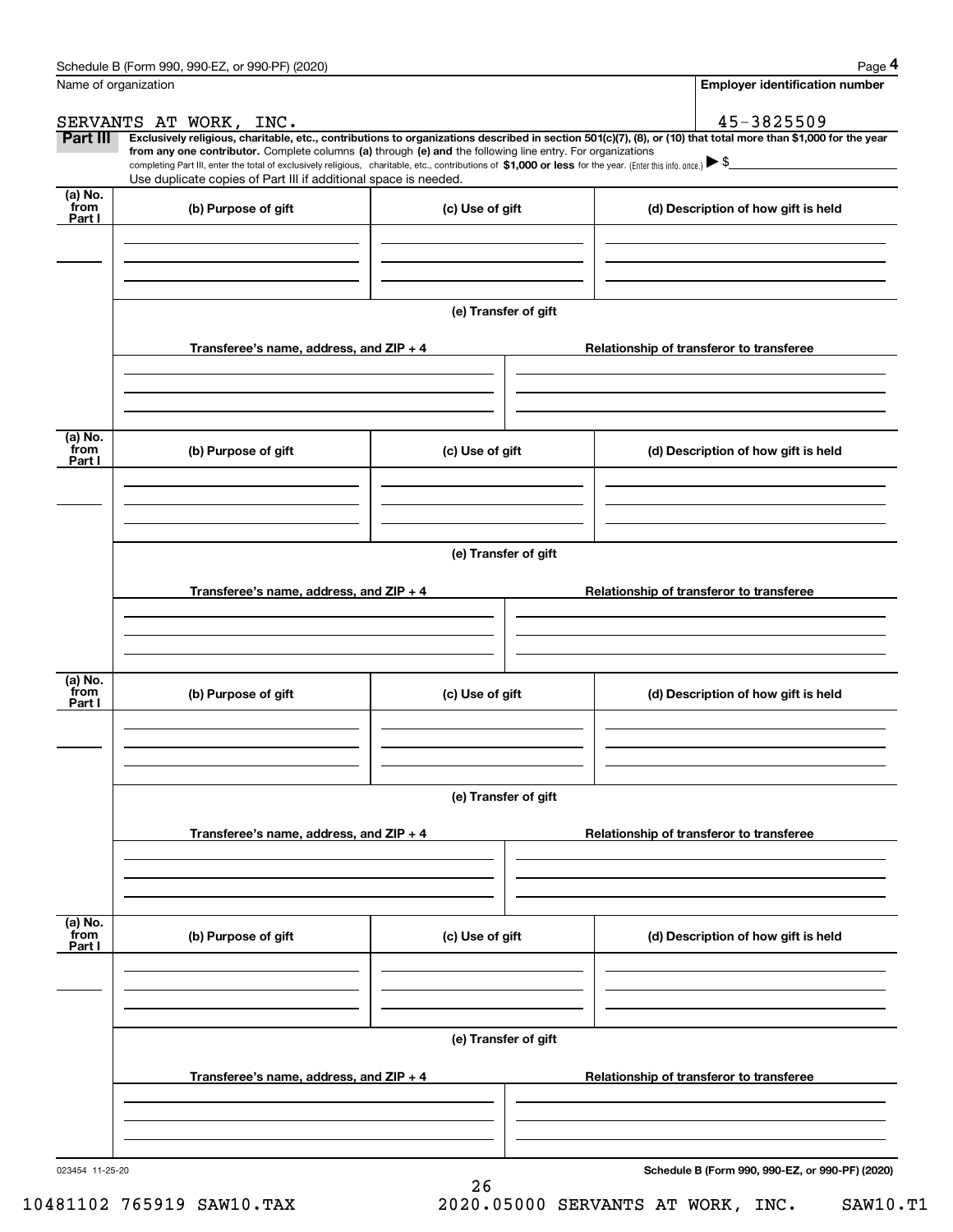|         |                                                                                                                                                                                                                                                        |                                                                                                                                                       |                         |                                                    |                         | OMB No. 1545-0047                     |  |  |
|---------|--------------------------------------------------------------------------------------------------------------------------------------------------------------------------------------------------------------------------------------------------------|-------------------------------------------------------------------------------------------------------------------------------------------------------|-------------------------|----------------------------------------------------|-------------------------|---------------------------------------|--|--|
|         | <b>Supplemental Financial Statements</b><br><b>SCHEDULE D</b><br>Complete if the organization answered "Yes" on Form 990,<br>(Form 990)                                                                                                                |                                                                                                                                                       |                         |                                                    |                         |                                       |  |  |
|         |                                                                                                                                                                                                                                                        | Part IV, line 6, 7, 8, 9, 10, 11a, 11b, 11c, 11d, 11e, 11f, 12a, or 12b.                                                                              | Attach to Form 990.     |                                                    |                         | <b>Open to Public</b>                 |  |  |
|         | Department of the Treasury<br><b>Internal Revenue Service</b>                                                                                                                                                                                          | Inspection                                                                                                                                            |                         |                                                    |                         |                                       |  |  |
|         | Name of the organization                                                                                                                                                                                                                               |                                                                                                                                                       |                         |                                                    |                         | <b>Employer identification number</b> |  |  |
|         |                                                                                                                                                                                                                                                        | SERVANTS AT WORK, INC.                                                                                                                                |                         |                                                    |                         | 45-3825509                            |  |  |
| Part I  |                                                                                                                                                                                                                                                        | Organizations Maintaining Donor Advised Funds or Other Similar Funds or Accounts. Complete if the                                                     |                         |                                                    |                         |                                       |  |  |
|         |                                                                                                                                                                                                                                                        | organization answered "Yes" on Form 990, Part IV, line 6.                                                                                             |                         |                                                    |                         |                                       |  |  |
|         |                                                                                                                                                                                                                                                        |                                                                                                                                                       | (a) Donor advised funds |                                                    |                         | (b) Funds and other accounts          |  |  |
| 1       |                                                                                                                                                                                                                                                        |                                                                                                                                                       |                         |                                                    |                         |                                       |  |  |
| 2       |                                                                                                                                                                                                                                                        | Aggregate value of contributions to (during year)                                                                                                     |                         |                                                    |                         |                                       |  |  |
| З       |                                                                                                                                                                                                                                                        |                                                                                                                                                       |                         |                                                    |                         |                                       |  |  |
| 4       | Aggregate value at end of year                                                                                                                                                                                                                         |                                                                                                                                                       |                         |                                                    |                         |                                       |  |  |
| 5       |                                                                                                                                                                                                                                                        | Did the organization inform all donors and donor advisors in writing that the assets held in donor advised funds                                      |                         |                                                    |                         |                                       |  |  |
| 6       |                                                                                                                                                                                                                                                        | Did the organization inform all grantees, donors, and donor advisors in writing that grant funds can be used only                                     |                         |                                                    |                         | Yes<br>No                             |  |  |
|         |                                                                                                                                                                                                                                                        | for charitable purposes and not for the benefit of the donor or donor advisor, or for any other purpose conferring                                    |                         |                                                    |                         |                                       |  |  |
|         | impermissible private benefit?                                                                                                                                                                                                                         |                                                                                                                                                       |                         |                                                    |                         | Yes<br>No                             |  |  |
| Part II |                                                                                                                                                                                                                                                        | Conservation Easements. Complete if the organization answered "Yes" on Form 990, Part IV, line 7.                                                     |                         |                                                    |                         |                                       |  |  |
| 1       |                                                                                                                                                                                                                                                        | Purpose(s) of conservation easements held by the organization (check all that apply).                                                                 |                         |                                                    |                         |                                       |  |  |
|         |                                                                                                                                                                                                                                                        | Preservation of land for public use (for example, recreation or education)                                                                            |                         | Preservation of a historically important land area |                         |                                       |  |  |
|         |                                                                                                                                                                                                                                                        | Protection of natural habitat                                                                                                                         |                         | Preservation of a certified historic structure     |                         |                                       |  |  |
|         |                                                                                                                                                                                                                                                        | Preservation of open space                                                                                                                            |                         |                                                    |                         |                                       |  |  |
| 2       |                                                                                                                                                                                                                                                        | Complete lines 2a through 2d if the organization held a qualified conservation contribution in the form of a conservation easement on the last        |                         |                                                    |                         |                                       |  |  |
|         | day of the tax year.                                                                                                                                                                                                                                   |                                                                                                                                                       |                         |                                                    |                         | Held at the End of the Tax Year       |  |  |
|         |                                                                                                                                                                                                                                                        | Total number of conservation easements                                                                                                                |                         |                                                    | 2a                      |                                       |  |  |
|         |                                                                                                                                                                                                                                                        | Total acreage restricted by conservation easements                                                                                                    |                         |                                                    | 2b                      |                                       |  |  |
|         |                                                                                                                                                                                                                                                        |                                                                                                                                                       |                         |                                                    | 2c                      |                                       |  |  |
| d       |                                                                                                                                                                                                                                                        | Number of conservation easements included in (c) acquired after 7/25/06, and not on a historic structure                                              |                         |                                                    |                         |                                       |  |  |
|         |                                                                                                                                                                                                                                                        | listed in the National Register [11, 1200] [12] https://www.amazon.com/www.amazon.com/www.amazon.com/www.amazon                                       |                         |                                                    | 2d                      |                                       |  |  |
| з       |                                                                                                                                                                                                                                                        | Number of conservation easements modified, transferred, released, extinguished, or terminated by the organization during the tax                      |                         |                                                    |                         |                                       |  |  |
|         | $\vee$ ear                                                                                                                                                                                                                                             |                                                                                                                                                       |                         |                                                    |                         |                                       |  |  |
| 4       |                                                                                                                                                                                                                                                        | Number of states where property subject to conservation easement is located $\blacktriangleright$                                                     |                         |                                                    |                         |                                       |  |  |
| 5       |                                                                                                                                                                                                                                                        | Does the organization have a written policy regarding the periodic monitoring, inspection, handling of                                                |                         |                                                    |                         |                                       |  |  |
|         |                                                                                                                                                                                                                                                        | violations, and enforcement of the conservation easements it holds?                                                                                   |                         |                                                    |                         | Yes<br>No                             |  |  |
| 6       |                                                                                                                                                                                                                                                        | Staff and volunteer hours devoted to monitoring, inspecting, handling of violations, and enforcing conservation easements during the year             |                         |                                                    |                         |                                       |  |  |
|         |                                                                                                                                                                                                                                                        |                                                                                                                                                       |                         |                                                    |                         |                                       |  |  |
| 7       |                                                                                                                                                                                                                                                        | Amount of expenses incurred in monitoring, inspecting, handling of violations, and enforcing conservation easements during the year                   |                         |                                                    |                         |                                       |  |  |
|         | ▶ \$                                                                                                                                                                                                                                                   |                                                                                                                                                       |                         |                                                    |                         |                                       |  |  |
| 8       |                                                                                                                                                                                                                                                        | Does each conservation easement reported on line 2(d) above satisfy the requirements of section 170(h)(4)(B)(i)                                       |                         |                                                    |                         |                                       |  |  |
|         | and section 170(h)(4)(B)(ii)?                                                                                                                                                                                                                          |                                                                                                                                                       |                         |                                                    |                         | Yes<br>No                             |  |  |
| 9       |                                                                                                                                                                                                                                                        | In Part XIII, describe how the organization reports conservation easements in its revenue and expense statement and                                   |                         |                                                    |                         |                                       |  |  |
|         | balance sheet, and include, if applicable, the text of the footnote to the organization's financial statements that describes the                                                                                                                      |                                                                                                                                                       |                         |                                                    |                         |                                       |  |  |
|         | Part III l                                                                                                                                                                                                                                             | organization's accounting for conservation easements.<br>Organizations Maintaining Collections of Art, Historical Treasures, or Other Similar Assets. |                         |                                                    |                         |                                       |  |  |
|         |                                                                                                                                                                                                                                                        | Complete if the organization answered "Yes" on Form 990, Part IV, line 8.                                                                             |                         |                                                    |                         |                                       |  |  |
|         |                                                                                                                                                                                                                                                        | 1a If the organization elected, as permitted under FASB ASC 958, not to report in its revenue statement and balance sheet works                       |                         |                                                    |                         |                                       |  |  |
|         |                                                                                                                                                                                                                                                        |                                                                                                                                                       |                         |                                                    |                         |                                       |  |  |
|         | of art, historical treasures, or other similar assets held for public exhibition, education, or research in furtherance of public                                                                                                                      |                                                                                                                                                       |                         |                                                    |                         |                                       |  |  |
|         | service, provide in Part XIII the text of the footnote to its financial statements that describes these items.<br><b>b</b> If the organization elected, as permitted under FASB ASC 958, to report in its revenue statement and balance sheet works of |                                                                                                                                                       |                         |                                                    |                         |                                       |  |  |
|         |                                                                                                                                                                                                                                                        | art, historical treasures, or other similar assets held for public exhibition, education, or research in furtherance of public service,               |                         |                                                    |                         |                                       |  |  |
|         |                                                                                                                                                                                                                                                        | provide the following amounts relating to these items:                                                                                                |                         |                                                    |                         |                                       |  |  |
|         |                                                                                                                                                                                                                                                        | Revenue included on Form 990, Part VIII, line 1 [2000] [2000] [2000] [2000] [2000] [2000] [2000] [2000] [2000                                         |                         |                                                    |                         |                                       |  |  |
|         |                                                                                                                                                                                                                                                        | (ii) Assets included in Form 990, Part X                                                                                                              |                         |                                                    |                         | $\triangleright$ \$                   |  |  |
| 2       |                                                                                                                                                                                                                                                        | If the organization received or held works of art, historical treasures, or other similar assets for financial gain, provide                          |                         |                                                    |                         |                                       |  |  |
|         |                                                                                                                                                                                                                                                        | the following amounts required to be reported under FASB ASC 958 relating to these items:                                                             |                         |                                                    |                         |                                       |  |  |
|         |                                                                                                                                                                                                                                                        |                                                                                                                                                       |                         |                                                    | \$                      |                                       |  |  |
|         |                                                                                                                                                                                                                                                        |                                                                                                                                                       |                         |                                                    | $\blacktriangleright$ s |                                       |  |  |
|         |                                                                                                                                                                                                                                                        | LHA For Paperwork Reduction Act Notice, see the Instructions for Form 990.                                                                            |                         |                                                    |                         | Schedule D (Form 990) 2020            |  |  |
|         | 032051 12-01-20                                                                                                                                                                                                                                        |                                                                                                                                                       |                         |                                                    |                         |                                       |  |  |

27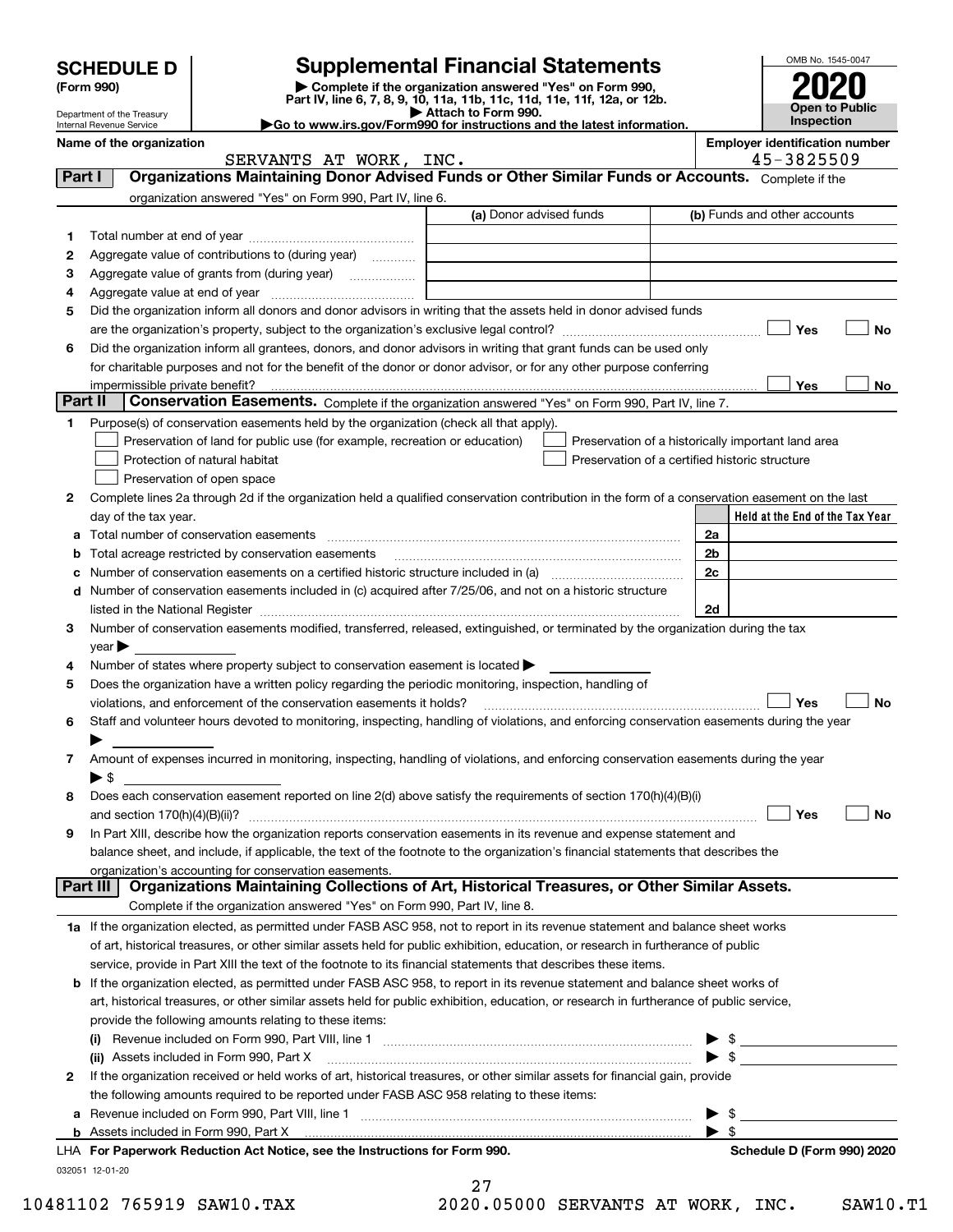|        | Schedule D (Form 990) 2020                                                                                                                                                                                                     | SERVANTS AT WORK, INC.                  |                |                                                                                                                                                                                                                                |                                 | 45-3825509 |                |         | Page 2 |
|--------|--------------------------------------------------------------------------------------------------------------------------------------------------------------------------------------------------------------------------------|-----------------------------------------|----------------|--------------------------------------------------------------------------------------------------------------------------------------------------------------------------------------------------------------------------------|---------------------------------|------------|----------------|---------|--------|
|        | Part III<br>Organizations Maintaining Collections of Art, Historical Treasures, or Other Similar Assets (continued)                                                                                                            |                                         |                |                                                                                                                                                                                                                                |                                 |            |                |         |        |
| 3      | Using the organization's acquisition, accession, and other records, check any of the following that make significant use of its                                                                                                |                                         |                |                                                                                                                                                                                                                                |                                 |            |                |         |        |
|        | collection items (check all that apply):                                                                                                                                                                                       |                                         |                |                                                                                                                                                                                                                                |                                 |            |                |         |        |
| a      | Public exhibition                                                                                                                                                                                                              |                                         |                | Loan or exchange program                                                                                                                                                                                                       |                                 |            |                |         |        |
| b      | Scholarly research                                                                                                                                                                                                             |                                         |                | Other the contract of the contract of the contract of the contract of the contract of the contract of the contract of the contract of the contract of the contract of the contract of the contract of the contract of the cont |                                 |            |                |         |        |
| с      | Preservation for future generations                                                                                                                                                                                            |                                         |                |                                                                                                                                                                                                                                |                                 |            |                |         |        |
| 4      | Provide a description of the organization's collections and explain how they further the organization's exempt purpose in Part XIII.                                                                                           |                                         |                |                                                                                                                                                                                                                                |                                 |            |                |         |        |
| 5      | During the year, did the organization solicit or receive donations of art, historical treasures, or other similar assets                                                                                                       |                                         |                |                                                                                                                                                                                                                                |                                 |            |                |         |        |
|        |                                                                                                                                                                                                                                |                                         |                |                                                                                                                                                                                                                                |                                 |            | <b>Yes</b>     |         | No     |
|        | Escrow and Custodial Arrangements. Complete if the organization answered "Yes" on Form 990, Part IV, line 9, or<br><b>Part IV</b>                                                                                              |                                         |                |                                                                                                                                                                                                                                |                                 |            |                |         |        |
|        | reported an amount on Form 990, Part X, line 21.                                                                                                                                                                               |                                         |                |                                                                                                                                                                                                                                |                                 |            |                |         |        |
|        | 1a Is the organization an agent, trustee, custodian or other intermediary for contributions or other assets not included                                                                                                       |                                         |                |                                                                                                                                                                                                                                |                                 |            |                |         |        |
|        | on Form 990, Part X? [11] matter contracts and contracts and contracts are contracted as a form 990, Part X?                                                                                                                   |                                         |                |                                                                                                                                                                                                                                |                                 |            | Yes            |         | No     |
|        | <b>b</b> If "Yes," explain the arrangement in Part XIII and complete the following table:                                                                                                                                      |                                         |                |                                                                                                                                                                                                                                |                                 |            |                |         |        |
|        |                                                                                                                                                                                                                                |                                         |                |                                                                                                                                                                                                                                |                                 |            | Amount         |         |        |
|        | c Beginning balance measurements and the contract of the contract of the contract of the contract of the contract of the contract of the contract of the contract of the contract of the contract of the contract of the contr |                                         |                |                                                                                                                                                                                                                                | 1c                              |            |                |         |        |
|        |                                                                                                                                                                                                                                |                                         |                |                                                                                                                                                                                                                                | 1d<br>1e                        |            |                |         |        |
|        | e Distributions during the year manufactured and continuum and contract the year manufactured and contract the                                                                                                                 |                                         |                |                                                                                                                                                                                                                                | 1f                              |            |                |         |        |
|        | 2a Did the organization include an amount on Form 990, Part X, line 21, for escrow or custodial account liability?                                                                                                             |                                         |                |                                                                                                                                                                                                                                |                                 |            | <b>Yes</b>     |         | No     |
|        | <b>b</b> If "Yes," explain the arrangement in Part XIII. Check here if the explanation has been provided on Part XIII                                                                                                          |                                         |                |                                                                                                                                                                                                                                |                                 |            |                |         |        |
| Part V | Endowment Funds. Complete if the organization answered "Yes" on Form 990, Part IV, line 10.                                                                                                                                    |                                         |                |                                                                                                                                                                                                                                |                                 |            |                |         |        |
|        |                                                                                                                                                                                                                                | (a) Current year                        | (b) Prior year | (c) Two years back $\vert$ (d) Three years back $\vert$ (e) Four years back                                                                                                                                                    |                                 |            |                |         |        |
|        | 1a Beginning of year balance                                                                                                                                                                                                   | 28,367.                                 | 24,775.        |                                                                                                                                                                                                                                |                                 |            |                |         |        |
|        |                                                                                                                                                                                                                                |                                         |                | 25,000.                                                                                                                                                                                                                        |                                 |            |                |         |        |
|        | Net investment earnings, gains, and losses                                                                                                                                                                                     | 1,560.                                  | 3,592.         |                                                                                                                                                                                                                                | $-225.$                         |            |                |         |        |
|        |                                                                                                                                                                                                                                |                                         |                |                                                                                                                                                                                                                                |                                 |            |                |         |        |
|        | e Other expenditures for facilities                                                                                                                                                                                            |                                         |                |                                                                                                                                                                                                                                |                                 |            |                |         |        |
|        | and programs                                                                                                                                                                                                                   |                                         |                |                                                                                                                                                                                                                                |                                 |            |                |         |        |
|        | f Administrative expenses                                                                                                                                                                                                      |                                         |                |                                                                                                                                                                                                                                |                                 |            |                |         |        |
| g      | End of year balance                                                                                                                                                                                                            | 29,927.                                 | 28,367.        | 24,775.                                                                                                                                                                                                                        |                                 |            |                |         |        |
| 2      | Provide the estimated percentage of the current year end balance (line 1g, column (a)) held as:                                                                                                                                |                                         |                |                                                                                                                                                                                                                                |                                 |            |                |         |        |
| а      | Board designated or quasi-endowment >                                                                                                                                                                                          | 100                                     | %              |                                                                                                                                                                                                                                |                                 |            |                |         |        |
| b      | Permanent endowment >                                                                                                                                                                                                          | %                                       |                |                                                                                                                                                                                                                                |                                 |            |                |         |        |
|        | <b>c</b> Term endowment $\blacktriangleright$                                                                                                                                                                                  | %                                       |                |                                                                                                                                                                                                                                |                                 |            |                |         |        |
|        | The percentages on lines 2a, 2b, and 2c should equal 100%.                                                                                                                                                                     |                                         |                |                                                                                                                                                                                                                                |                                 |            |                |         |        |
|        | 3a Are there endowment funds not in the possession of the organization that are held and administered for the organization                                                                                                     |                                         |                |                                                                                                                                                                                                                                |                                 |            |                |         |        |
|        | by:                                                                                                                                                                                                                            |                                         |                |                                                                                                                                                                                                                                |                                 |            |                | Yes     | No     |
|        | (i)                                                                                                                                                                                                                            |                                         |                |                                                                                                                                                                                                                                |                                 |            | 3a(i)          | X       |        |
|        |                                                                                                                                                                                                                                |                                         |                |                                                                                                                                                                                                                                |                                 |            | 3a(ii)         |         | х      |
|        |                                                                                                                                                                                                                                |                                         |                |                                                                                                                                                                                                                                |                                 |            | 3b             |         |        |
|        | Describe in Part XIII the intended uses of the organization's endowment funds.<br>Part VI<br>Land, Buildings, and Equipment.                                                                                                   |                                         |                |                                                                                                                                                                                                                                |                                 |            |                |         |        |
|        |                                                                                                                                                                                                                                |                                         |                |                                                                                                                                                                                                                                |                                 |            |                |         |        |
|        | Complete if the organization answered "Yes" on Form 990, Part IV, line 11a. See Form 990, Part X, line 10.                                                                                                                     |                                         |                |                                                                                                                                                                                                                                |                                 |            |                |         |        |
|        | Description of property                                                                                                                                                                                                        | (a) Cost or other<br>basis (investment) |                | (b) Cost or other<br>basis (other)                                                                                                                                                                                             | (c) Accumulated<br>depreciation |            | (d) Book value |         |        |
|        |                                                                                                                                                                                                                                |                                         |                |                                                                                                                                                                                                                                |                                 |            |                |         |        |
| b      |                                                                                                                                                                                                                                |                                         |                |                                                                                                                                                                                                                                |                                 |            |                |         |        |
| c      |                                                                                                                                                                                                                                |                                         |                | 88,355.                                                                                                                                                                                                                        |                                 | 32,397.    |                | 55,958. |        |
|        |                                                                                                                                                                                                                                |                                         |                | 39,359.                                                                                                                                                                                                                        |                                 | 24,357.    |                | 15,002. |        |
|        |                                                                                                                                                                                                                                |                                         |                |                                                                                                                                                                                                                                |                                 |            |                |         |        |
|        |                                                                                                                                                                                                                                |                                         |                |                                                                                                                                                                                                                                |                                 |            |                | 70,960. |        |
|        |                                                                                                                                                                                                                                |                                         |                |                                                                                                                                                                                                                                |                                 |            |                |         |        |

**Schedule D (Form 990) 2020**

032052 12-01-20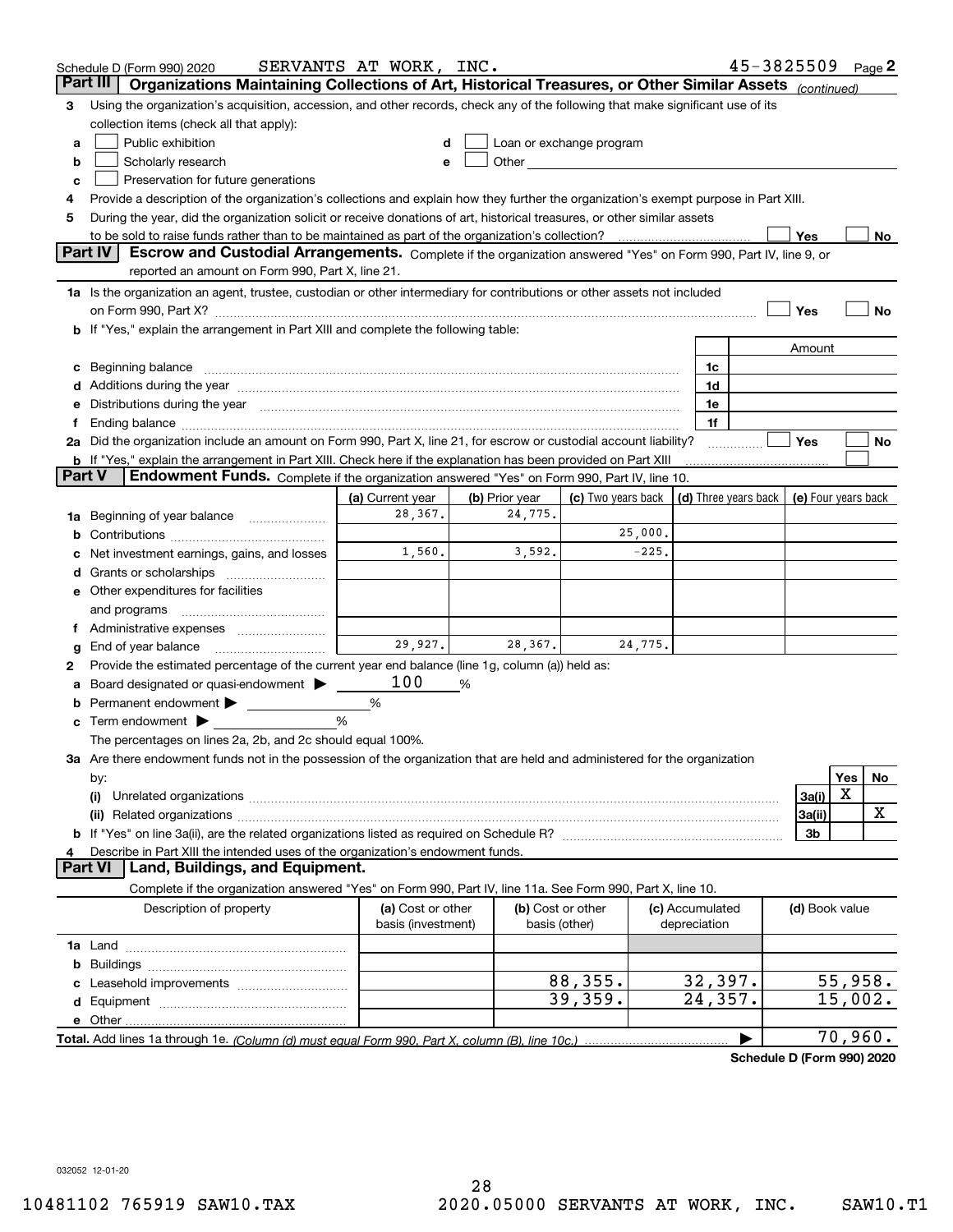| Schedule D (Form 990) 2020 | SERVANTS AT WORK, |  | INC. | 45-3825509 | Page |
|----------------------------|-------------------|--|------|------------|------|
|                            |                   |  |      |            |      |

### **Part VII Investments - Other Securities.**

Complete if the organization answered "Yes" on Form 990, Part IV, line 11b. See Form 990, Part X, line 12.

| (a) Description of security or category (including name of security)                   | (b) Book value | (c) Method of valuation: Cost or end-of-year market value |
|----------------------------------------------------------------------------------------|----------------|-----------------------------------------------------------|
| (1) Financial derivatives                                                              |                |                                                           |
| (2) Closely held equity interests                                                      |                |                                                           |
| $(3)$ Other                                                                            |                |                                                           |
| (A)                                                                                    |                |                                                           |
| (B)                                                                                    |                |                                                           |
| (C)                                                                                    |                |                                                           |
| (D)                                                                                    |                |                                                           |
| (E)                                                                                    |                |                                                           |
| (F)                                                                                    |                |                                                           |
| (G)                                                                                    |                |                                                           |
| (H)                                                                                    |                |                                                           |
| Total. (Col. (b) must equal Form 990, Part X, col. (B) line 12.) $\blacktriangleright$ |                |                                                           |

#### **Part VIII Investments - Program Related.**

Complete if the organization answered "Yes" on Form 990, Part IV, line 11c. See Form 990, Part X, line 13.

| (a) Description of investment                                       | (b) Book value | (c) Method of valuation: Cost or end-of-year market value |
|---------------------------------------------------------------------|----------------|-----------------------------------------------------------|
| (1)                                                                 |                |                                                           |
| (2)                                                                 |                |                                                           |
| $\left(3\right)$                                                    |                |                                                           |
| (4)                                                                 |                |                                                           |
| (5)                                                                 |                |                                                           |
| (6)                                                                 |                |                                                           |
| (7)                                                                 |                |                                                           |
| (8)                                                                 |                |                                                           |
| (9)                                                                 |                |                                                           |
| Total. (Col. (b) must equal Form 990, Part X, col. (B) line $13$ .) |                |                                                           |

#### **Part IX Other Assets.**

Complete if the organization answered "Yes" on Form 990, Part IV, line 11d. See Form 990, Part X, line 15.

|        | $\sim$ . The control of gameation anomology recovering over, rate ty, line that occur only over, rate $\lambda$ , line to:<br>(a) Description | (b) Book value |
|--------|-----------------------------------------------------------------------------------------------------------------------------------------------|----------------|
| (1)    | RENT DEPOSITS                                                                                                                                 | 9,391.         |
| (2)    | BENEFICIAL INTEREST IN ASSETS HELD BY OTHERS                                                                                                  | 29,927.        |
| (3)    |                                                                                                                                               |                |
| (4)    |                                                                                                                                               |                |
| (5)    |                                                                                                                                               |                |
| (6)    |                                                                                                                                               |                |
| (7)    |                                                                                                                                               |                |
| (8)    |                                                                                                                                               |                |
| (9)    |                                                                                                                                               |                |
|        | Total. (Column (b) must equal Form 990, Part X, col. (B) line 15.)                                                                            | 39,318.        |
| Part X | <b>Other Liabilities.</b>                                                                                                                     |                |
|        | Complete if the organization answered "Yes" on Form 990, Part IV, line 11e or 11f. See Form 990, Part X, line 25.                             |                |
| 1.     |                                                                                                                                               |                |
|        | (a) Description of liability                                                                                                                  | (b) Book value |
| (1)    | Federal income taxes                                                                                                                          |                |
| (2)    |                                                                                                                                               |                |
| (3)    |                                                                                                                                               |                |
| (4)    |                                                                                                                                               |                |
| (5)    |                                                                                                                                               |                |
| (6)    |                                                                                                                                               |                |
| (7)    |                                                                                                                                               |                |
| (8)    |                                                                                                                                               |                |
| (9)    |                                                                                                                                               |                |

**Total.**  *(Column (b) must equal Form 990, Part X, col. (B) line 25.)* 

**2.**Liability for uncertain tax positions. In Part XIII, provide the text of the footnote to the organization's financial statements that reports the organization's liability for uncertain tax positions under FASB ASC 740. Check here if the text of the footnote has been provided in Part XIII

**Schedule D (Form 990) 2020**

 $\mathcal{L}^{\text{max}}$ 

032053 12-01-20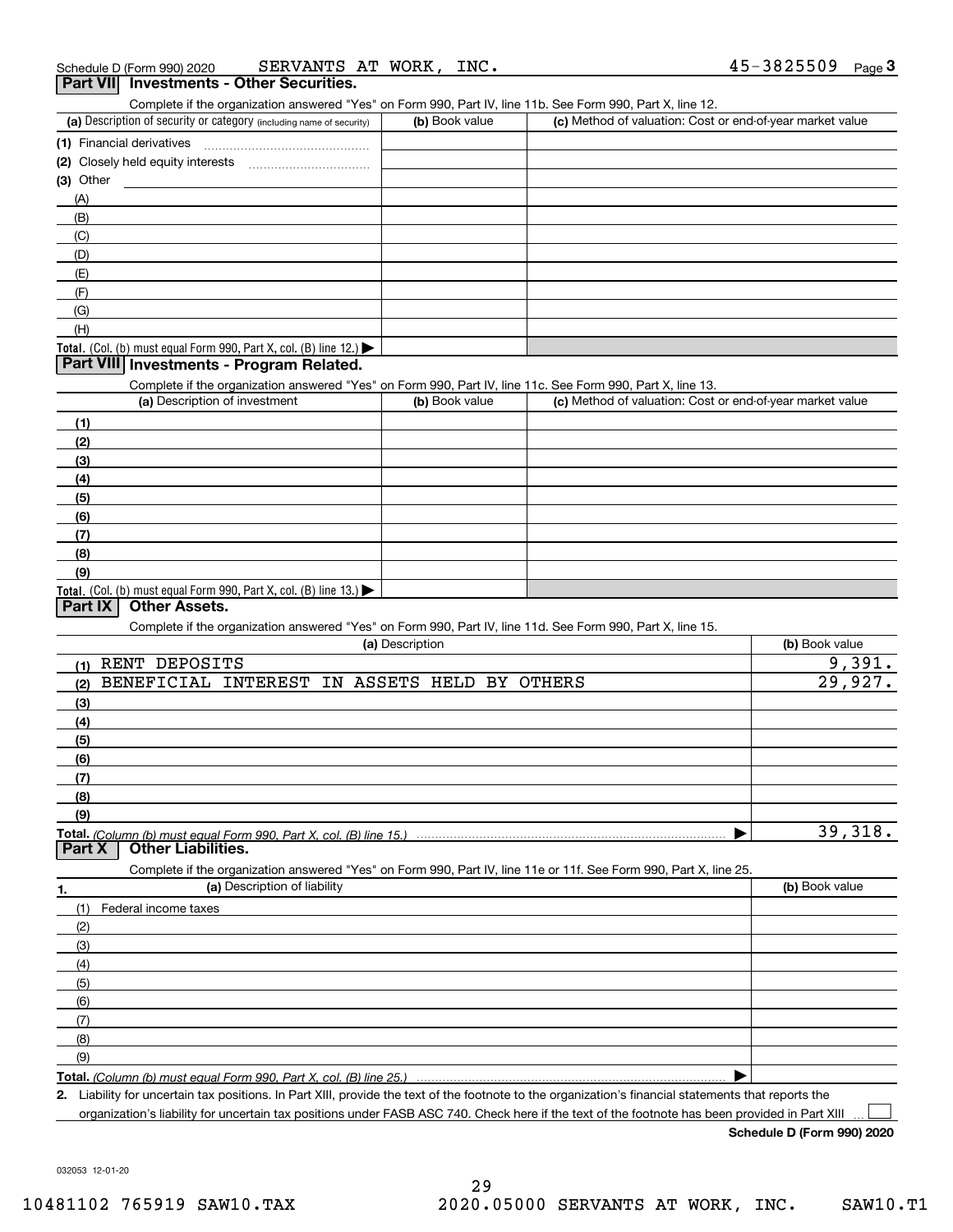|   | SERVANTS AT WORK, INC.<br>Schedule D (Form 990) 2020                                                                                                                                                                           |                | $45 - 3825509$ Page 4 |
|---|--------------------------------------------------------------------------------------------------------------------------------------------------------------------------------------------------------------------------------|----------------|-----------------------|
|   | Reconciliation of Revenue per Audited Financial Statements With Revenue per Return.<br><b>Part XI</b>                                                                                                                          |                |                       |
|   | Complete if the organization answered "Yes" on Form 990, Part IV, line 12a.                                                                                                                                                    |                |                       |
| 1 | Total revenue, gains, and other support per audited financial statements                                                                                                                                                       |                | $\mathbf{1}$          |
| 2 | Amounts included on line 1 but not on Form 990, Part VIII, line 12:                                                                                                                                                            |                |                       |
| a |                                                                                                                                                                                                                                | 2a             |                       |
| b |                                                                                                                                                                                                                                | 2 <sub>b</sub> |                       |
| c |                                                                                                                                                                                                                                | 2c             |                       |
| d | Other (Describe in Part XIII.)                                                                                                                                                                                                 | 2d             |                       |
| е | Add lines 2a through 2d                                                                                                                                                                                                        |                | 2e                    |
| з |                                                                                                                                                                                                                                |                | 3                     |
|   | Amounts included on Form 990, Part VIII, line 12, but not on line 1:                                                                                                                                                           |                |                       |
| a | Investment expenses not included on Form 990, Part VIII, line 7b                                                                                                                                                               | 4a             |                       |
| b | Other (Describe in Part XIII.)                                                                                                                                                                                                 | 4 <sub>b</sub> |                       |
|   | Add lines 4a and 4b                                                                                                                                                                                                            |                | 4c                    |
| 5 |                                                                                                                                                                                                                                |                | 5                     |
|   | Part XII   Reconciliation of Expenses per Audited Financial Statements With Expenses per Return.                                                                                                                               |                |                       |
|   | Complete if the organization answered "Yes" on Form 990, Part IV, line 12a.                                                                                                                                                    |                |                       |
| 1 | Total expenses and losses per audited financial statements [11] [12] manuscription control expenses and losses per audited financial statements [12] [12] manuscription of the statements [12] manuscription of the statements |                | $\mathbf{1}$          |
| 2 | Amounts included on line 1 but not on Form 990, Part IX, line 25:                                                                                                                                                              |                |                       |
| a |                                                                                                                                                                                                                                | 2a             |                       |
| b | Prior year adjustments www.communication.com/www.communication.com/www.com/                                                                                                                                                    | 2 <sub>b</sub> |                       |
|   |                                                                                                                                                                                                                                | 2c             |                       |
|   |                                                                                                                                                                                                                                | 2d             |                       |
| е |                                                                                                                                                                                                                                |                | <b>2e</b>             |
| 3 |                                                                                                                                                                                                                                | 3              |                       |
| 4 | Amounts included on Form 990, Part IX, line 25, but not on line 1:                                                                                                                                                             |                |                       |
| a |                                                                                                                                                                                                                                | 4a             |                       |
|   |                                                                                                                                                                                                                                | 4b             |                       |
|   | Add lines 4a and 4b                                                                                                                                                                                                            | 4c             |                       |
|   |                                                                                                                                                                                                                                |                | 5                     |
|   | Part XIII Supplemental Information.                                                                                                                                                                                            |                |                       |

Provide the descriptions required for Part II, lines 3, 5, and 9; Part III, lines 1a and 4; Part IV, lines 1b and 2b; Part V, line 4; Part X, line 2; Part XI, lines 2d and 4b; and Part XII, lines 2d and 4b. Also complete this part to provide any additional information.

PART V, LINE 4:

| FUNDS ARE INVESTED IN CENTRAL INDIANA COMMUNITY FOUNDATION'S POOLED       |  |  |  |  |  |  |
|---------------------------------------------------------------------------|--|--|--|--|--|--|
| ENDOWMENT FUND AND SAWS(R) SPENDING FROM THE FUND IS SUBJECT TO THE TERMS |  |  |  |  |  |  |
| OF THE AGREEMENT WITH CICF. THE AGREEMENT STATES THAT THE PORTION OF      |  |  |  |  |  |  |
| ANNUAL EARNINGS, INCLUDING NET INCOME AND NET APPRECIATION, BOTH REALIZED |  |  |  |  |  |  |
| AND UNREALIZED, ALLOCATED TO THE FUNDS IS AVAILABLE FOR SPENDING. THE     |  |  |  |  |  |  |
| SPENDABLE AMOUNT IS TYPICALLY CALCULATED AS 5% OF THE PRIOR YEAR'S ENDING |  |  |  |  |  |  |
| FUND BALANCE AS OF DECEMBER 31, PLUS ANY CARRY-FORWARD AMOUNTS FROM PRIOR |  |  |  |  |  |  |
| YEARS. THE BOARD OF DIRECTORS REVIEWS THE AMOUNT THAT IS AVAILBLE FOR     |  |  |  |  |  |  |
| SPENDING, AND DETERMINES HOW MUCH OF A DISTRIBUTION WILL BE TAKEN FOR     |  |  |  |  |  |  |
| OPERATIONS, IF ANY.                                                       |  |  |  |  |  |  |
|                                                                           |  |  |  |  |  |  |

30

032054 12-01-20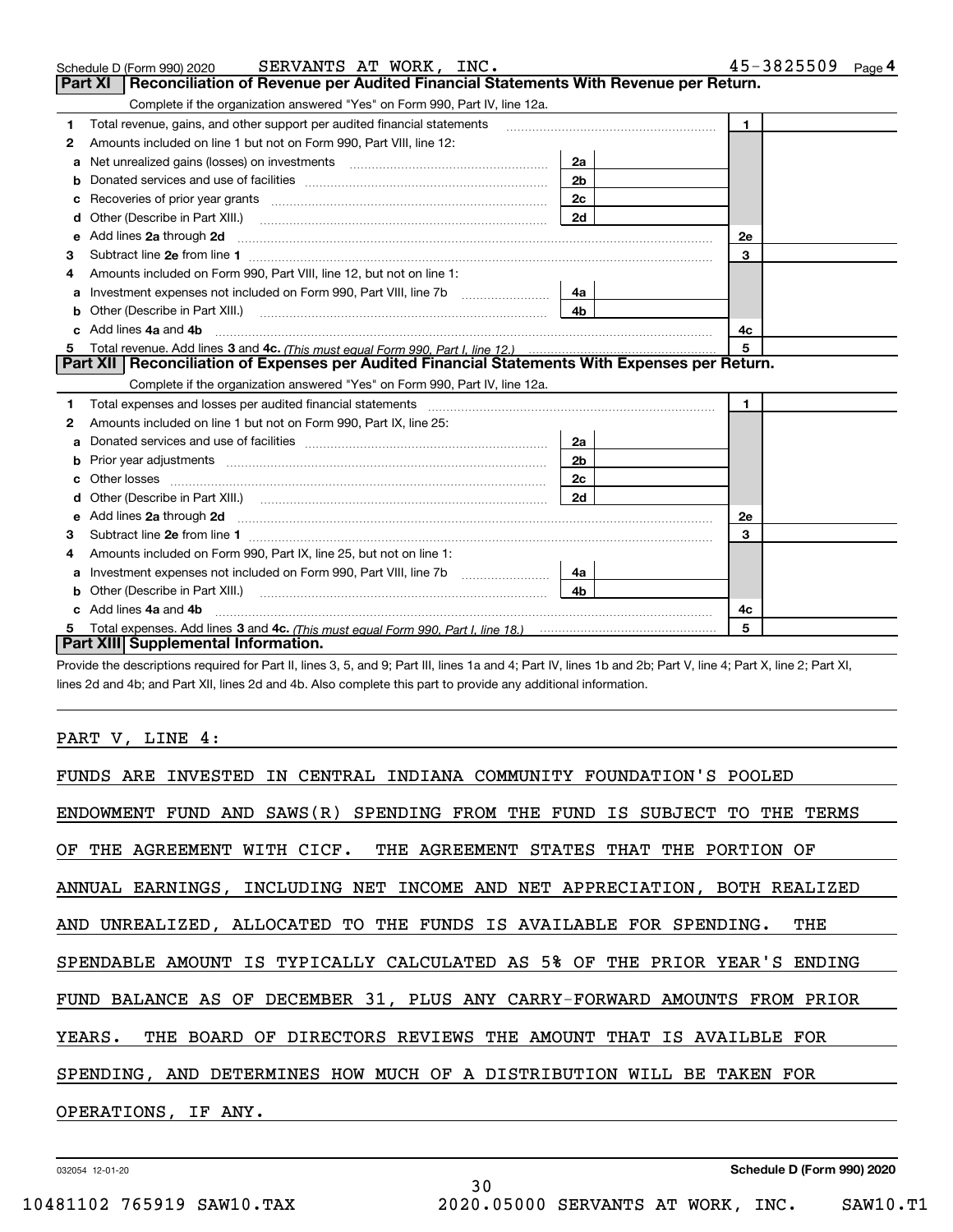|                 | <b>Part XIII Supplemental Information</b> (continued) |  |  |                            |
|-----------------|-------------------------------------------------------|--|--|----------------------------|
|                 |                                                       |  |  |                            |
|                 |                                                       |  |  |                            |
|                 |                                                       |  |  |                            |
|                 |                                                       |  |  |                            |
|                 |                                                       |  |  |                            |
|                 |                                                       |  |  |                            |
|                 |                                                       |  |  |                            |
|                 |                                                       |  |  |                            |
|                 |                                                       |  |  |                            |
|                 |                                                       |  |  |                            |
|                 |                                                       |  |  |                            |
|                 |                                                       |  |  |                            |
|                 |                                                       |  |  |                            |
|                 |                                                       |  |  |                            |
|                 |                                                       |  |  |                            |
|                 |                                                       |  |  |                            |
|                 |                                                       |  |  |                            |
|                 |                                                       |  |  |                            |
|                 |                                                       |  |  |                            |
|                 |                                                       |  |  |                            |
|                 |                                                       |  |  |                            |
|                 |                                                       |  |  |                            |
|                 |                                                       |  |  |                            |
|                 |                                                       |  |  |                            |
|                 |                                                       |  |  |                            |
|                 |                                                       |  |  |                            |
|                 |                                                       |  |  |                            |
|                 |                                                       |  |  |                            |
|                 |                                                       |  |  |                            |
| 032055 12-01-20 |                                                       |  |  | Schedule D (Form 990) 2020 |